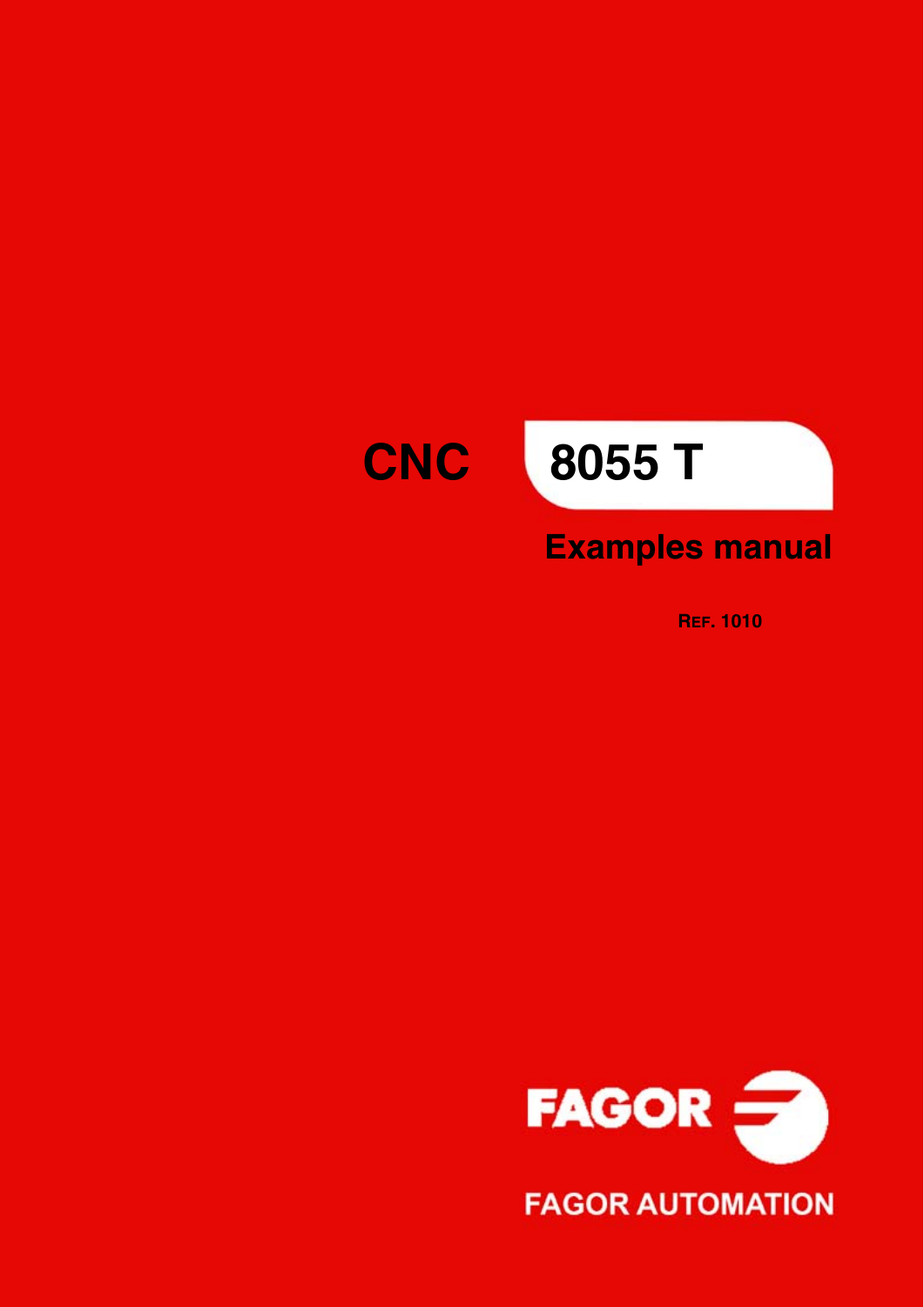

All rights reserved. No part of this documentation may be transmitted, transcribed, stored in a backup device or translated into another language without Fagor Automation's consent. Unauthorized copying or distributing of this software is prohibited.

The information described in this manual may be changed due to technical modifications. Fagor Automation reserves the right to make any changes to the contents of this manual without prior notice.

All the trade marks appearing in the manual belong to the corresponding owners. The use of these marks by third parties for their own purpose could violate the rights of the owners.

It is possible that CNC can execute more functions than those described in its associated documentation; however, Fagor Automation does not guarantee the validity of those applications. Therefore, except under the express permission from Fagor Automation, any CNC application that is not described in the documentation must be considered as "impossible". In any case, Fagor Automation shall not be held responsible for any personal injuries or physical damage caused or suffered by the CNC if it is used in any way other than as explained in the related documentation.

The content of this manual and its validity for the product described here has been verified. Even so, involuntary errors are possible, thus no absolute match is guaranteed. Anyway, the contents of the manual is periodically checked making and including the necessary corrections in a future edition. We appreciate your suggestions for improvement.

The examples described in this manual are for learning purposes. Before using them in industrial applications, they must be properly adapted making sure that the safety regulations are fully met.

This product uses the following source code, subject to the terms of the GPL license. The applications *busybox* V0.60.2; *dosfstools* V2.9; *linux-ftpd* V0.17; *ppp* V2.4.0; *utelnet* V0.1.1. The library*grx* V2.4.4. The linux kernel V2.4.4. The linux boot *ppcboot* V1.1.3. If you would like to have a CD copy of this source code sent to you, send 10 Euros to Fagor Automation<br>for shipping and handling.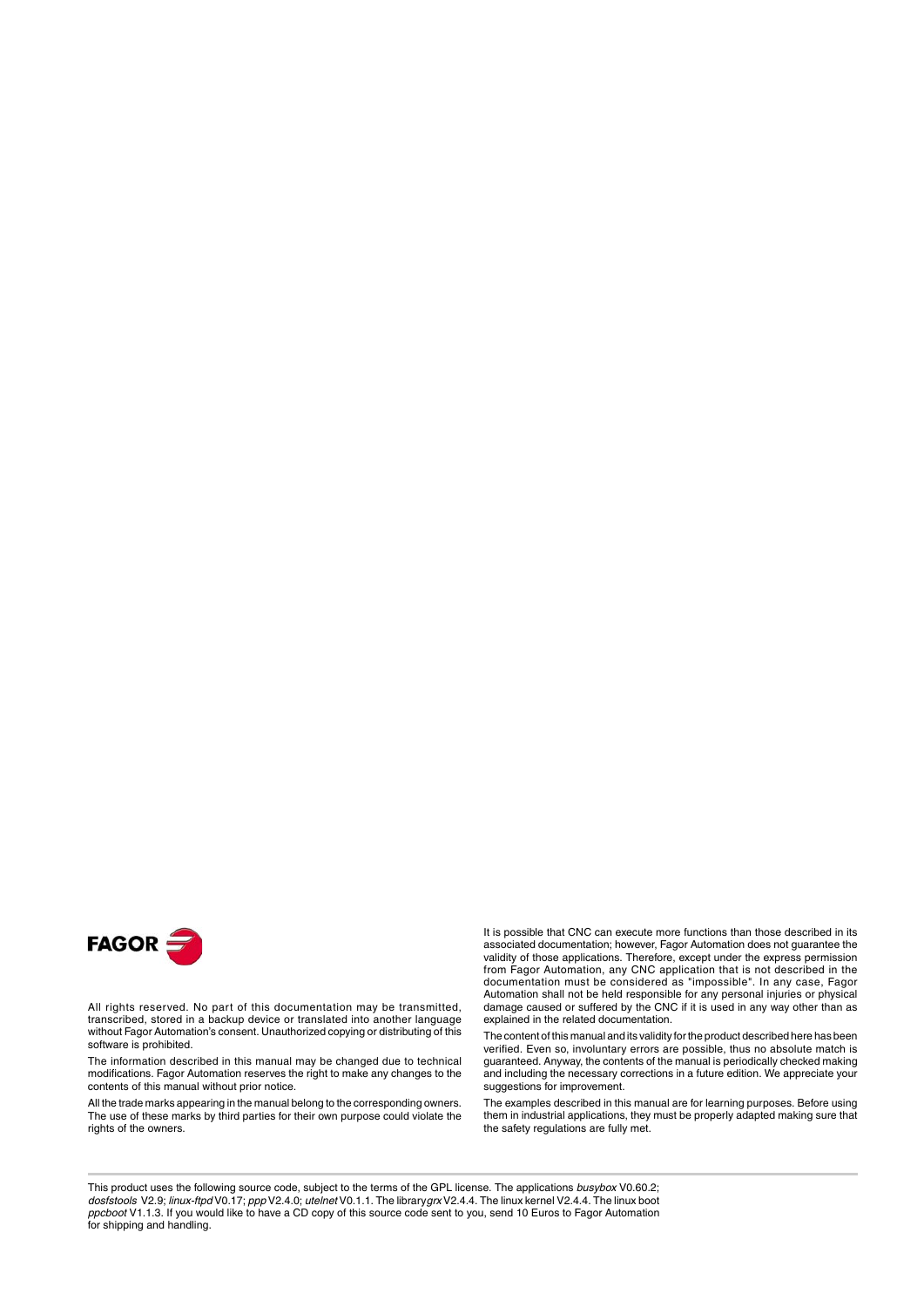# **INDEX**

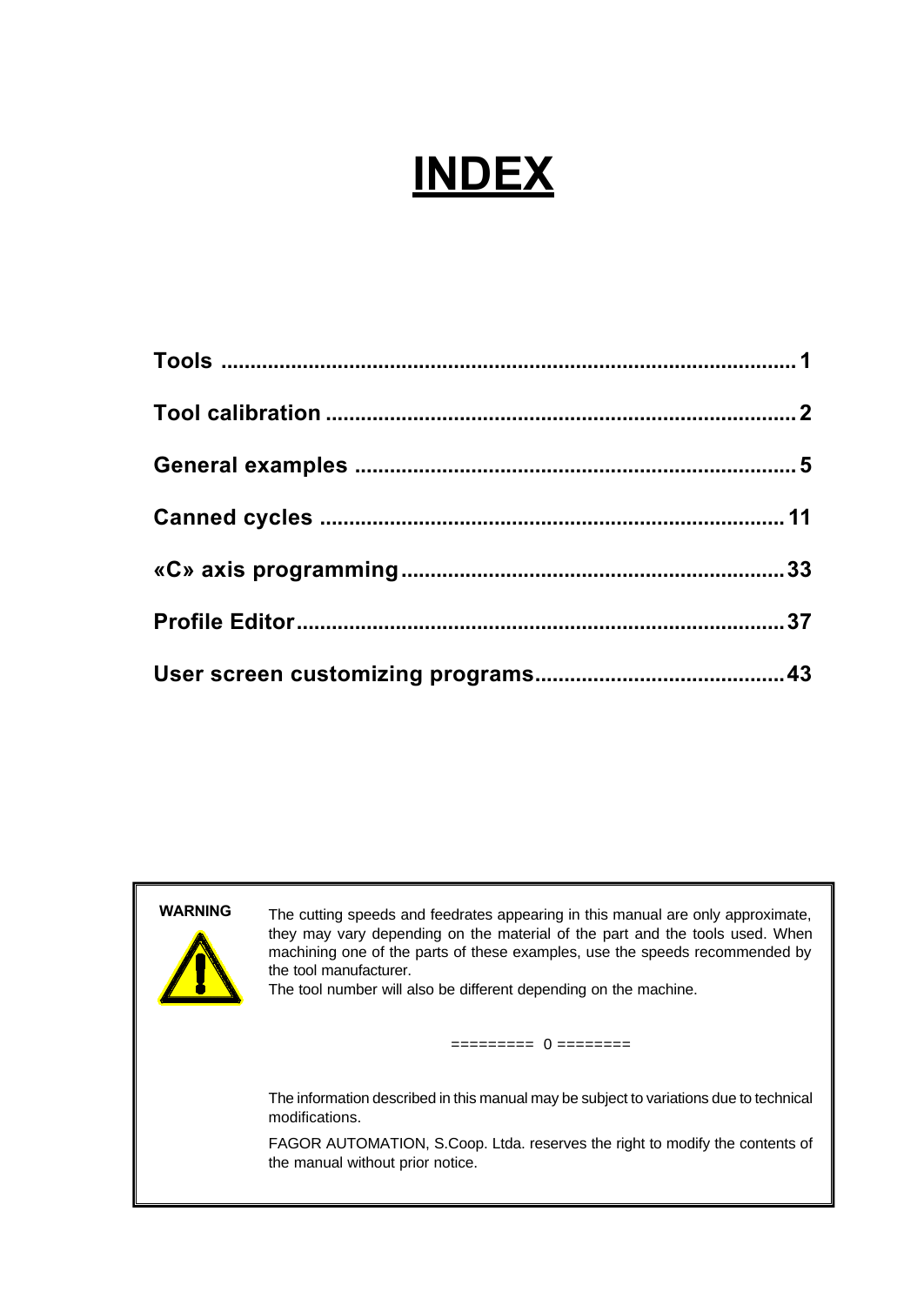**TOOLS**

List of tools used in these examples:

<span id="page-3-0"></span>= FAGOR  $\tilde{\mathcal{Z}}$ 

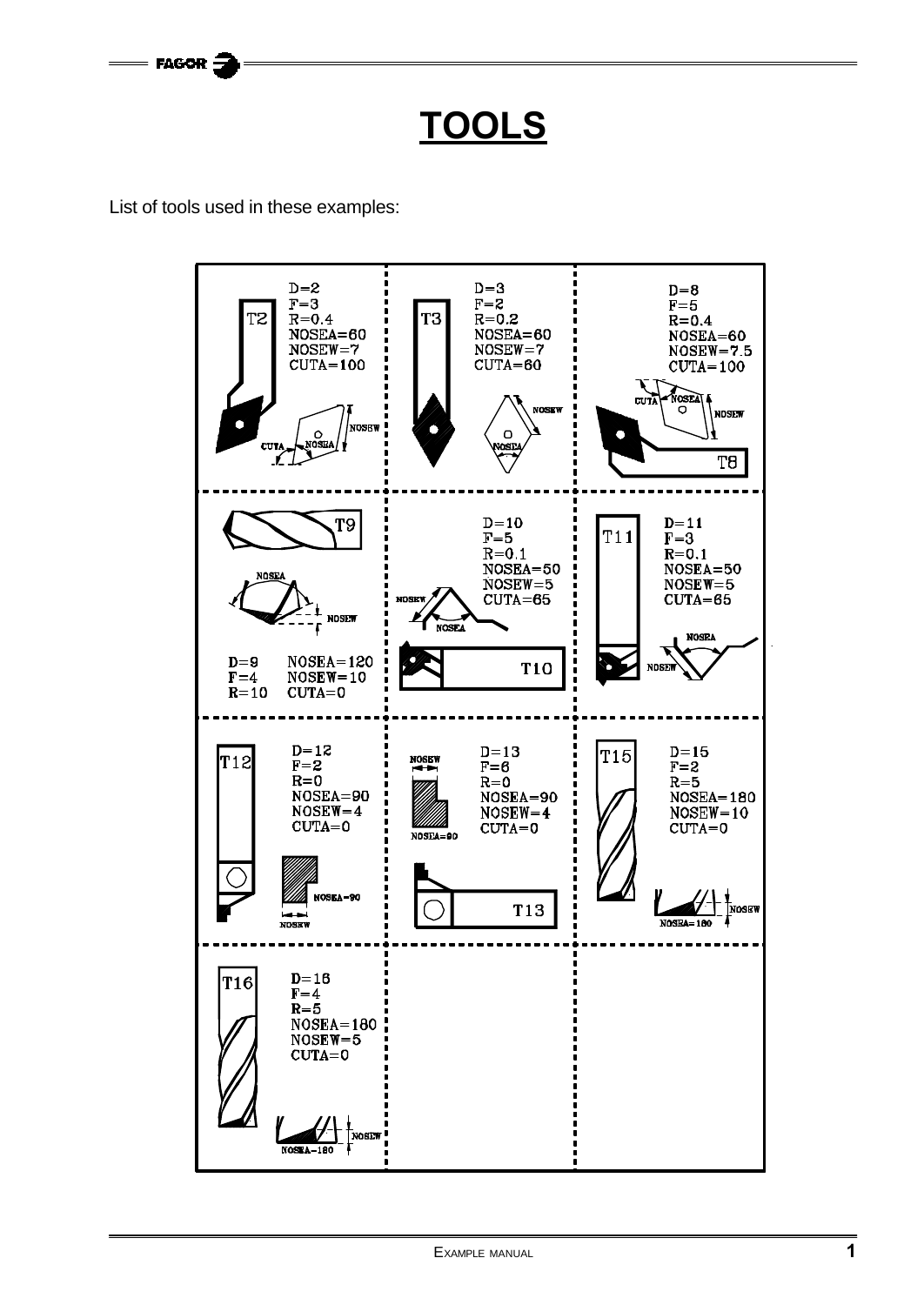### **TOOL CALIBRATION**

**FAGOR** 

<span id="page-4-0"></span>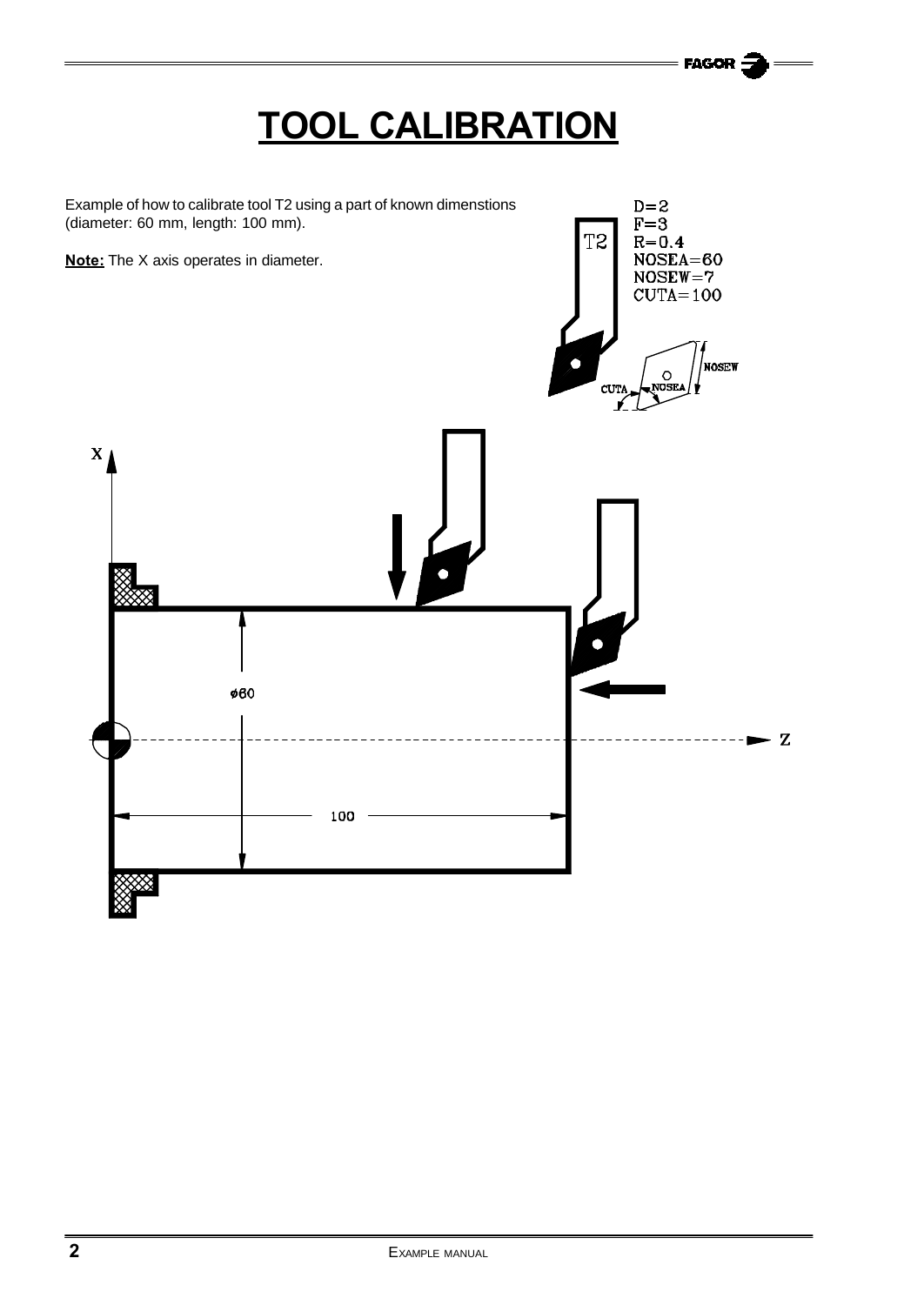$=$  FAGOR  $\Xi$ 

### **Calibrating procedure**

|                                                                 | 1. Edit the tool and tool offset tables with all the data known for each tool. |
|-----------------------------------------------------------------|--------------------------------------------------------------------------------|
| Tool table:                                                     | T2 D2 F0<br>NO RO                                                              |
| Tool offset table:<br>D <sub>2</sub>                            | X0 Z0 R0.4 F3 I0 K0                                                            |
| Tool geometry table                                             | T2 NOSEA 60 NOSEW 7 CUTA 100                                                   |
| 2. Select the tool and tool offset to be calibrated.            |                                                                                |
| Press the softkey sequence:                                     | [Main menu] [JOG] [MDI] T2 D2 [1]                                              |
| 3. Select the tool calibration mode and do it along the X axis. |                                                                                |
| - Press the softkey sequence:                                   | [Main menu] [JOG] [Calibration] [+] [X]                                        |
| - The CNC requests:                                             | Preset the X axis:                                                             |
| - Enter tool diameter                                           | 60 [Enter]                                                                     |
| - The CNC shows the text                                        | Tool calibration.                                                              |
| - Move the tool with the JOG keys until touching the part.      |                                                                                |
| - Press the softkey:                                            | [Load X axis]                                                                  |
| - The CNC shows the text                                        | Offset updated.                                                                |
| 4. Calibrate the tool along the Z axis.                         |                                                                                |
| - Press the softkey:                                            | Z                                                                              |
| - The CNC requests:                                             | Preset the Z axis:                                                             |
| - Enter tool length                                             | 100 [Enter]                                                                    |
| - The CNC shows the text                                        | Tool calibration.                                                              |
| - Move the tool with the JOG keys until touching the part.      |                                                                                |
| - Press the softkey:                                            | [Load X axis]                                                                  |
| - The CNC shows the text                                        | Offset updated.                                                                |
|                                                                 |                                                                                |
| If accessing the tool offset table next                         |                                                                                |
| Press the softkey sequence:                                     | [Main menu] [Tables] [Tool offsets]                                            |
| Offset D2 will show, for example, the following values:         |                                                                                |

D 2 X 57.456 Z 29.312 R 0.4 F 3 I 0 K 0

Note: The values shown by the "X" field are always in radius.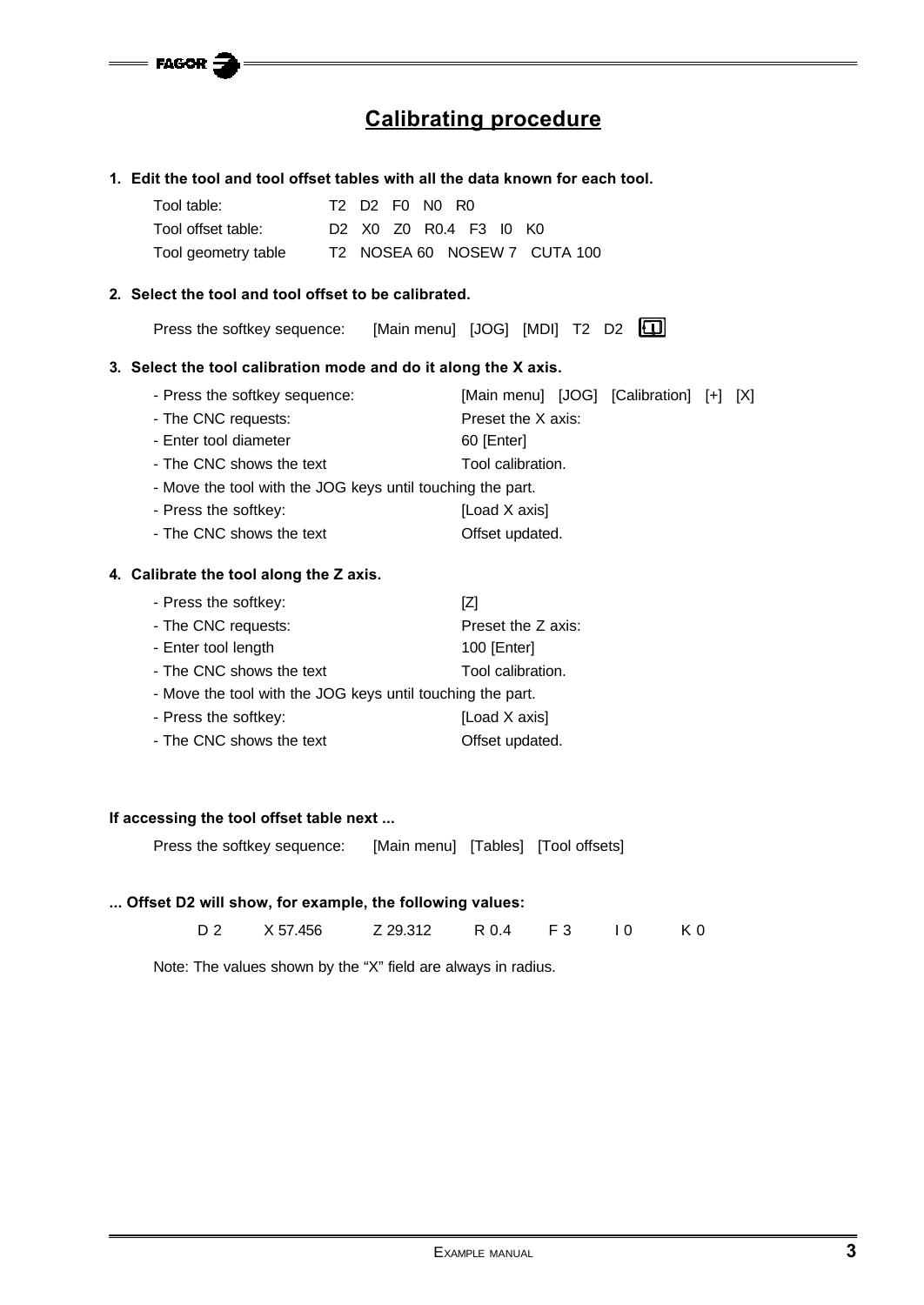### **User Notes:**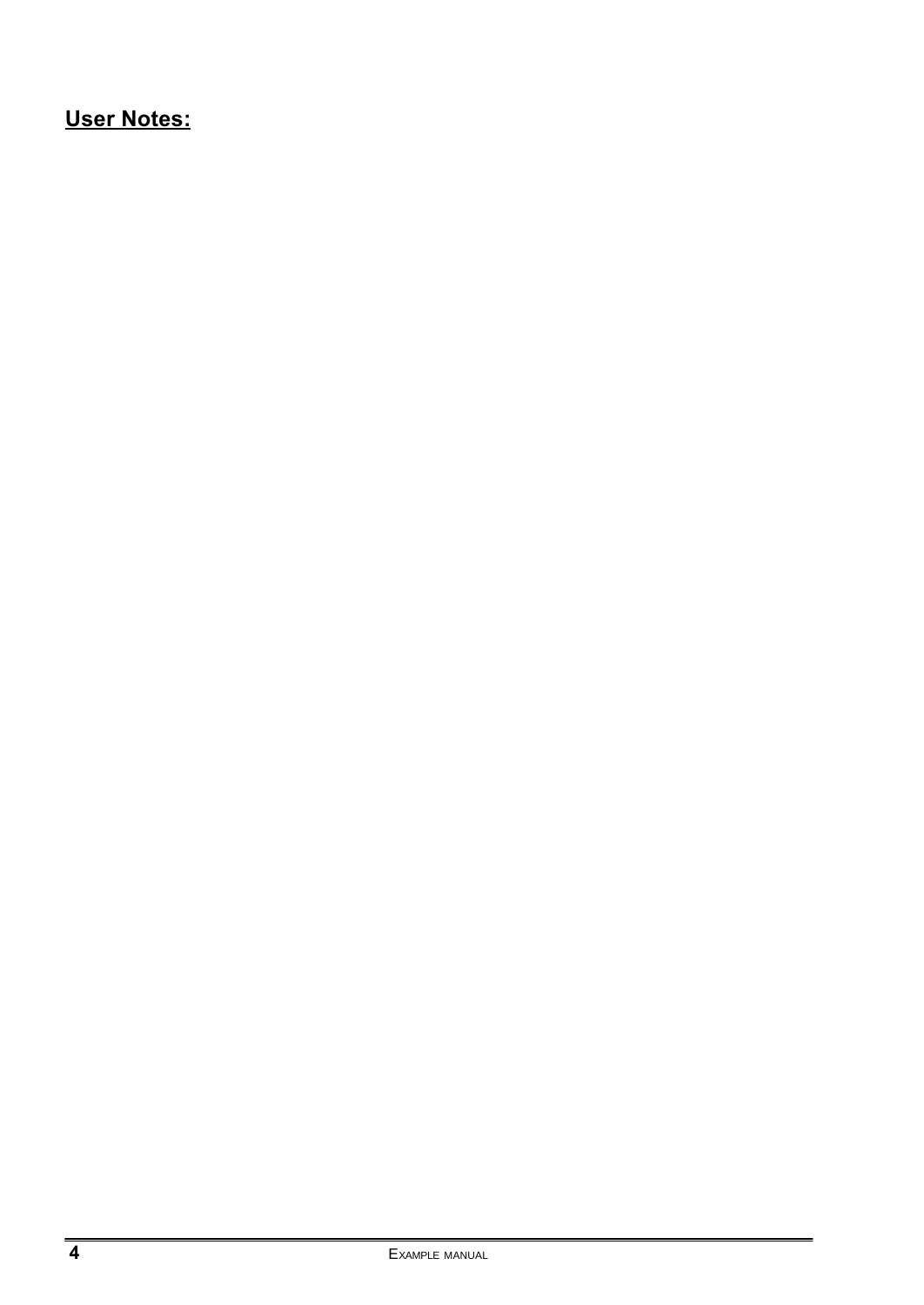# **8055T**

<span id="page-7-0"></span>

| Programming in absolute (G90) and incremental (G91) coordinates.  7       |  |
|---------------------------------------------------------------------------|--|
|                                                                           |  |
|                                                                           |  |
| Tangential entry/exit (G37/G38) and corner rounding(G36) with tool radius |  |

### **Programming examples: General examples**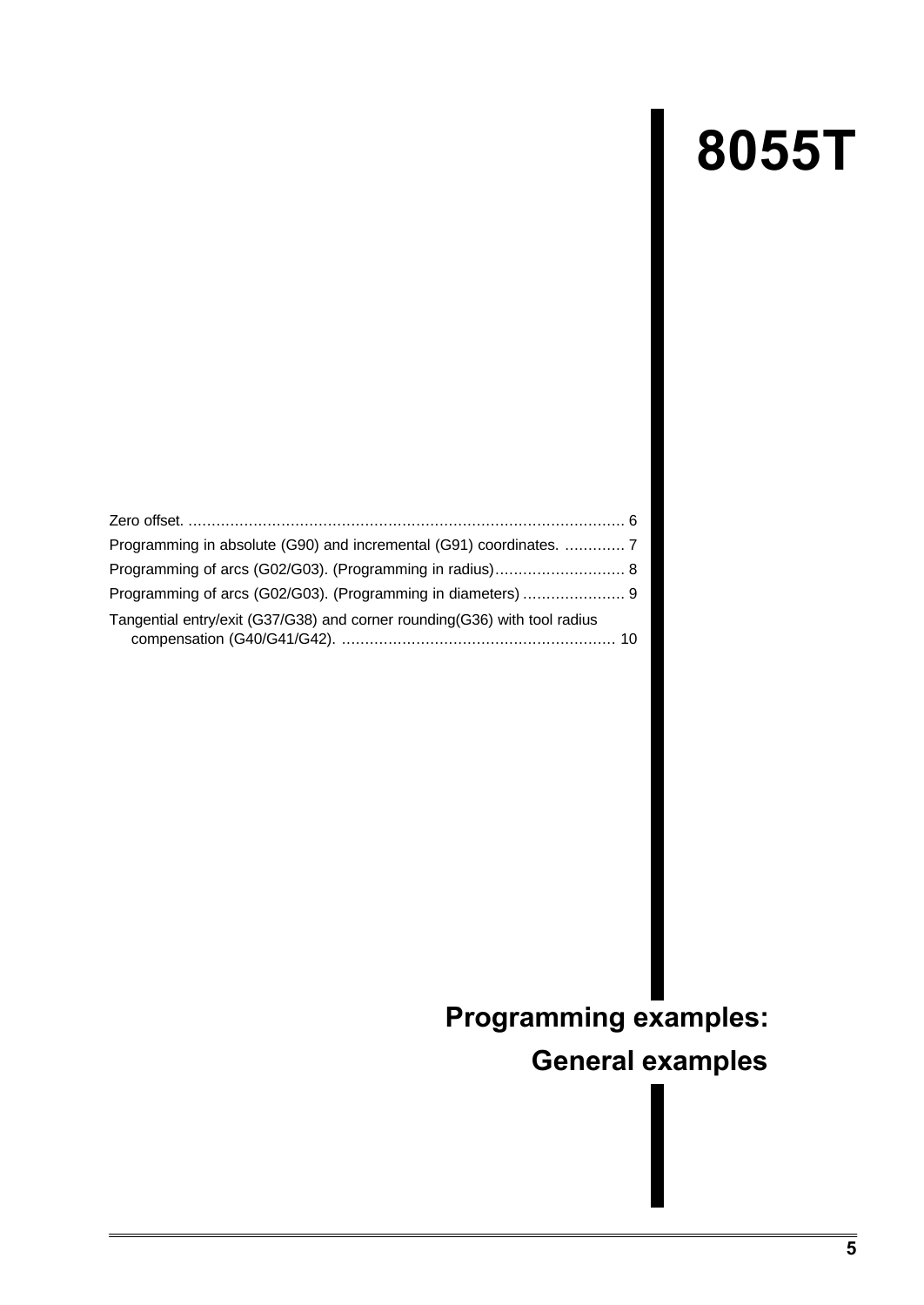### **FAGOR**

### <span id="page-8-0"></span>**Zero offset.**

Being the Machine Zero point (home: 0.0), the face of the part, point (120,0) is going to be the new Part Zero.



This example shows two ways to do this operation: manual mode and by program. Both methods use zero offset G54.

#### **Manual mode:**

#### **1. Select the zero offset table.**

Press the sequence of keys and softkeys: [Main menu] [Tables] [Zero offsets]

#### **2. Edit the table for zero offset G54.**

Press the sequence of keys and softkeys: [Edit] G54 X0 Z120 [Enter]

#### **3. Select zero offset G54.**

Press the sequence of keys and softkeys: [Main menu] [JOG] [MDI] G54 [11]

#### **By program:**

#### **One of the following methods must be used.**

- Execute, in MDI mode, the following program blocks and then execute the part-program.
- Edit a program with the following blocks and execute it before the part-program.
- Include the following blocks at the beginning of the machining program.

#### **Program blocks.**

|  | (ORGX54=0, ORGZ54=120) Assigns the values X0 Z120 to the G54 zero offset table. |
|--|---------------------------------------------------------------------------------|
|  |                                                                                 |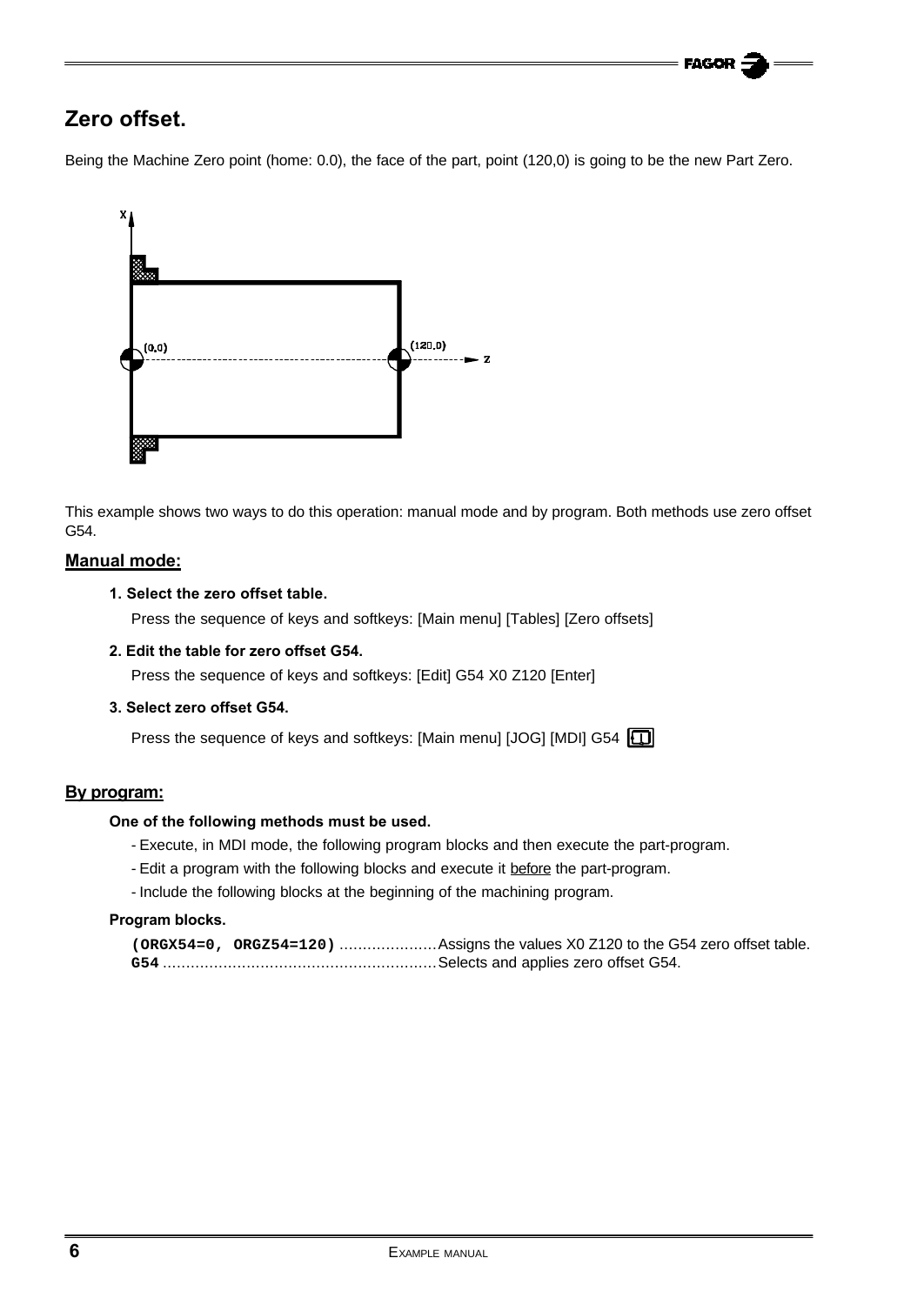### <span id="page-9-0"></span>**Programming in absolute (G90) and incremental (G91) coordinates.**



#### **Programming in radius**

#### **Absolute coordinates (G90)**

| G90 G95 G96 F0.15 S180 T2 D2 M4 M41 |  |
|-------------------------------------|--|
| GO X50 Z100                         |  |
|                                     |  |
|                                     |  |
|                                     |  |
|                                     |  |
|                                     |  |
| GO X50 Z100                         |  |
| M30                                 |  |

#### **Incremental coordinates (G91)**

| G90 G95 G96 F0.15 S180 T2 D2 M4 M41 |  |  |  |
|-------------------------------------|--|--|--|
| GO X50 Z100                         |  |  |  |
|                                     |  |  |  |
| G1 G91 X15 Z-15  Section A-B        |  |  |  |
|                                     |  |  |  |
|                                     |  |  |  |
|                                     |  |  |  |
| GO G90 X50 Z100                     |  |  |  |
| м30                                 |  |  |  |
|                                     |  |  |  |

#### **Programming in diameters**

#### **Absolute coordinates (G90)**

| G90 G95 G96 F0.15 S180 T2 D2 M4 M41 |  |  |  |
|-------------------------------------|--|--|--|
| GO X100 Z100                        |  |  |  |
|                                     |  |  |  |
|                                     |  |  |  |
|                                     |  |  |  |
|                                     |  |  |  |
|                                     |  |  |  |
| GO X100 Z100                        |  |  |  |
| M30                                 |  |  |  |

#### **Incremental coordinates (G91)**

| G90 G95 G96 F0.15 S180 T2 D2 M4 M41 |  |  |  |
|-------------------------------------|--|--|--|
| GO X100 Z100                        |  |  |  |
|                                     |  |  |  |
| G1 G91 X30 Z-15  Section A-B        |  |  |  |
|                                     |  |  |  |
|                                     |  |  |  |
|                                     |  |  |  |
| GO G90 X100 Z100                    |  |  |  |
| M30                                 |  |  |  |
|                                     |  |  |  |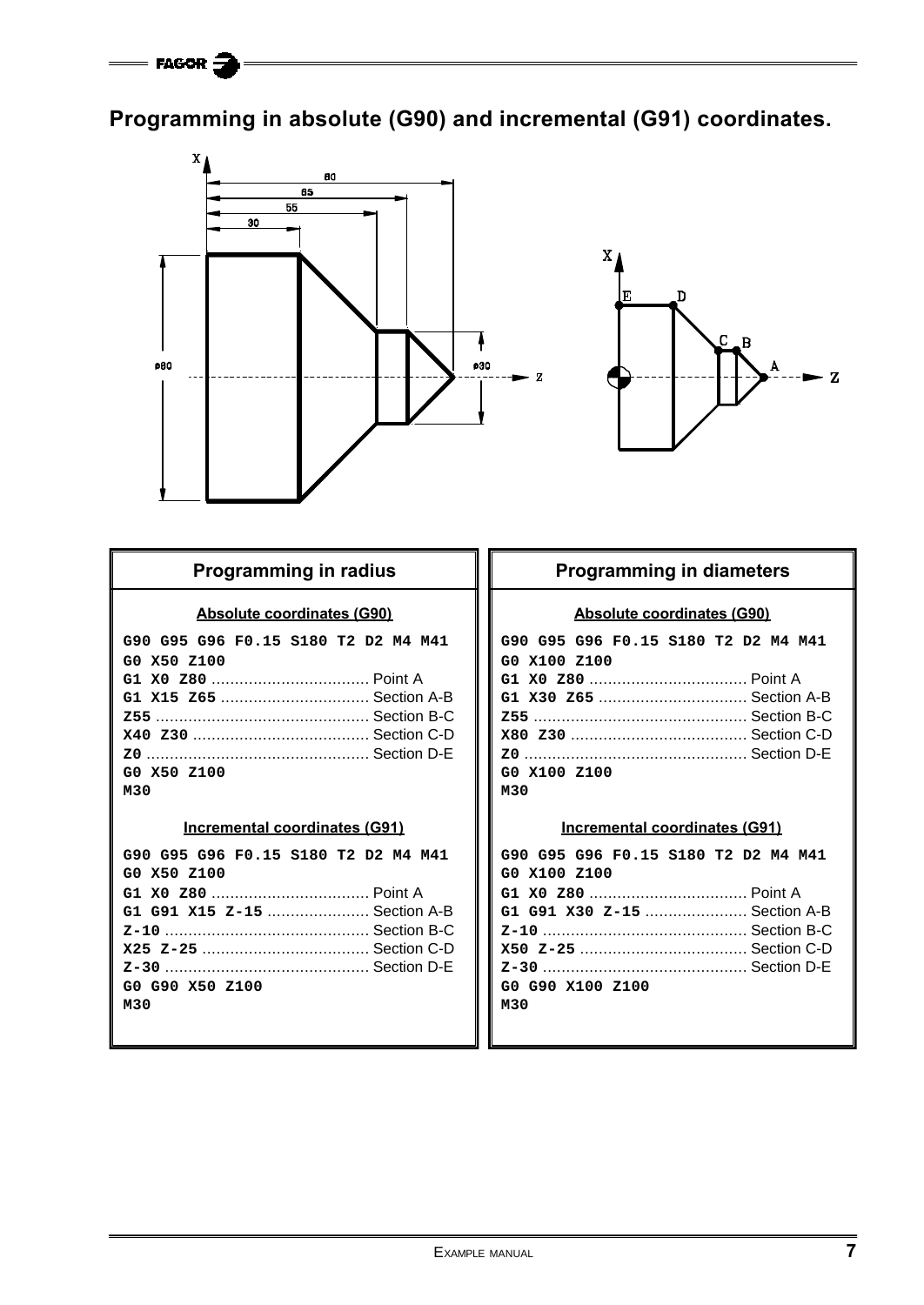### <span id="page-10-0"></span>**Programming of arcs (G02/G03). (Programming in radius)**





#### **Programming the arc center**

#### **Absolute coordinates (G90)**

**G90 G95 G96 F0.15 S180 T2 D2 M4 G0 X60 Z120 G1 X0 Z90** .................................. Point A **G3 X20 Z70 I0 K-20** ................ Section A-B **G1 Z60** ........................................ Section B-C **G2 X30 Z30 I50 K0** .................. Section C-D **G1 X40** ........................................ Section D-E **G3 X50 Z10 I-19.9 K-22.45** .. Section E-F **G1 Z0** .......................................... Section F-G **G0 X60 Z120 M30**

#### **Incremental coordinates (G91)**

| G90 G95 G96 F0.15 S180 T2 D2 M4         |
|-----------------------------------------|
| GO X60 Z120                             |
|                                         |
| G91 G3 X20 Z-20 IO K-20  Section A-B    |
|                                         |
| G2 X10 Z-30 I50 K0  Section C-D         |
|                                         |
| G3 X10 Z-20 I-19.9 K-22.45, Section E-F |
|                                         |
| GO G90 X60 Z120                         |
| M30                                     |
|                                         |

#### **Programming the arc radius**

#### **Absolute coordinates (G90)**

|     |             |  | G90 G95 G96 F0.15 S180 T2 D2 M4 |  |  |
|-----|-------------|--|---------------------------------|--|--|
|     | GO X60 Z120 |  |                                 |  |  |
|     |             |  | G1 X0 Z90  Point A              |  |  |
|     |             |  | G3 X20 Z70 R20  Section A-B     |  |  |
|     |             |  |                                 |  |  |
|     |             |  | G2 X30 Z30 R50  Section C-D     |  |  |
|     |             |  |                                 |  |  |
|     |             |  | G3 X50 Z10 R30  Section E-F     |  |  |
|     |             |  |                                 |  |  |
|     | GO X60 Z120 |  |                                 |  |  |
| M30 |             |  |                                 |  |  |

#### **Incremental coordinates (G91)**

| G90 G95 G96 F0.15 S180 T2 D2 M4  |  |
|----------------------------------|--|
| GO X60 Z120                      |  |
|                                  |  |
| G91 G3 X20 Z-20 R20  Section A-B |  |
|                                  |  |
| G2 X10 Z-30 R50  Section C-D     |  |
|                                  |  |
| G3 X10 Z-20 R30  Section E-F     |  |
|                                  |  |
| GO G90 X60 Z120                  |  |
| M30                              |  |
|                                  |  |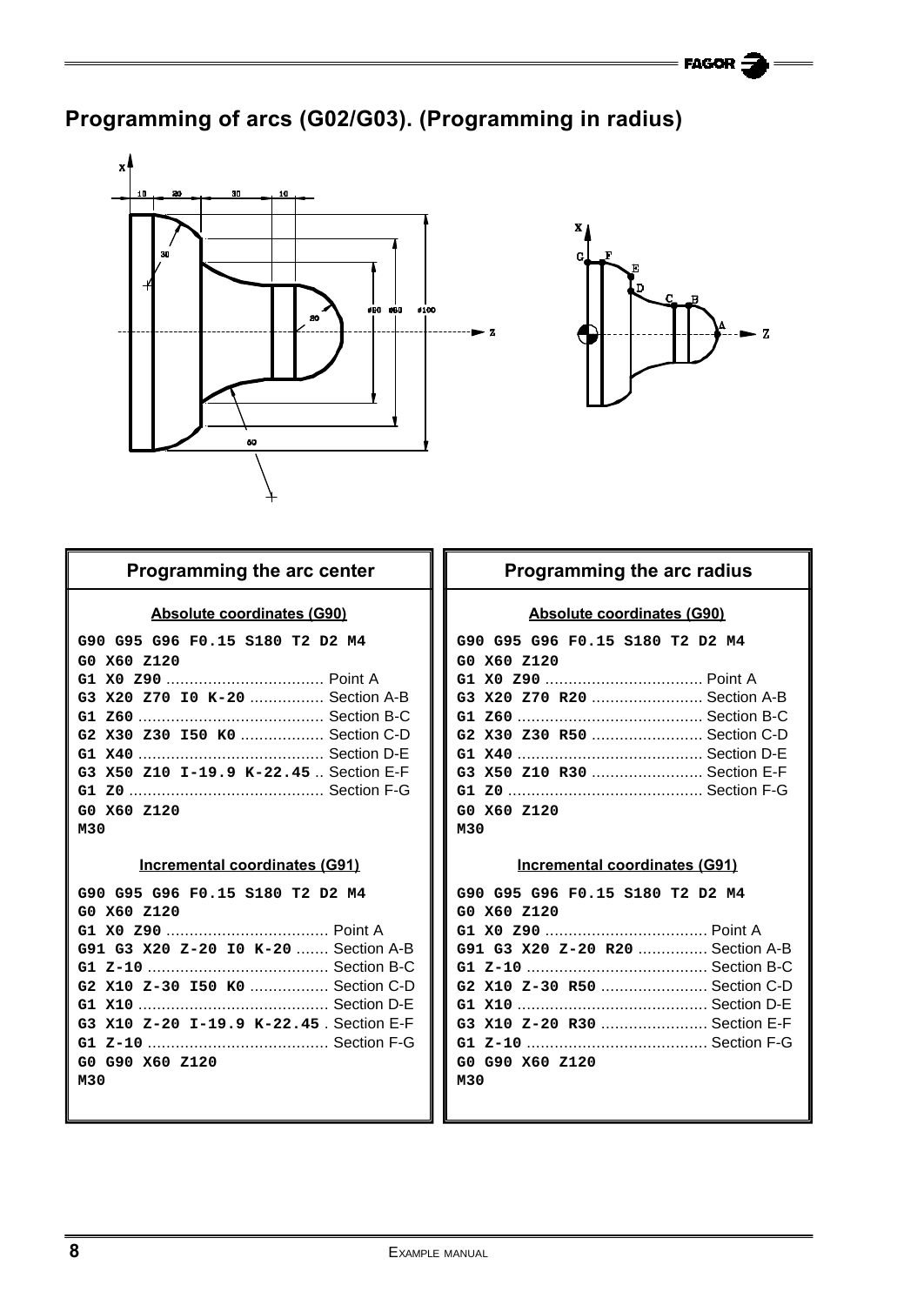### <span id="page-11-0"></span>**Programming of arcs (G02/G03). (Programming in diameters)**





#### **Programming the arc center**

#### **Absolute coordinates (G90)**

| G90 G95 G96 F0.15 S180 T2 D2 M4        |
|----------------------------------------|
| GO X120 Z120                           |
|                                        |
| G3 X40 Z70 I0 K-20  Section A-B        |
|                                        |
| G2 X60 Z30 I50 K0  Section C-D         |
|                                        |
| G3 X100 Z10 I-19.9 K-22.45 Section E-F |
|                                        |
| GO X120 Z120                           |
| M30                                    |

#### **Incremental coordinates (G91)**

| G90 G95 G96 F0.15 S180 T2 D2 M4        |
|----------------------------------------|
| GO X120 Z120                           |
|                                        |
| G91 G3 X40 Z-20 IO K-20  Section A-B   |
|                                        |
| G2 X20 Z-30 I50 K0  Section C-D        |
|                                        |
| G3 X20 Z-20 I-19.9 K-22.45 Section E-F |
|                                        |
| GO G90 X60 Z120                        |
| M30                                    |
|                                        |

#### **Programming the arc radius**

#### **Absolute coordinates (G90)**

|     | G90 G95 G96 F0.15 S180 T2 D2 M4 |  |  |  |
|-----|---------------------------------|--|--|--|
|     | GO X120 Z120                    |  |  |  |
|     |                                 |  |  |  |
|     | G3 X40 Z70 R20  Section A-B     |  |  |  |
|     |                                 |  |  |  |
|     | G2 X60 Z30 R50  Section C-D     |  |  |  |
|     |                                 |  |  |  |
|     | G3 X100 Z10 R30  Section E-F    |  |  |  |
|     |                                 |  |  |  |
|     | GO X120 Z120                    |  |  |  |
| M30 |                                 |  |  |  |

#### **Incremental coordinates (G91)**

| G90 G95 G96 F0.15 S180 T2 D2 M4  |
|----------------------------------|
| GO X120 Z120                     |
|                                  |
| G91 G3 X40 Z-20 R20  Section A-B |
|                                  |
|                                  |
|                                  |
| G3 X20 Z-20 R30  Section E-F     |
|                                  |
| GO G90 X60 Z120                  |
| M30                              |
|                                  |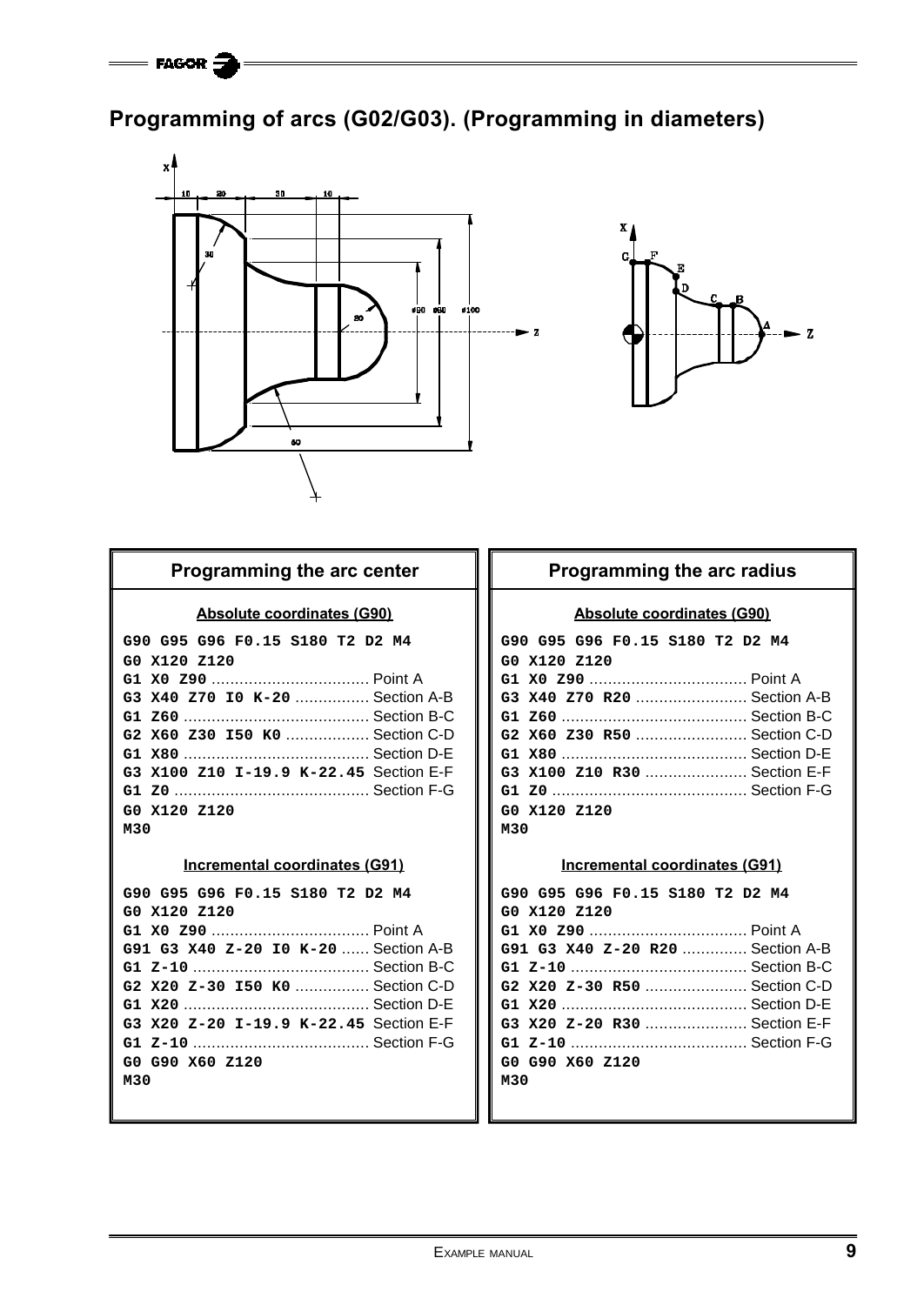**Tangential entry/exit (G37/G38) and corner rounding(G36) with tool radius compensation (G40/G41/G42).**



| G90 G95 G96 F0.15 S180 T2 D2 M4 |  |
|---------------------------------|--|
| GO X120 Z120                    |  |
|                                 |  |
|                                 |  |
|                                 |  |
|                                 |  |
|                                 |  |
|                                 |  |
|                                 |  |
|                                 |  |
|                                 |  |
| G0 X120                         |  |
|                                 |  |
| M30                             |  |

Without tool radius compensation, the theoretical tool tip follows the programmed profile. The programmed profile (continuous line) does not coincide with the machined profile (dotted line).



With tool radius compensation, the CNC recalculates the path so the machined profile coincides with the one programmed.

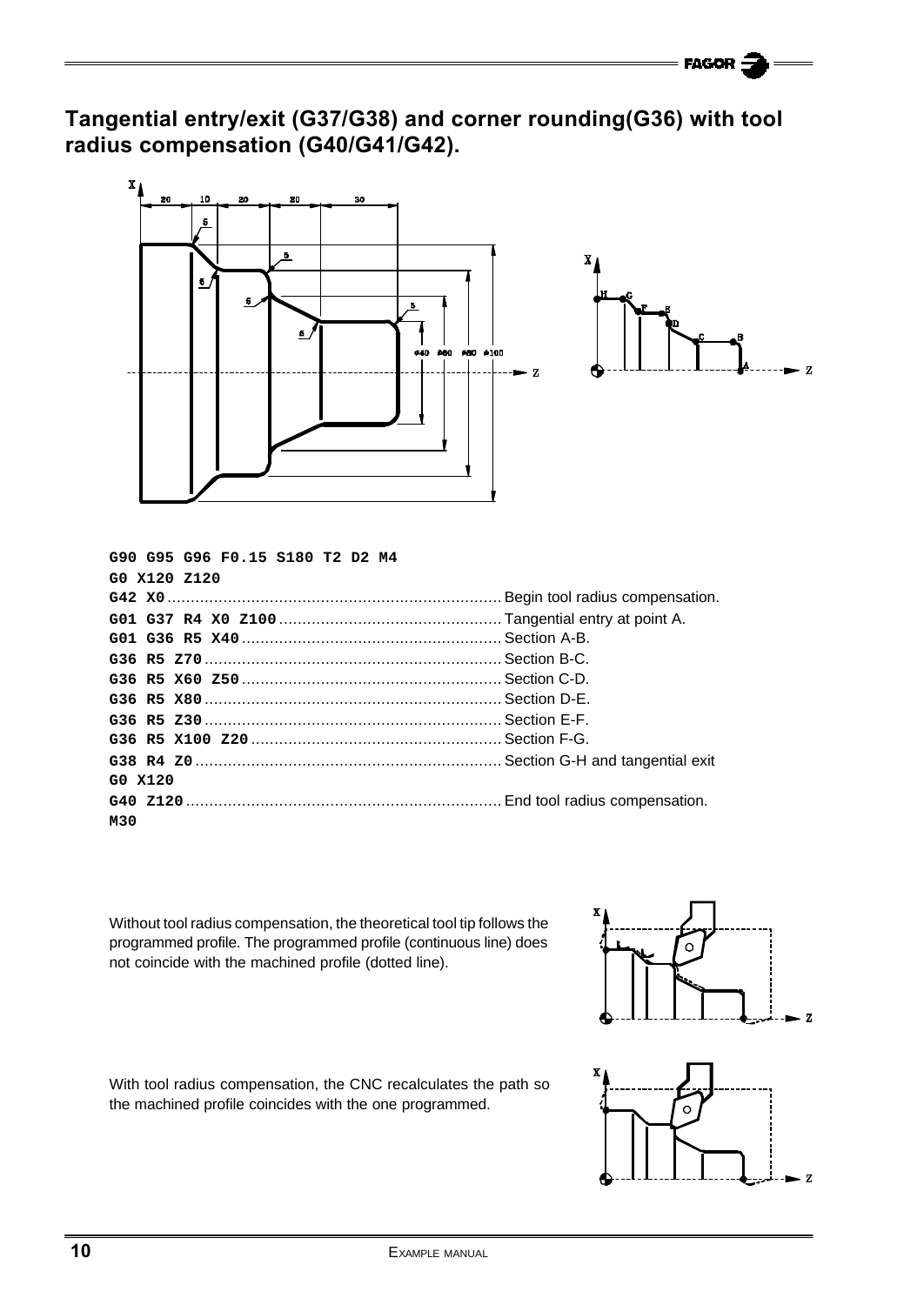# **8055T**

<span id="page-13-0"></span>

| Inside turning of arcs and outside turning of straight sections.  12  |  |
|-----------------------------------------------------------------------|--|
|                                                                       |  |
|                                                                       |  |
|                                                                       |  |
|                                                                       |  |
|                                                                       |  |
|                                                                       |  |
| Inside and outside roughing on X. Outside grooving and threading.  26 |  |
|                                                                       |  |
|                                                                       |  |

### **Programming examples:**

**Canned cycles**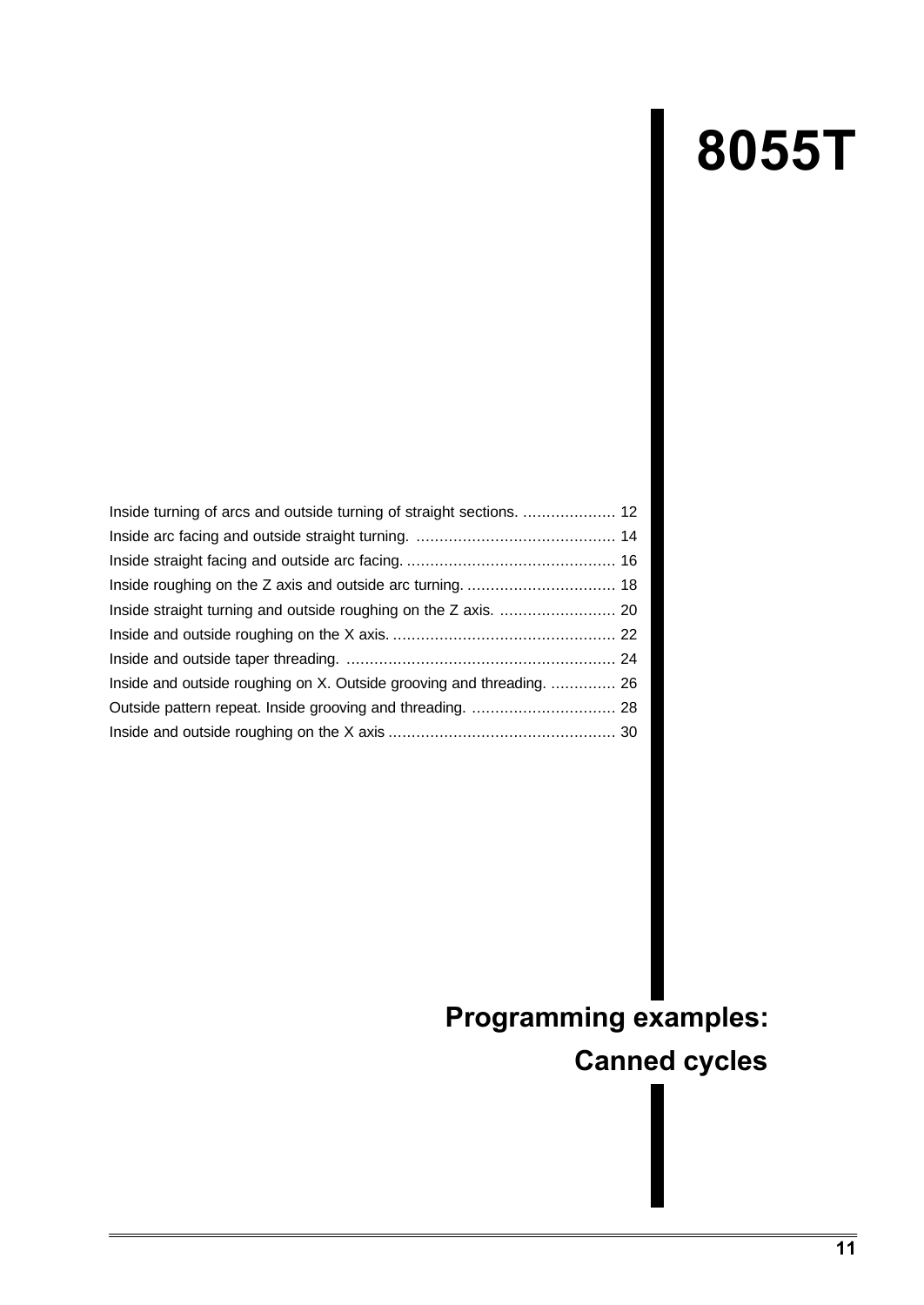### <span id="page-14-0"></span>**Inside turning of arcs and outside turning of straight sections.**



### **First fixture:**

#### **Set part zero**

**(ORGX54=0, ORGZ54=112) G54 G92 S2200**







#### **Operation 1 (Drilling)**

**G94 G97 F90 S600 M4 Z150 T9 D9 G0 X0 Z8 G83 X0 Z0 I45.773 B9 D4 K0 H0 C1 G0 Z150**

#### **Operation 2 (Inside arc turning)**

**G95 G96 F0.2 S120 M4 T8 D8 G0 X20 Z20 G1 G41 X18 Z5 G84 X70 Z0 Q20 R-33.541 C2 L0.3 M0.3 H0.1 I-35 K0 G0 G40 Z150**

#### **Operation 3 (Facing and outside turning)**

**G95 G96 F0.2 S180 M4 T2 D2 G0 X90 Z20 G1 X78 Z5 G1 Z-40 G1 X85 G0 Z0 G1 X66 G1 Z5 G1 G42 X72 Z1 G1 X80 Z-3 G0 G40 Z150**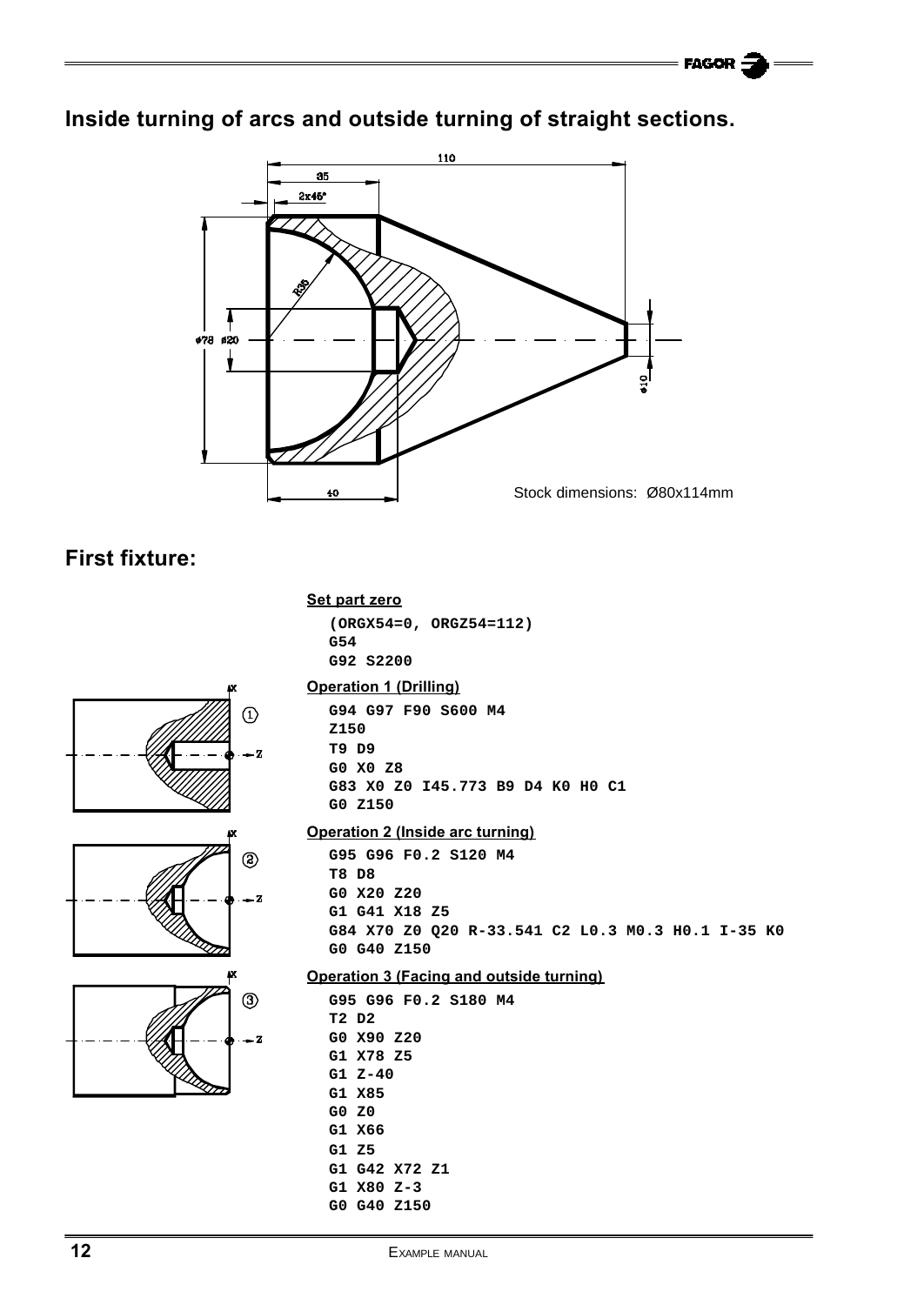

### **Second fixture:**



#### **Set new part zero**

```
(MSG "* NEW FIXTURE - REVERSE PART *")
M0 M5
(MSG "")
(ORGX54=0, ORGZ54=110)
G54
G92 S2200
```
#### **Operation 4 (Taper turning and facing)**

**G95 G96 F0.2 S180 M4 G0 X90 Z20 G1 G42 X84 Z5 G81 X10 Z0 Q78 R-75 C2 L0.3 M0.3 H0.1 G0 G40 X14 Z0 G1 X-0.4 G0 Z150 M30**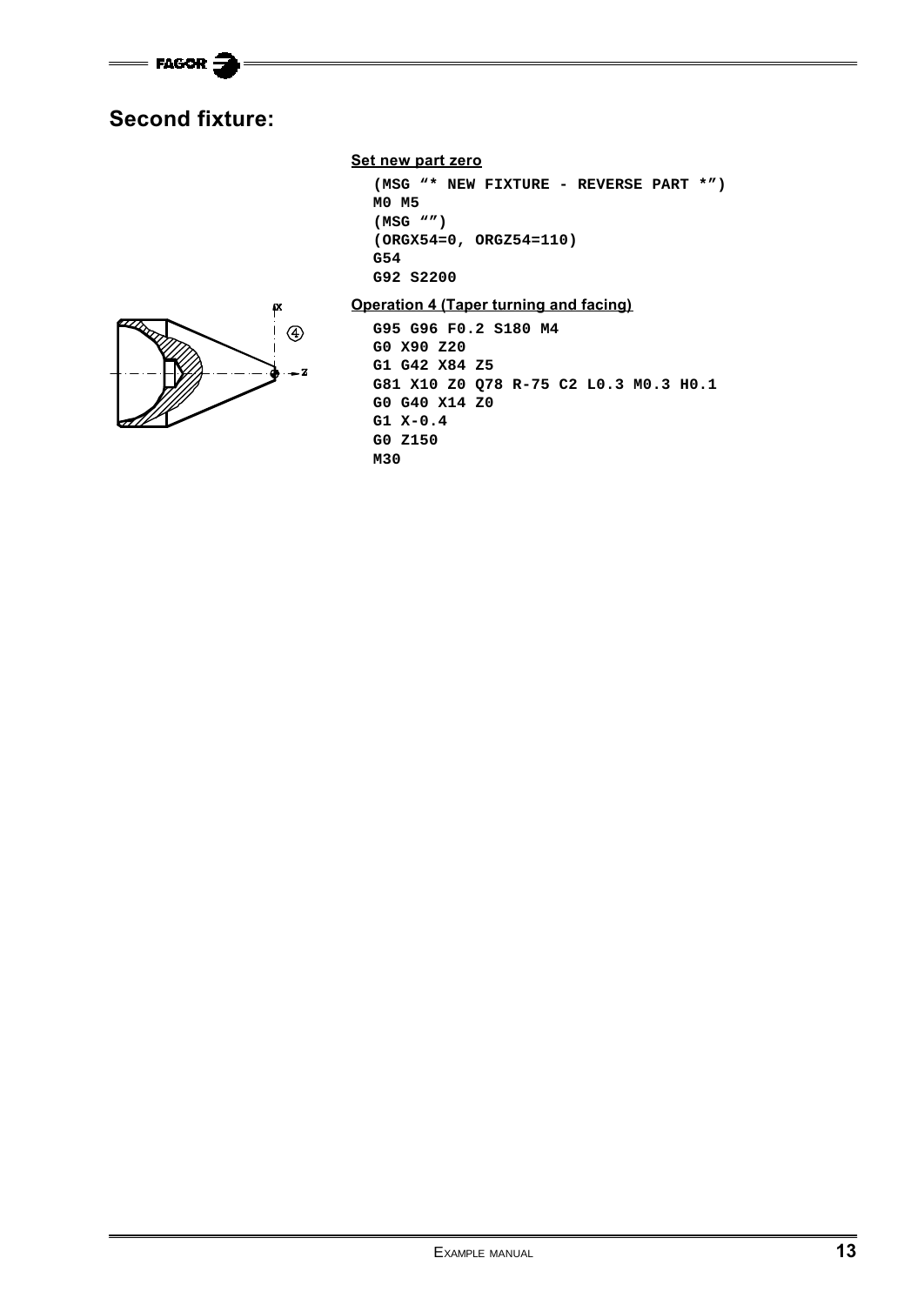### <span id="page-16-0"></span>**Inside arc facing and outside straight turning.**



### **First fixture:**





#### **Set part zero**

**(ORGX54=0, ORGZ54=67) G54 G92 S2200**

#### **Operation 1 (Drilling)**

**G94 G97 F90 S600 M4 Z150 T9 D9 G0 X0 Z8 G83 X0 Z0 I38.773 B3 D7 K0 H0 C4 G0 Z150**

#### **Operation 2 (Facing and outside turning)**

**G95 G96 F0.2 S180 M4 T2 D2 G0 X90 Z20 G1 X85 Z0 G1 X18 G1 Z5 G0 G42 X72 Z1 G1 X78 Z-2 Z-40 X85 G0 Z150**

#### **Operation 3 (Inside arc facing)**

**G95 G96 F0.2 S100 M4 T8 D8 G0 X20 Z20 G1 G42 X17 Z2 G85 X20 Z-25 Q70 R0 C1.4 L0.3 M0.3 H0.1 I-28.043 K53.043 G0 G40 Z150**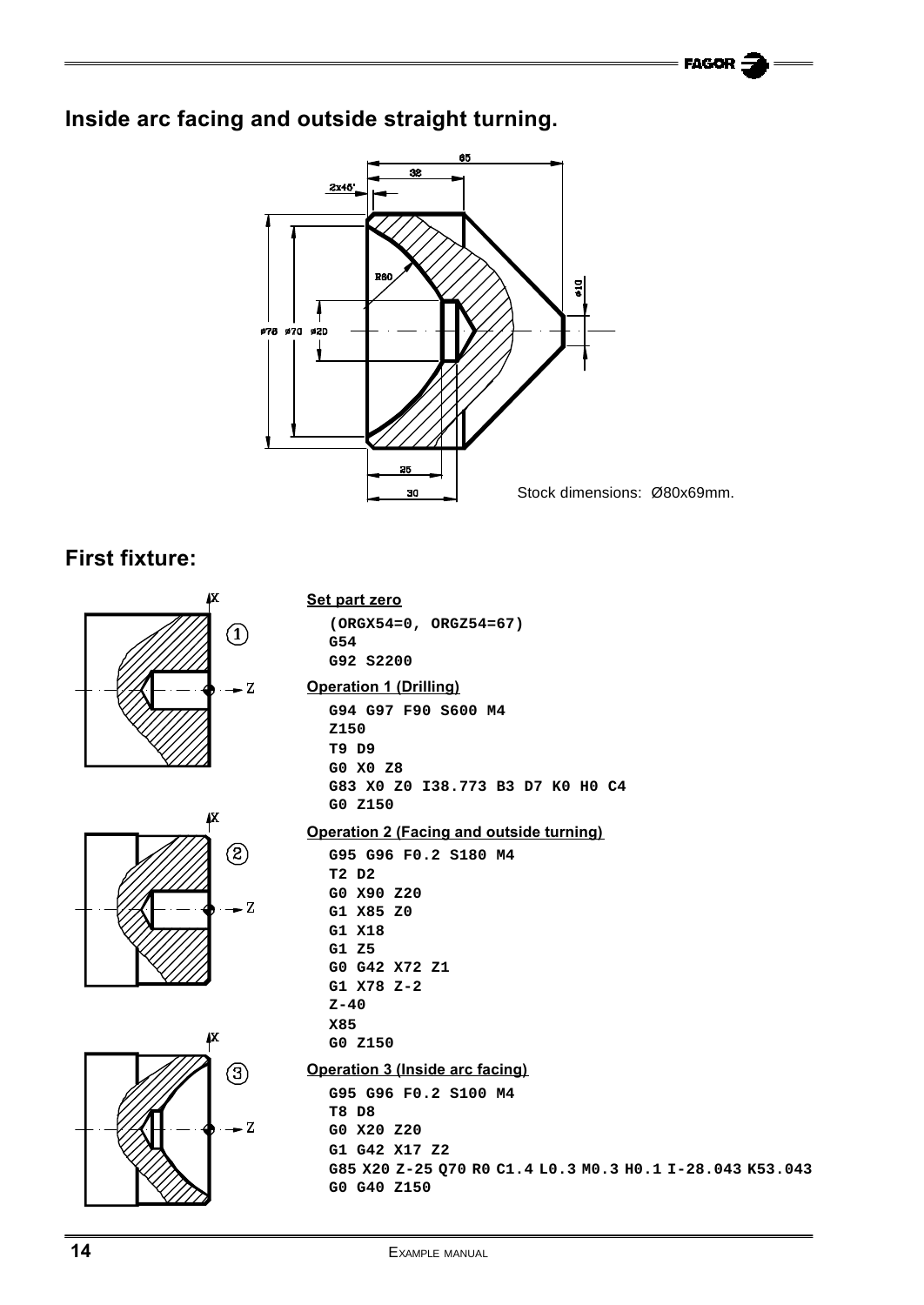

### **Second fixture:**

#### **Set new part zero**

```
(MSG "* NEW FIXTURE - REVERSE PART *")
M0 M5
(MSG "")
(ORGX54=0, ORGZ54=65)
G54
G92 S2200
```
**Operation 4 (Outside taper facing)**



**G95 G96 F0.2 S180 M4 T2 D2 G0 X90 Z20 G1 G41 X83 Z5 G82 X78 Z-33 Q10 R0 C2 L0.3 M0.3 H0.1 G0 G40 X14 Z0 G1 X-0.4 G0 Z150 M30**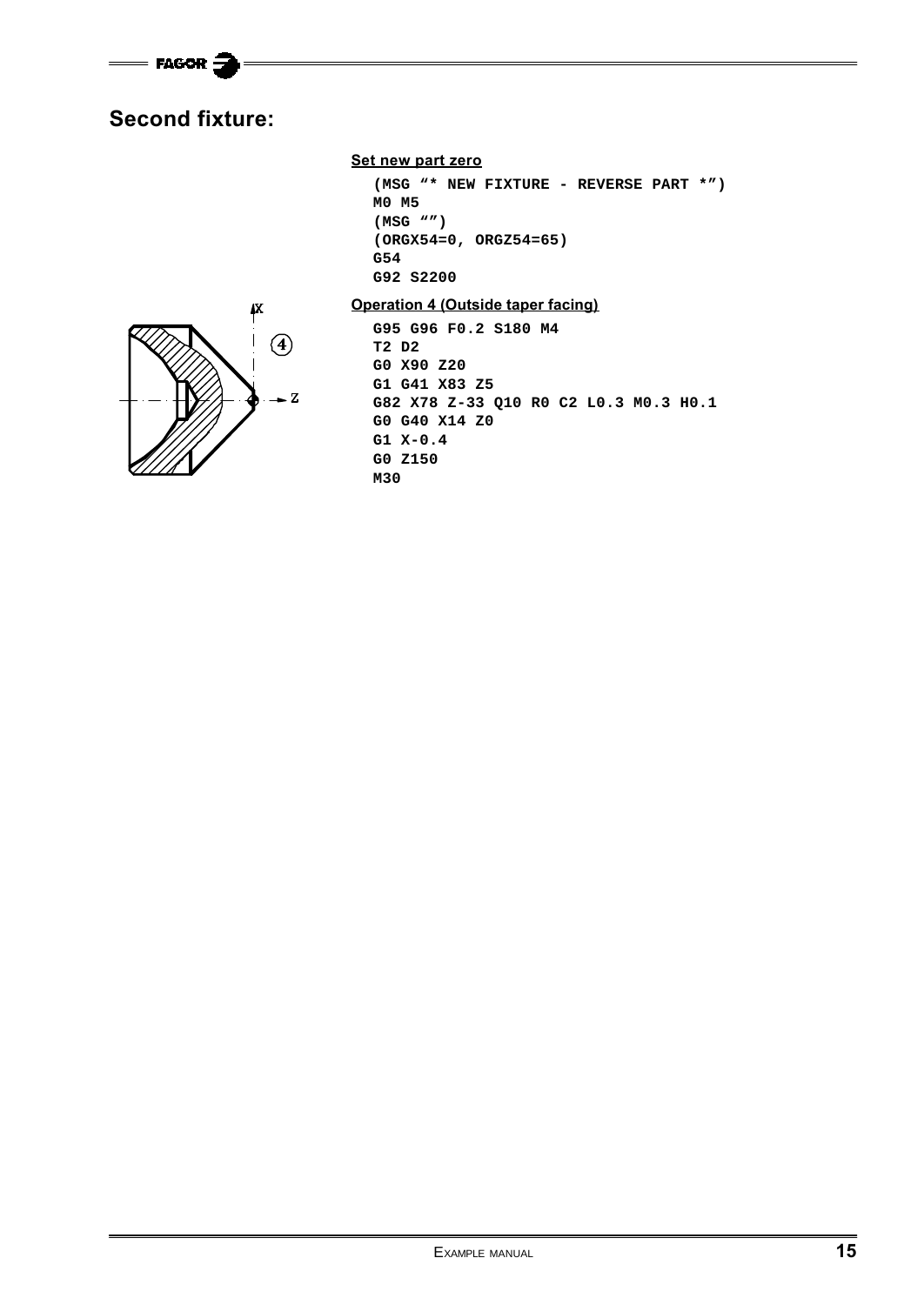### <span id="page-18-0"></span>**Inside straight facing and outside arc facing.**



### **First fixture:**







#### **Set part zero**

**(ORGX54=0, ORGZ54=82) G54 G92 S2200**

#### **Operation 1 (Drilling)**

**G95 G97 F0.15 S600 M4 Z150 T9 D9 G0 X0 Z8 G83 X0 Z0 I40.773 B3 D7 K10 H0 C4 G0 Z150**

#### **Operation 2 (Inside taper facing)**

**G95 G96 F0.2 S100 M4 T8 D8 G0 X20 Z20 G1 G42 X18 Z5 G82 X20 Z-21.732 Q70 R0 C2 L0.2 M0.2 F0.15 H0.1 G0 G40 Z150**

#### **Operation 3 (Facing and outside turning)**

|       |                |  | G95 G96 F0.2 S180 M4 |  |
|-------|----------------|--|----------------------|--|
| T2 D2 |                |  |                      |  |
|       | GO X90 Z20     |  |                      |  |
|       | G1 X78 Z5      |  |                      |  |
|       | G1 Z-40        |  |                      |  |
|       | G1 X85         |  |                      |  |
| G0 Z0 |                |  |                      |  |
|       | G1 X66         |  |                      |  |
| G1Z5  |                |  |                      |  |
|       | G1 G42 X72 Z1  |  |                      |  |
|       | $G1$ X80 $Z-3$ |  |                      |  |
|       | GO G40 Z150    |  |                      |  |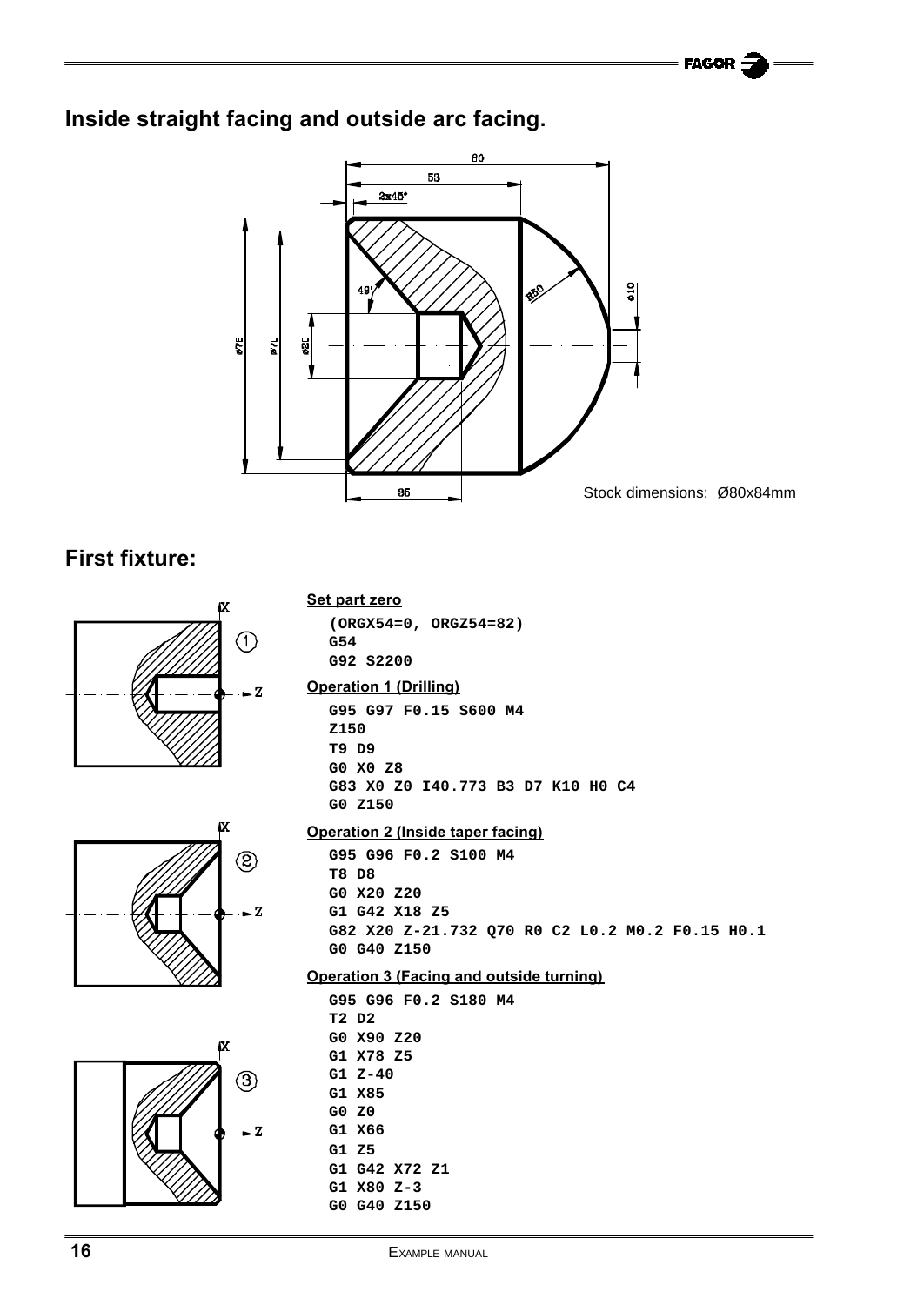

### **Second fixture:**

#### **Set new part zero**

```
(MSG "* NEW FIXTURE - REVERSE PART *")
M0 M5
(MSG "")
(ORGX54=0, ORGZ54=80)
G54
G92 S2200
```


#### **Operation 4 (Outside arc facing)**

```
G95 G96 F0.2 S180 M4
T2 D2
G0 X90 Z20
G41 X84 Z5
G85 X78 Z-27 Q10 R0 C1.5 L0.3 M0.3 H0.1 I-45.011 K-21.772
G0 G40 X14 Z0
G1 X-0.4 F0.2
G0 Z150
M30
```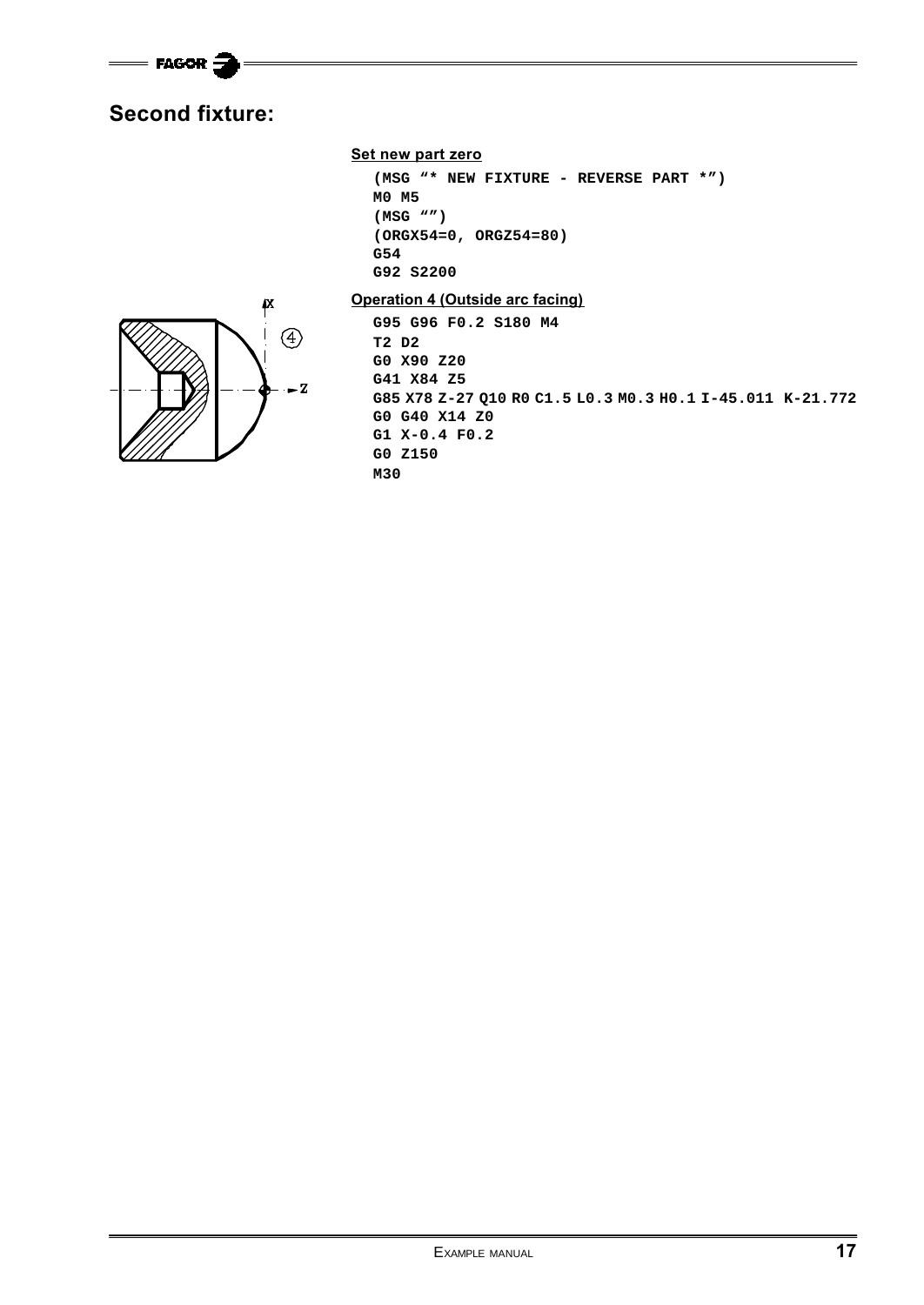### <span id="page-20-0"></span>**Inside roughing on the Z axis and outside arc turning.**



### **First fixture:**

#### **Set part zero**

**(ORGX54=0, ORGZ54=82) G54 G92 S2200**





#### **Operation 1 (Drilling)**

**G94 G97 F90 S600 T9 M4 Z150 T9 D9 G0 X0 Z8 G83 X0 Z0 I35.773 B5 D5 K15 H0 C1.5 G0 Z150**

#### **Operation 2 (Inside profile facing)**

**G95 G96 F0.2 S100 M4 T8 D8 G0 X20 Z20 G1 X16 Z5 G69 X20 Z-25 C1.5 L0.3 H0.1 S100 E110 (GOTO N120) N100 G1 X30 Z-25 X39.755 Z-15 G2 X70 Z-5 I-5.29 K24.434 N110 G1 X70 Z4 N120 G0 Z150**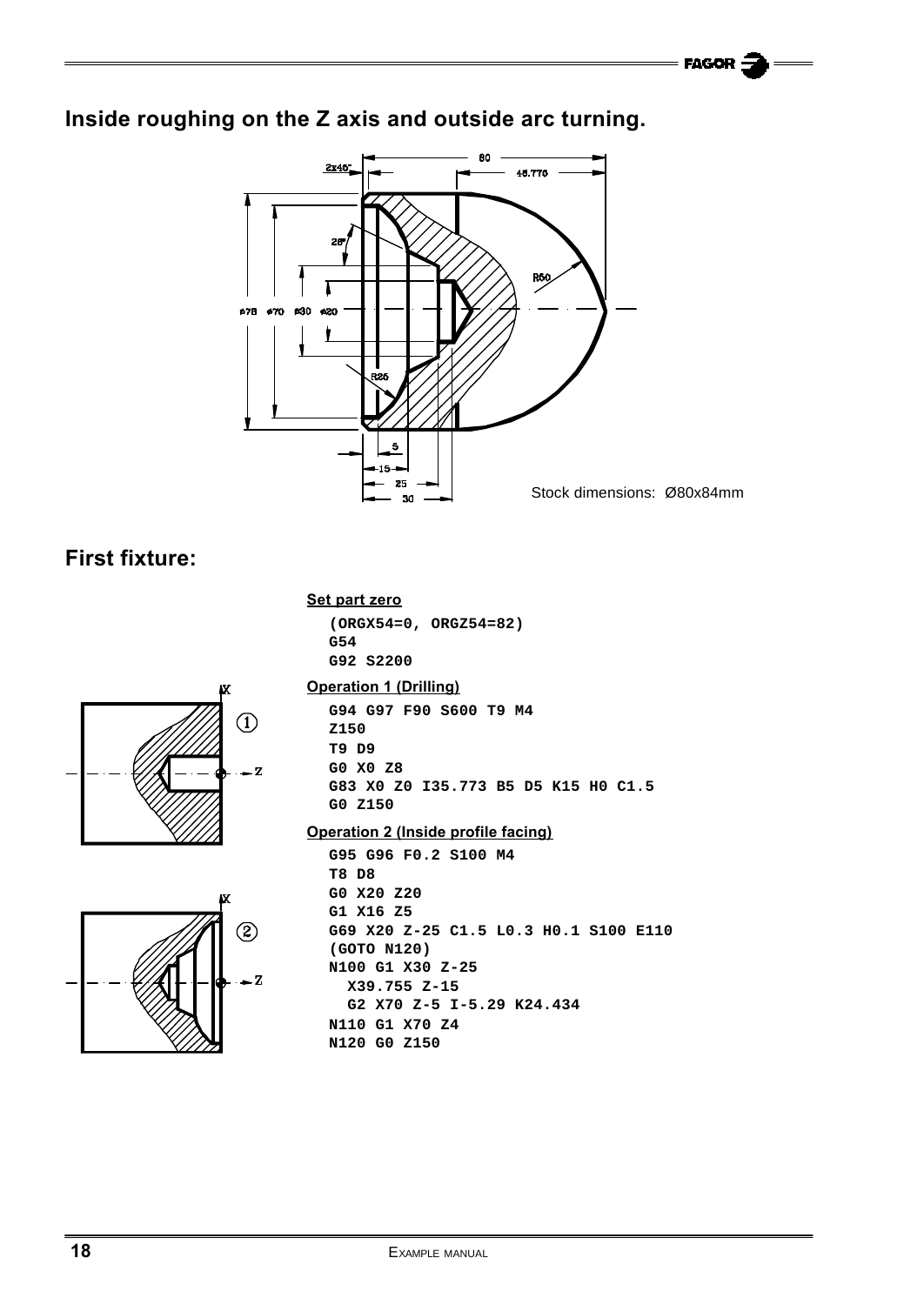



#### **Operation 3 (Facing and outside turning)**

```
G95 G96 F0.2 S180 M4
T2 D2
G0 X90 Z20
G1 X78 Z5
G1 Z-40
G1 X85
G0 Z0
G1 X66
G1 Z5
G1 G42 X72 Z1
G1 X80 Z-3
G0 G40 Z150
```
### **Second fixture:**

#### **Set new part zero**

```
(MSG "* NEW FIXTURE - REVERSE PART *")
M0 M5
(MSG "")
(ORGX54=0, ORGZ54=80)
G54
G92 S2200
```


#### **Operation 4 (Outside arc turning)**

**G95 G96 F0.2 S180 M4 T2 D2 G0 X90 Z20 G1 G42 X84 Z5 G84 X0 Z0 Q78 R-48.775 C2 L0.3 M0.3 H0.1 I-11 K-48.775 G0 G40 Z150 M30**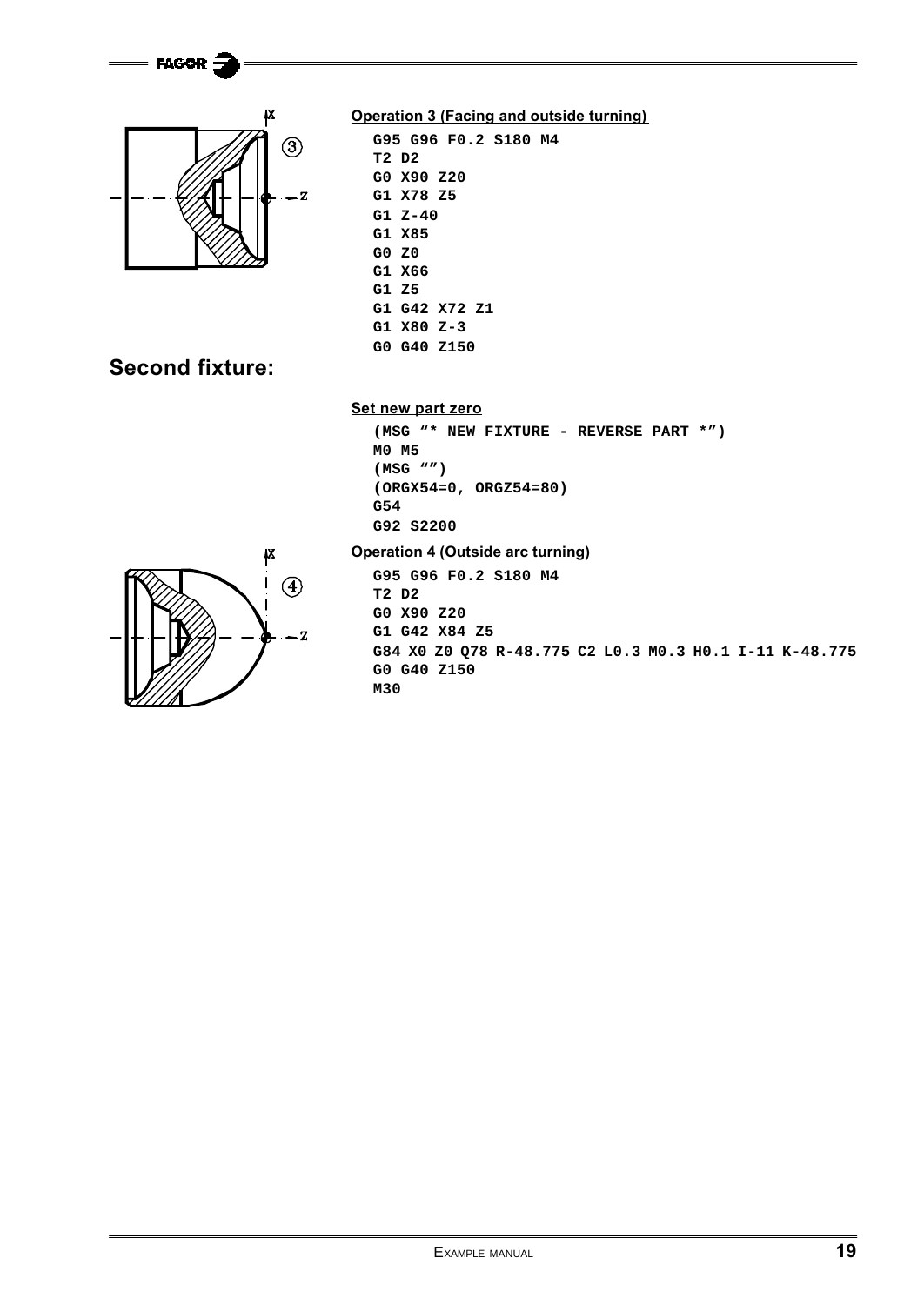### <span id="page-22-0"></span>**Inside straight turning and outside roughing on the Z axis.**



### **First fixture:**

#### **Set part zero**

```
(ORGX54=0, ORGZ54=119)
G54
G92 S2200
```
**Operation 1 (Facing and outside turning)**







#### **G95 G96 F0.2 S180 M4 G0 Z150 T2 D2 G0 X90 Z20 G1 X85 Z0 G1 X-0.4 Z5 G0 X78 Z2 G1 Z-60 X85 G0 G41 X80 Z-4 G1 X70 Z1 G0 Z150 Operation 2 (Drilling) G94 G97 F90 S600 M4 T9 D9 G0 X0 Z5 G83 X0 Z0 I70.773 B8 D4 K1 H0 C1 G0 Z150**

#### **Operation 3 (Inside taper turning)**

**G95 G96 F0.2 S120 M4 T8 D8 G0 G41 X18 Z5 G81 X64 Z0 Q20 R-50 C1.5 L0.3 M0.25 H0.1 G0 Z150**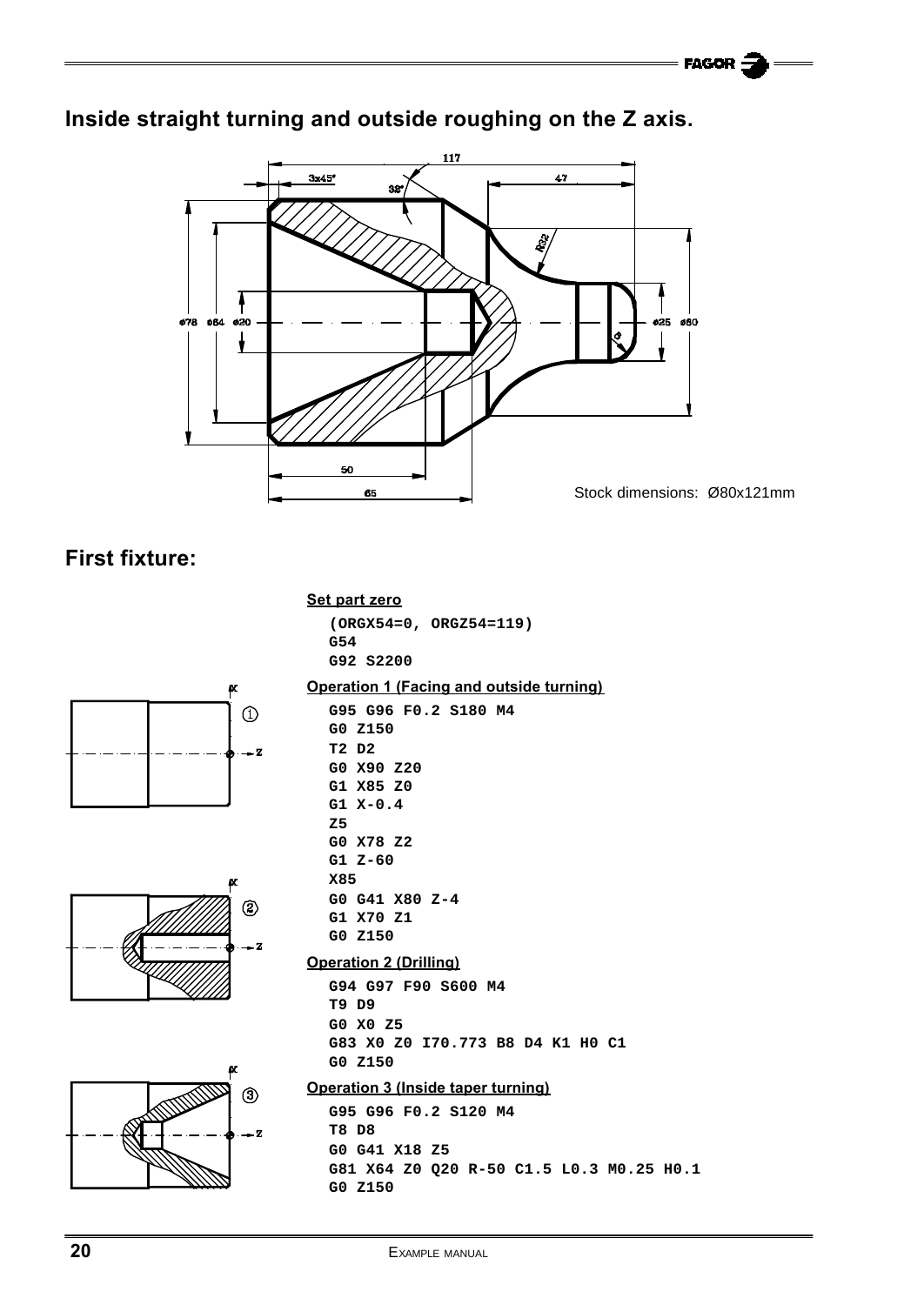

### **Second fixture:**



```
(MSG "* NEW FIXTURE - REVERSE PART *")
M0 M5
(MSG "")
(ORGX54=0, ORGZ54=117)
G54
G92 S2200
```


**Operation 4 (Outside profile facing)**

**G95 G96 F0.2 S180 M4 T2 D2 G0 X90 Z20 G1 X85 Z5 G69 X78 Z-61.403 C1 L0.3 H0.1 S100 E110 (GOTO N120) N100 G1 G5 X60 Z-47 G3 X25 Z-18.474 I14.5 K28.526 G1 G36 R8 X25 Z0 N110 X-0.4 Z0 N120 G0 Z150 M30**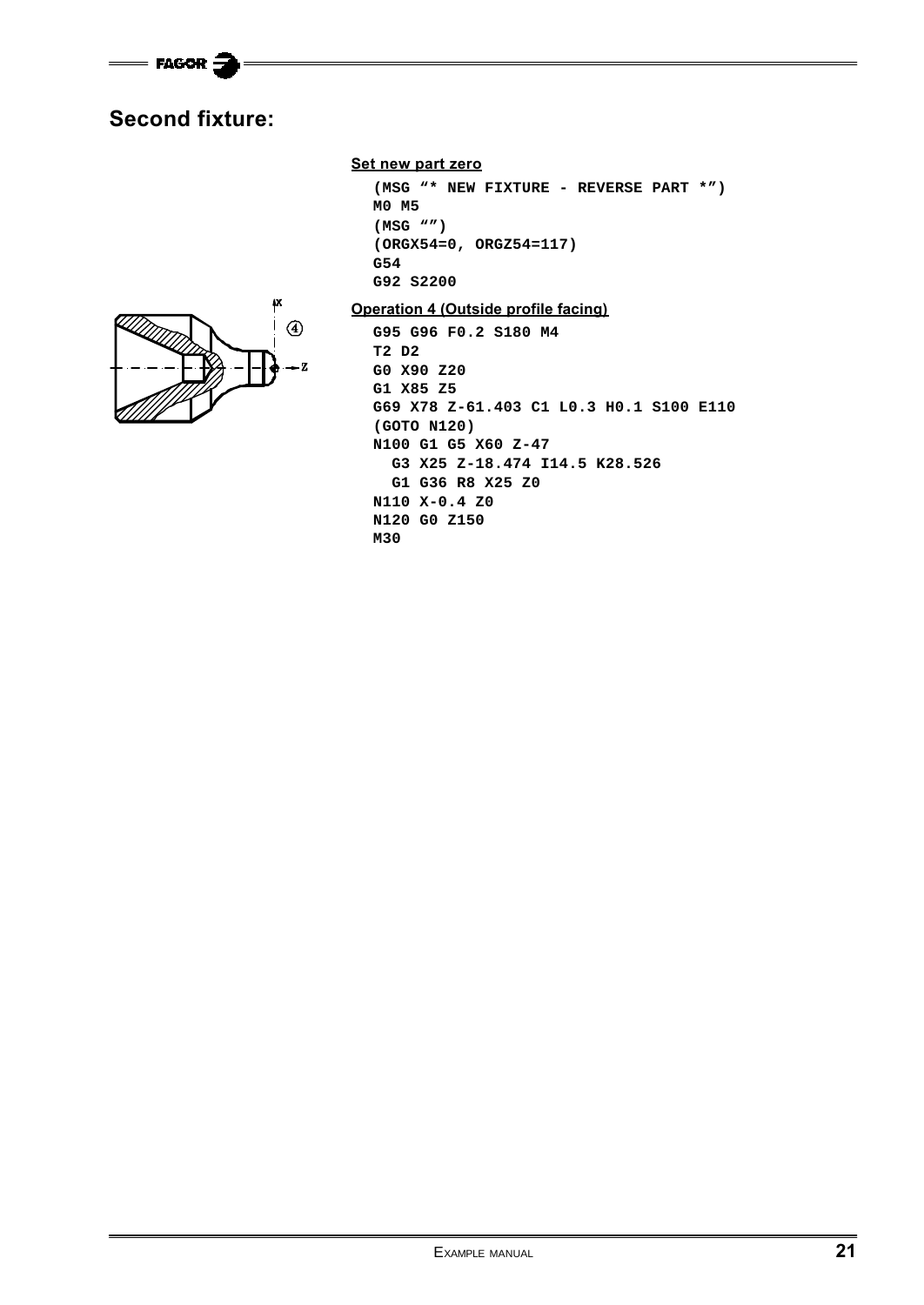### <span id="page-24-0"></span>**Inside and outside roughing on the X axis.**



### **First fixture:**

#### **Set part zero**

**(ORGX54=0, ORGZ54=112) G54 G92 S2200**





#### **Operation 1 (Drilling)**

**G94 G97 F90 S600 M4 G0 Z150 T9 D9 G0 X0 Z10 G83 X0 Z0 I75.773 B8 D2 K50 H0 C5 G0 Z150**

#### **Operation 2 (Facing and outside turning)**

**G95 G96 F0.2 S180 M4 T2 D2 G0 X78 Z5 G1 Z-60 X85 G0 Z0 G1 X18 G0 Z5 G0 G42 X70 Z1 G1 X80 Z-4 G0 G40 X85 Z150**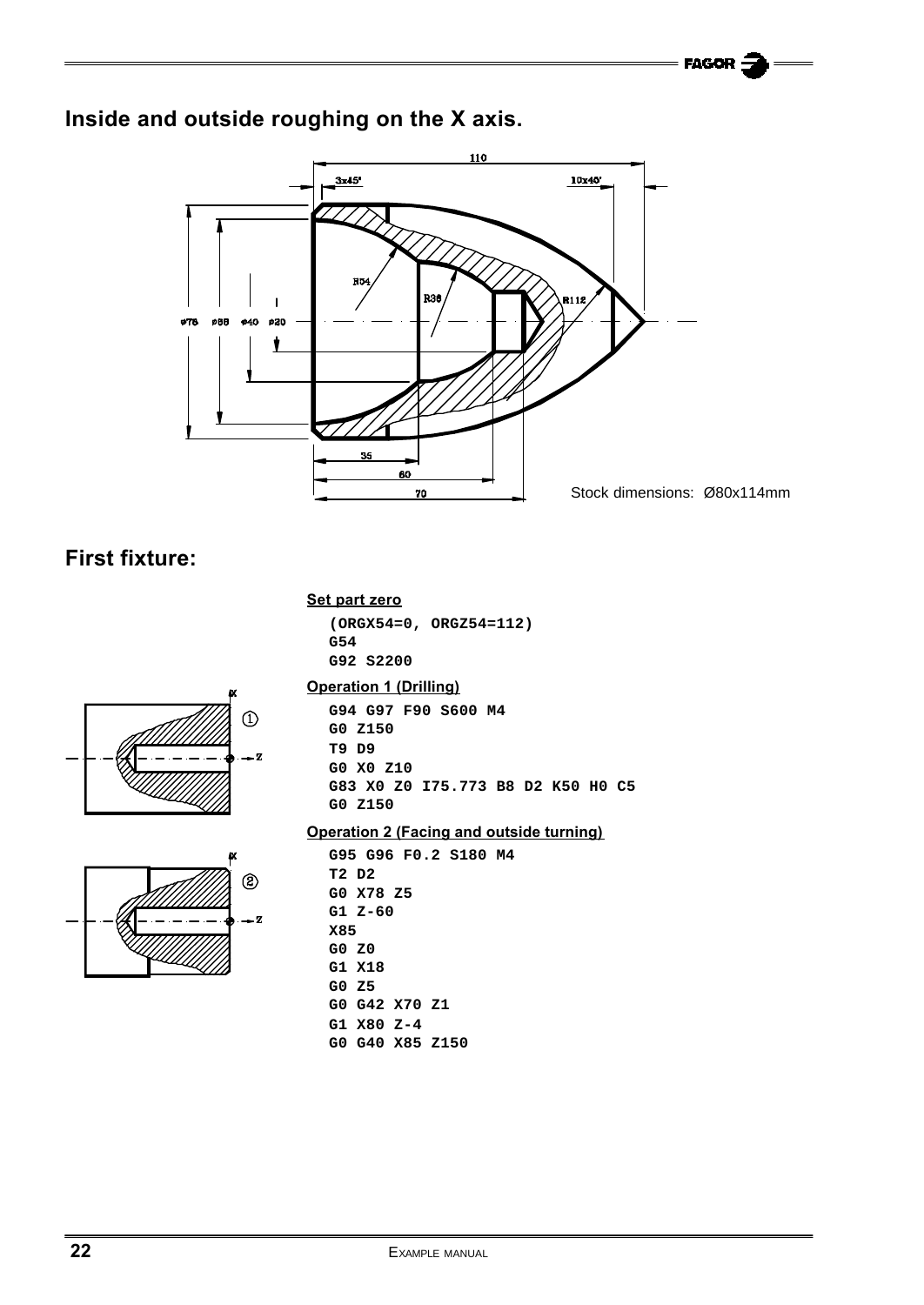

**FAGOR** 

#### **Operation 3 (Inside profile turning)**

```
G95 G96 F0.2 S120 M4
T8 D8
G0 X18 Z20
G1 Z5
G68 X68 Z0 C1.5 L0.4 H0 S100 E110
G0 G41 X68 Z1
G5 G1 Z0 F0.1
N100 G3 X40 Z-35 I-53.985 K1.293
N110 G3 X20 Z-60 R36
G1 X18
G1 Z5
G0 G40 G7 Z150
```
### **Second fixture:**

#### **Set new part zero**

```
(MSG "* NEW FIXTURE - REVERSE PART *")
M0 M5
(MSG "")
(ORGX54=0, ORGZ54=110)
G54
G92 S2200
```


```
G95 G96 F0.2 S180 M4
T2 D2
G0 X85 Z20
G1 Z5
G68 X0 Z0 C1.5 L0.4 H0 S150 E160
G0 G42 X0 Z10
G1 G5 Z0 F0.1
N150 G1 X20 Z-10
N160 G3 X78 Z-85.2 I-83 K-75.2
G1 X80
G0 G40 G7 Z150
M30
```
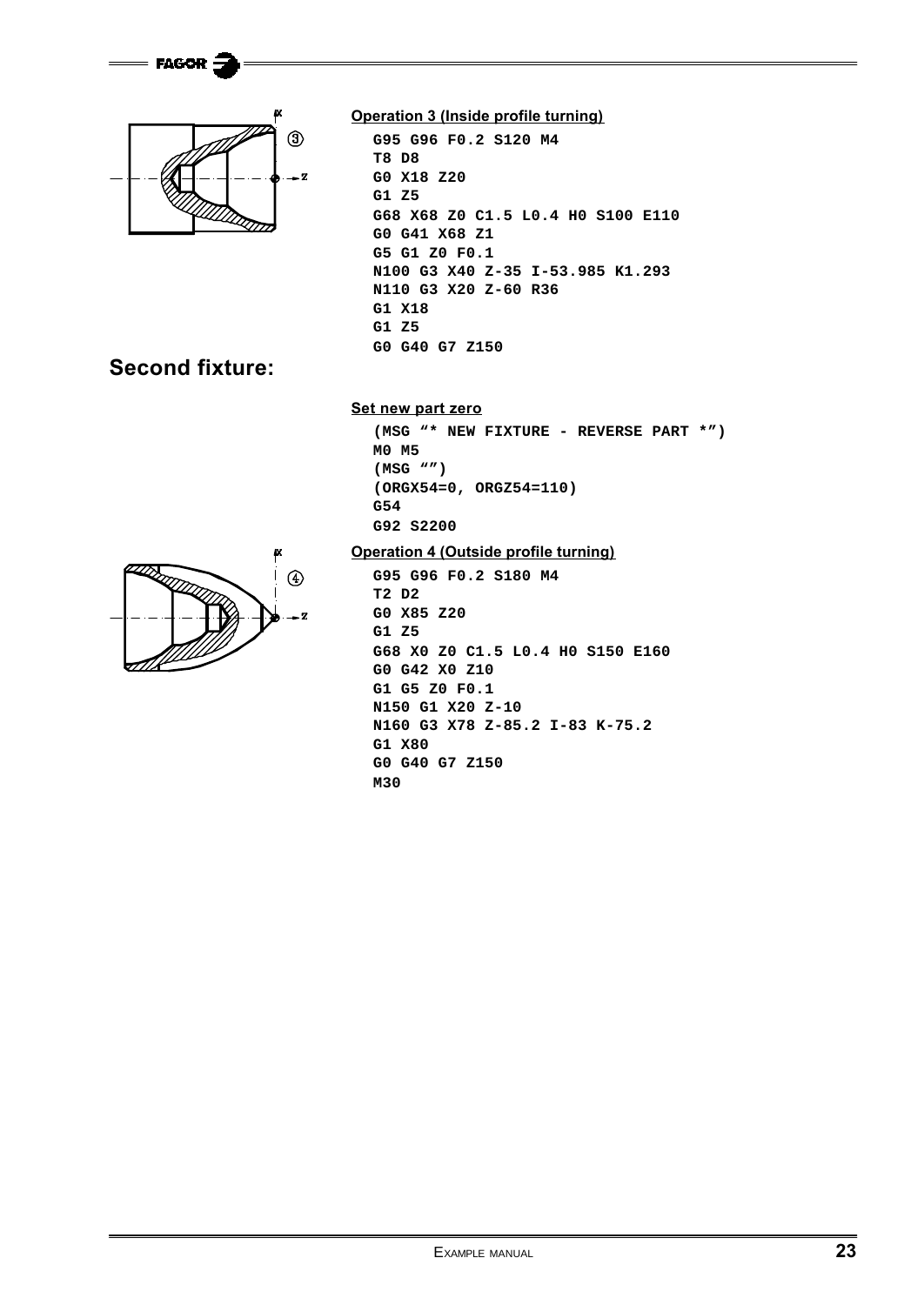### <span id="page-26-0"></span>**Inside and outside taper threading.**



### **First fixture:**

#### **Set part zero**

**(ORGX54=0, ORGZ54=122) G54 G92 S2200**





#### **Operation 1 (Drilling)**

**G95 G97 F0.15 S600 M4 G0 Z150 T9 D9 G0 X0 Z5 G83 X0 Z0 I75.773 B5 D5 K130 H0 C2 G0 Z150**

#### **Operation 2 (Facing and outside turning)**

**G95 G96 F0.2 S180 M4 T2 D2 G0 X78 Z5 G1 Z-50 X86 G0 G41 X79 Z-2.5 G1 X74 Z0 X16 G0 G40 Z150**



#### **Operation 3 (Inside taper turning)**

**G95 G96 F0.2 S120 M4 T8 D8 G0 X20 Z20 G1 G41 X16 Z1.5 G81 X53 Z0 Q20 R-60 C1.5 L0.3 M0.25 H0.1 G0 G40 Z150**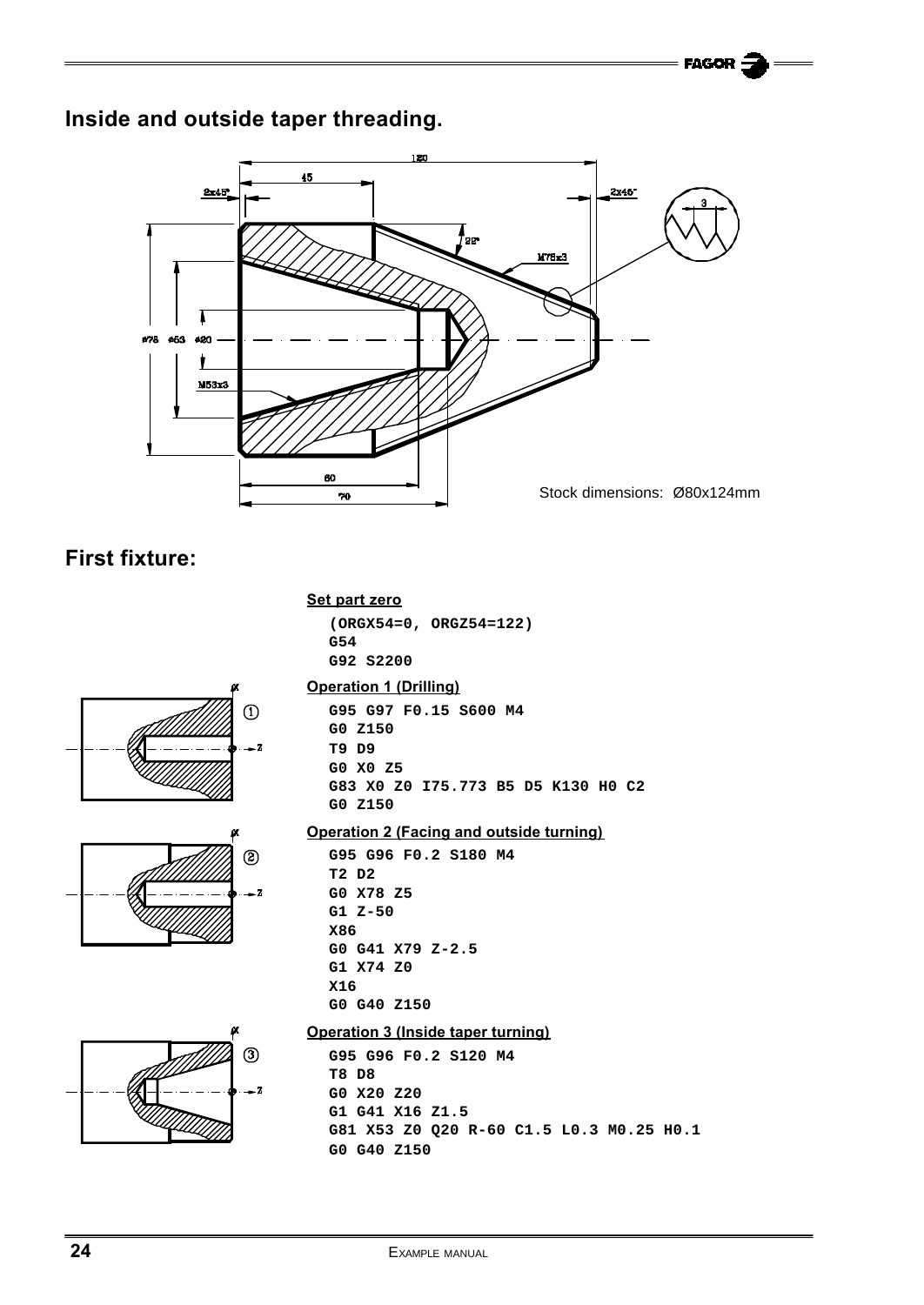



### **Second fixture:**



**G95 G96 F0.15 S60 M4 T10 D10 G0 X20 Z20 G1 X16 Z1.5 G86 X53 Z0 Q20 R-60 I-1 B0.4 D-2 L0 C-3 J5 A29.5 G0 Z150**

#### **Set new part zero**

**(MSG "\* NEW FIXTURE - REVERSE PART \*") M0 M5 (MSG "") (ORGX54=0, ORGZ54=120) G54 G92 S2200**

### **Operation 5 (Outside taper threading)**





**G95 G96 F0.2 S180 M4 T2 D2 G0 X90 Z20 G1 G42 X85 Z5 G81 X17.396 Z0 Q78 R-75 C2 L0.3 M0.3 H0.1 G0 G40 X20.396 Z0 G1 X-0.4 G1 Z5 G0 Z150**

#### **Operation 6 (Outside taper threading)**

**G95 G96 F0.15 S60 M4 T11 D11 G0 X80 Z1.5 G86 X17.396 Z0 Q78 R-75 I2 B.4 D-2 L0 C-3 J5 A29.5 G0 Z150 M30**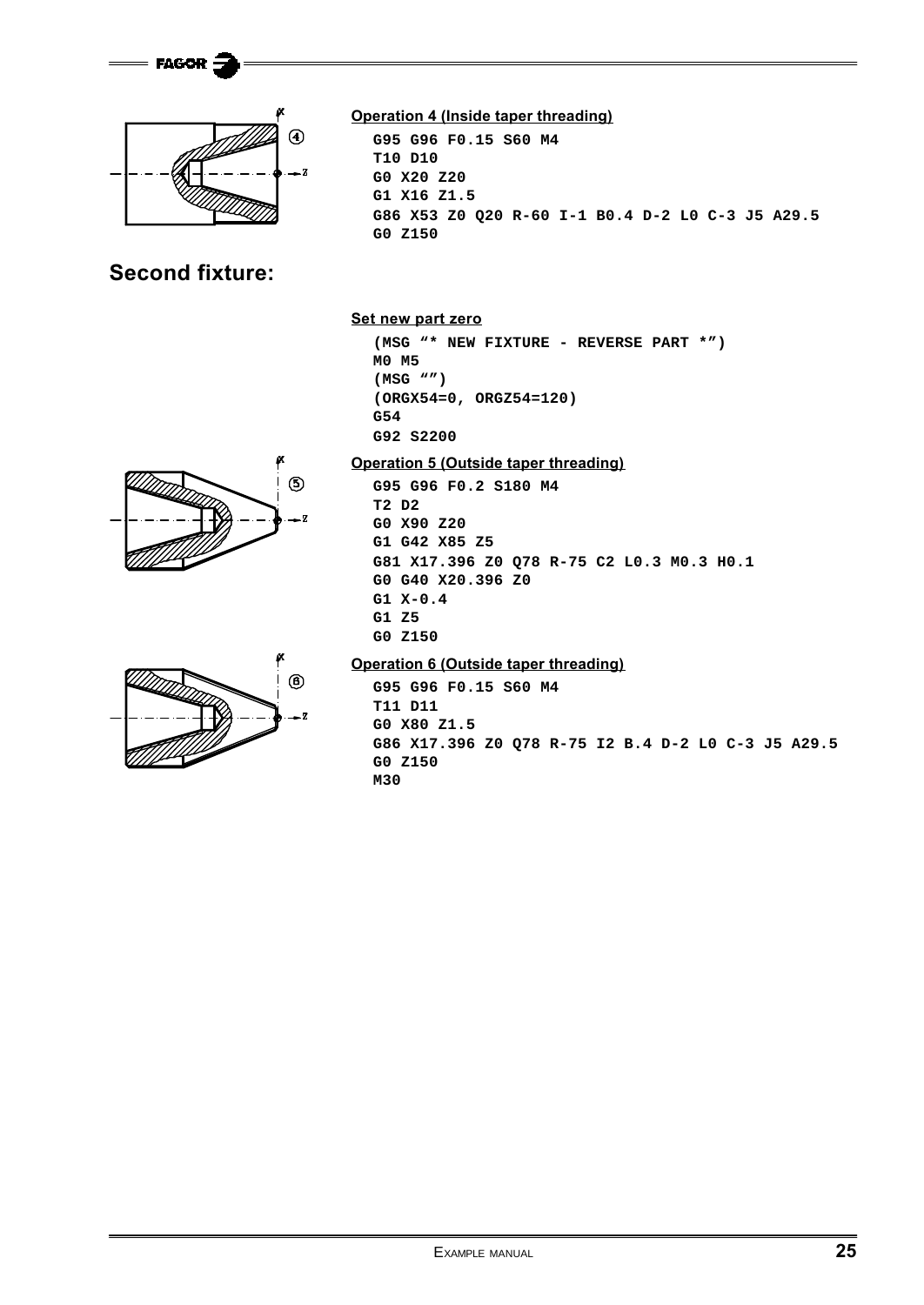<span id="page-28-0"></span>**Inside and outside roughing on X. Outside grooving and threading.**



### **First fixture:**

#### **Set part zero**

**(ORGX54=0, ORGZ54=102) G54 G92 S2200**



#### **Operation 1 (Facing and outside turning) G95 G96 F0.2 S180 M4**

|            | GO Z150        |               |                 |
|------------|----------------|---------------|-----------------|
| T2 D2      |                |               |                 |
|            | GO X90 Z20     |               |                 |
|            | G1 X78 Z5      |               |                 |
| $Z - 38$   |                |               |                 |
| X82        |                |               |                 |
| G0 Z0      |                |               |                 |
|            | $G1 \ X-0.4$   |               |                 |
| G1Z5       |                |               |                 |
|            |                | GO G42 X72 Z1 |                 |
|            | $G1$ X80 $Z-3$ |               |                 |
| <b>X85</b> |                |               |                 |
|            |                |               | GO G40 X60 Z150 |



#### **Operation 2 (Drilling)**

**G94 G97 F90 S600 M4 T9 D9 G0 X0 Z10 G83 X0 Z1 I58.773 B5 D2 K5 H0 C1 G0 Z150**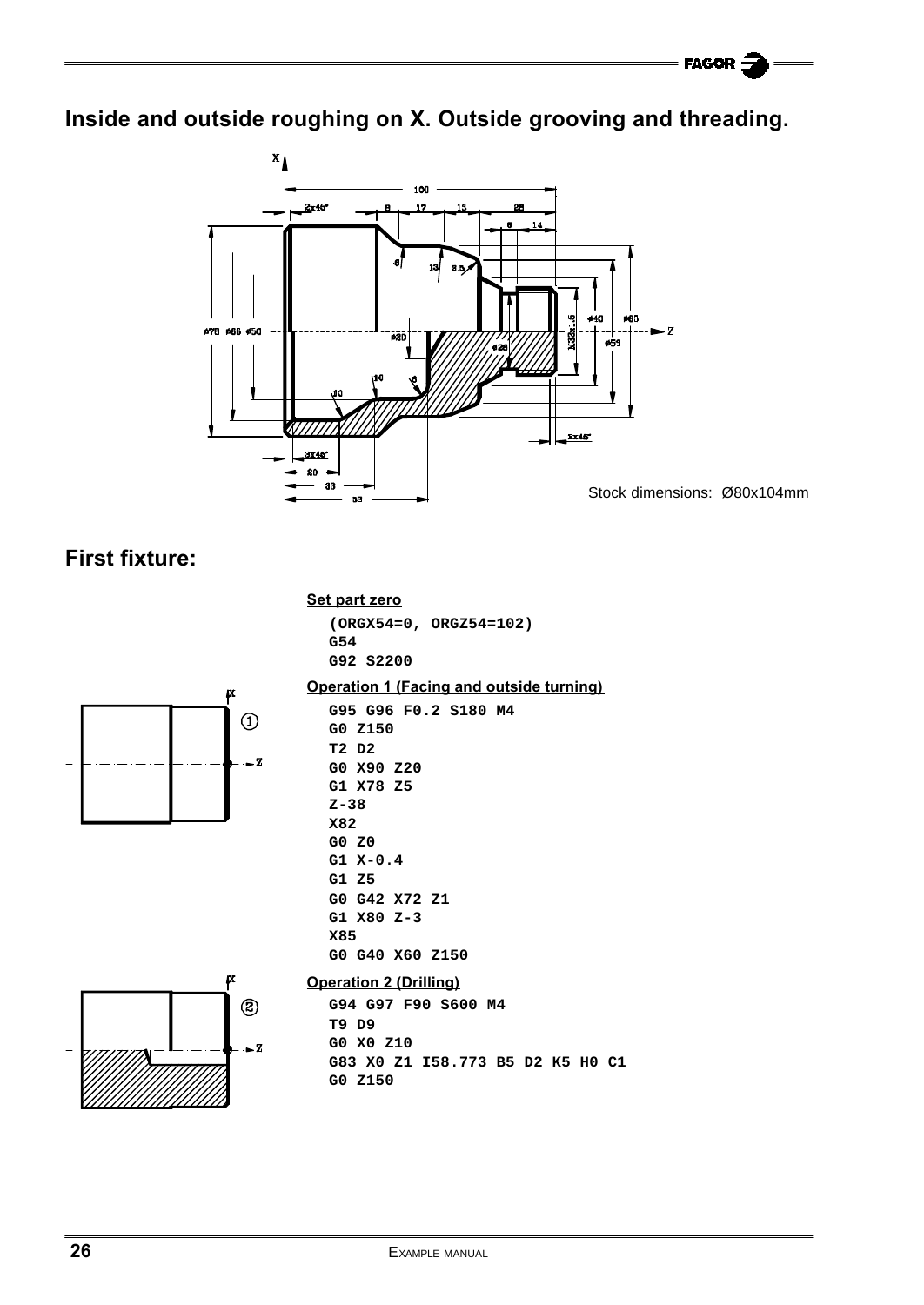



#### **Operation 3 (Inside profile turning)**

```
G95 G96 F0.1 S120 M4
T8 D8
G0 X18.2 Z10
G68 X74 Z1 C1 L0.3 H0 S100 E110
G0 G41 X74 Z1
N100 G1 G5 X66 Z-3
Z-17.169
G3 X63.033 Z-22.411 I-10 K0
G1 G36 R10 X50 Z-33
X50 Z-47
G3 X38 Z-53 I-6 K0
N110 G1 X19 Z-53
G0 G40 G7 Z150
```
### **Second fixture:**

# $\circled{4}$







**Set new part zero**

**(MSG "\* NEW FIXTURE - REVERSE PART \*") M0 M5 (MSG "") (ORGX54=0, ORGZ54=100) G54 G92 S2200**

#### **Operation 4 (Outside profile turning)**

```
G95 G96 F0.2 S180 M4
T2 D2
G0 X90 Z20
G1 X82 Z0
G1 X-0.4
G1 Z5
G0 X82.5 Z4
G68 X27 Z0.5 C1 L0.3 H0 S120 E130
G1 G42 X27 Z0.5
N120 G1 G5 X32 Z-2
X32 Z-20
X40 Z-28
G36 R3.5 X53 Z-28
G36 R13 X63 Z-41
X63 Z-54.836
G2 X67.327 Z-60.308 I8 K0
G1 X78 Z-66
N130 X81 Z-67
G0 G40 X90 Z150
```
#### **Operation 5 (Grooving)**

**G95 G96 F0.08 S50 M4 T12 D12 G0 G41 X34 Z-17 G88 X32 Z-20 Q28 R-14 D1 K2 G0 G40 X80 Z150**

#### **Operation 6 (Outside threading)**

```
G95 G96 F0.15 S60 M4
T11 D11
G0 X35 Z5
G86 X32 Z3 Q32 R-16 I0.8 B0.1 D1 L0 C1.5 J0 A29.5
G0 X80 Z150
M30
```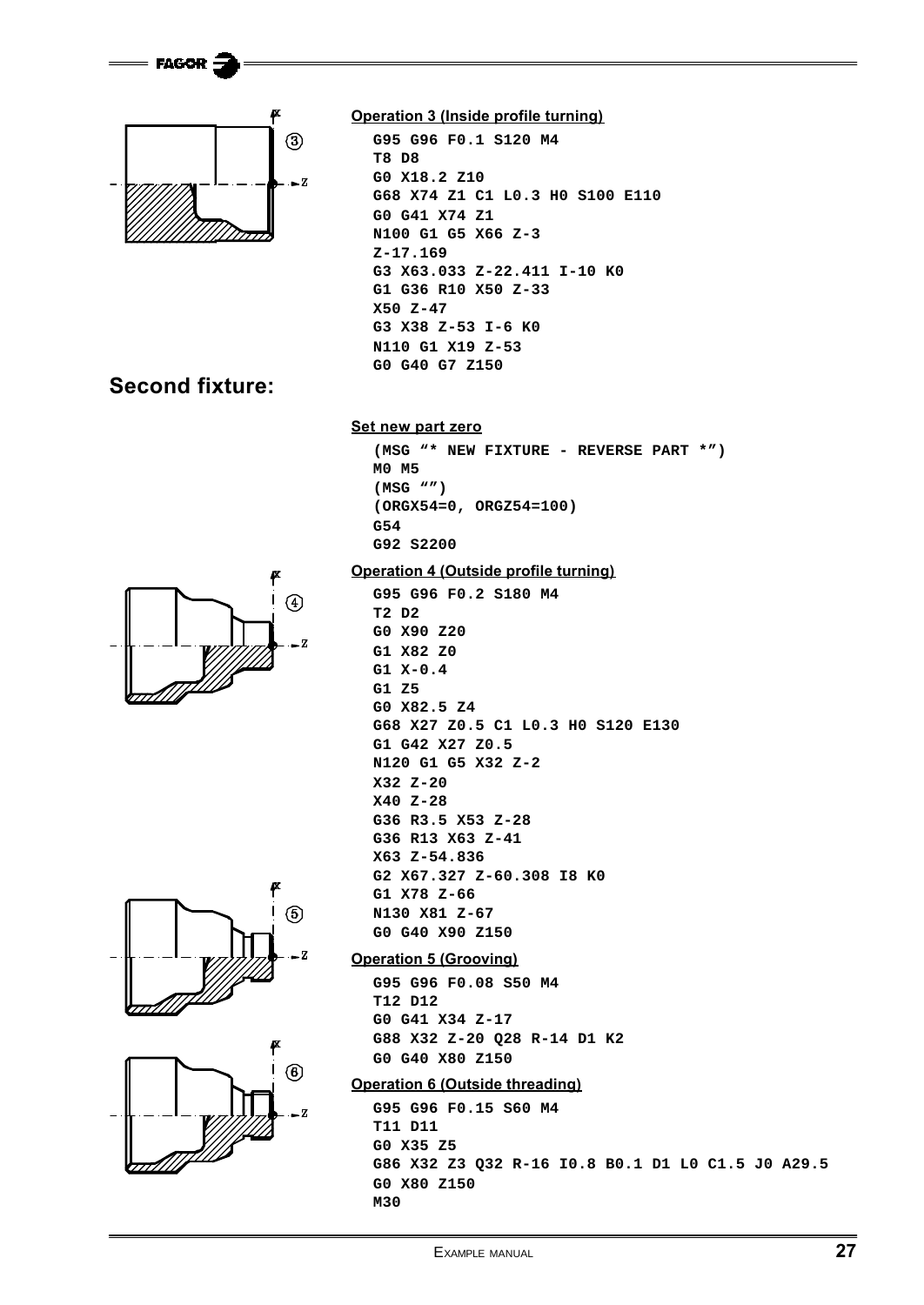### **Outside pattern repeat. Inside grooving and threading.**



### **First fixture:**

#### **Set part zero**

**G0 Z150 T2 D2 G0 X90 Z20 G1 X78 Z5 G1 Z-36 F200**

**G1 X85 G0 Z0 G1 X-0.4 G1 Z5**

**(ORGX54=0, ORGZ54=130) G54 G92 S2200**

**G95 G96 F0.2 S180 M4**

**Operation 1 (Facing and outside turning)**









#### **G0 G40 X90 Z150 Operation 2 (Drilling)**

**G0 G42 X70 Z1 G1 X80 Z-4**

**G94 G97 F90 S600 M4 T9 D9 G0 X0 Z10 G83 X0 Z1 I59.773 B13 D2 K1 H0 C1 G0 Z150**

#### **Operation 3 (Inside profile)**

**G95 G96 F0.2 S120 M4 T8 D8 G0 X16 Z5 G68 X64.35 Z0 C1 L0.5 H0 S100 E110**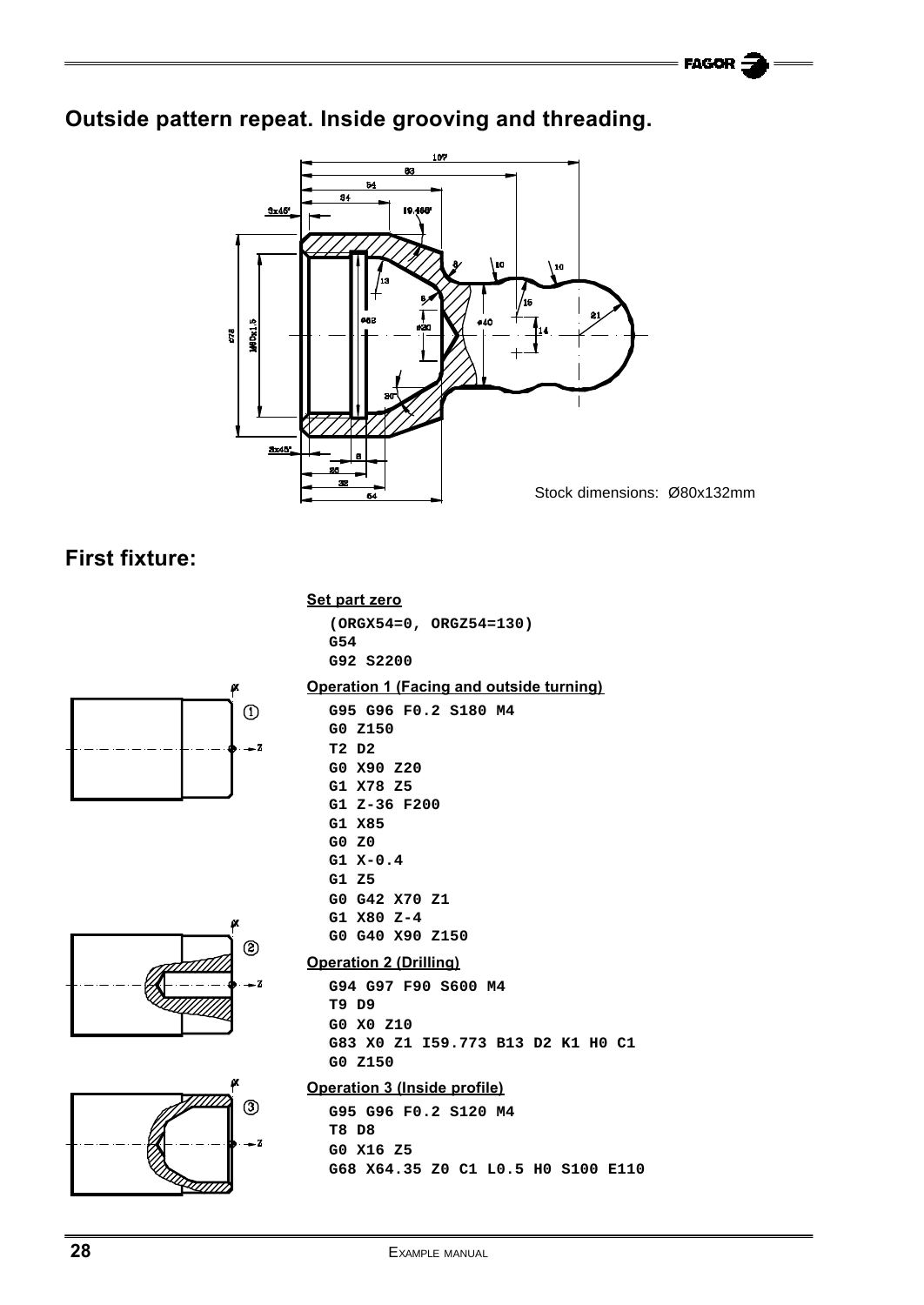**FAGOR** 





#### **Second fixture:**

**G0 G41 X65.35 Z0.5 N100 G1 G5 X58.35 Z-3 G1 G36 R13 X58.35 Z-32 G1 G36 R6 X25.4024 Z-54 N110 G1 X18 Z-54 G0 G40 G7 Z150**

#### **Operation 4 (Inside grooving)**

**G95 G96 F0.08 S50 M4 T13 D13 G0 G41 X40 Z-15 G88 X60 Z-19 Q62 R-25 K5 G0 Z150**

#### **Operation 5 (Inside threading)**

```
G95 G96 F0.15 S60 M4
T10 D10
G0 X40 Z1.5
G86 X60 Z0 Q60 R-20 I-0.8 B0.4 D-2 L0 C1.5 J0 A29.5
G0 Z150
```
#### **Set new part zero**

**(MSG "\* NEW FIXTURE - REVERSE PART \*") M0 M5 (MSG "") (ORGX54=0, ORGZ54=128) G54 G92 S2200**

#### **Operation 6 (Outside profile roughing)**

```
G95 G96 F0.2 S120 M4
T2 D2
G0 X85 Z5
G68 X0 Z0 C1.5 L0.5 H0 S120 E130
(GOTO N140)
N120 G3 X42 Z-21 I0 K-21
G1 X44 Z-45
X44 Z-69.5
X66 Z-73
N130 X80 Z-94
N140 G0 Z20
```


#### **Operation 7 (Outside profile finishing)**

```
G95 G96 F0.2 S120 M4
G0 G90 X85 Z20
G1 X85 Z5
G66 X0 Z0 I2.5 C0.5 L0.2 H0.1 S150 E160
(GOTO N170)
N150 G5 G3 G36 R10 X33.56 Z-33.63 R21
G3 G36 R10 X40 Z-52.48 R15
G1 G36 R8 X40 Z-74
X63.86 Z-74
N160 G7 X78 Z-94
N170 G90 G0 Z150
M30
```
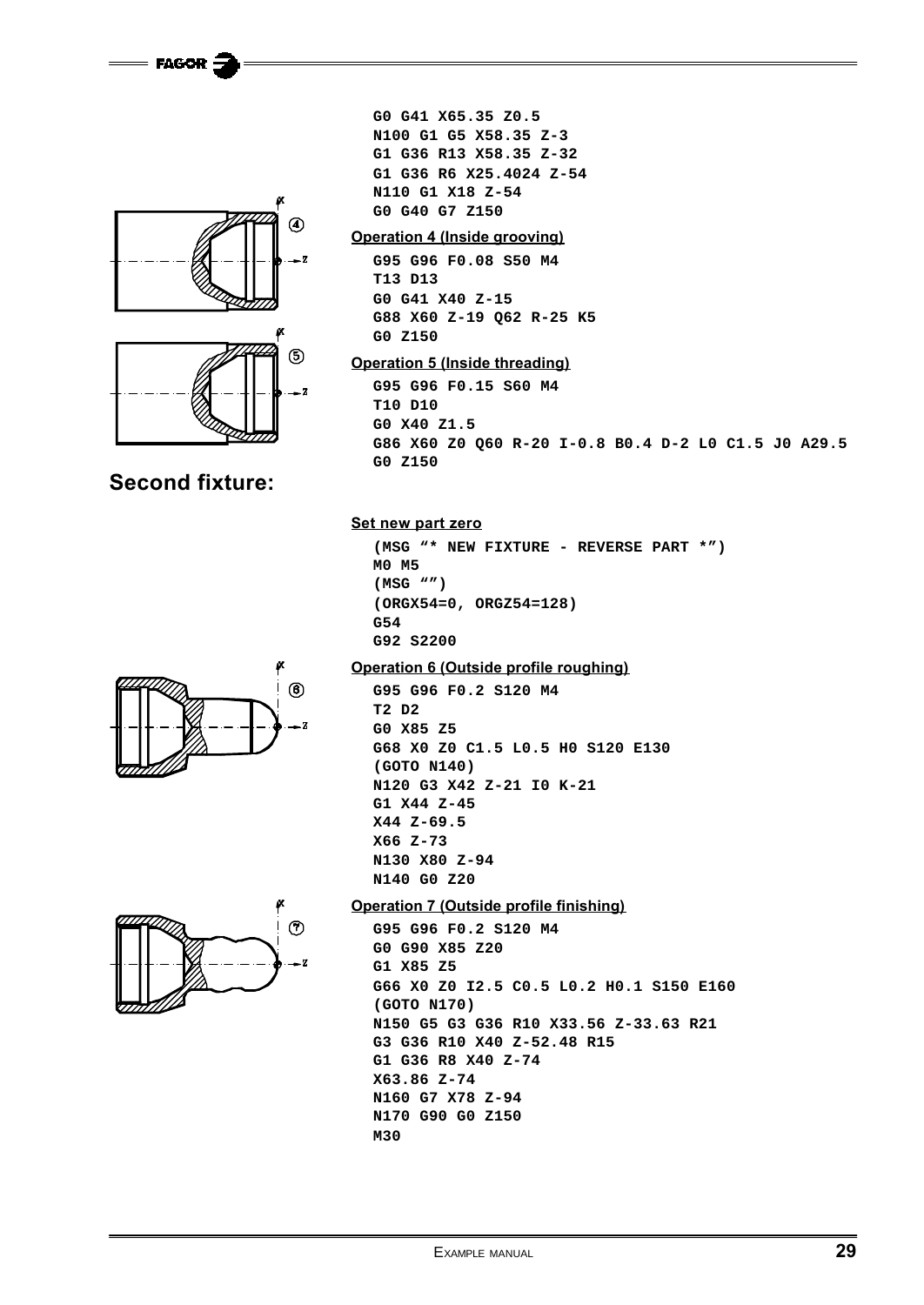### **Inside and outside roughing on the X axis**



Stock dimensions: Ø80x124mm

### **First fixture:**

#### **Set part zero**

**(ORGX54=0, ORGZ54=122) G54 G92 S2200**



#### **Operation 1 (Facing and outside turning)**

**G95 G96 F0.2 S180 M4 G0 Z150 T2 D2 G0 X90 Z20 G1 X85 Z0 X-0.4 Z5 G1 G42 X0 Z0 G36 R5 X78 Z0 Z-35 X85 G0 G40 X90 Z150**

### **Second fixture:**

#### **Set new part zero**

**(MSG "\* NEW FIXTURE - REVERSE PART \*") M0 M5 (MSG "") (ORGX54=0, ORGZ54=120) G54 G92 S2200**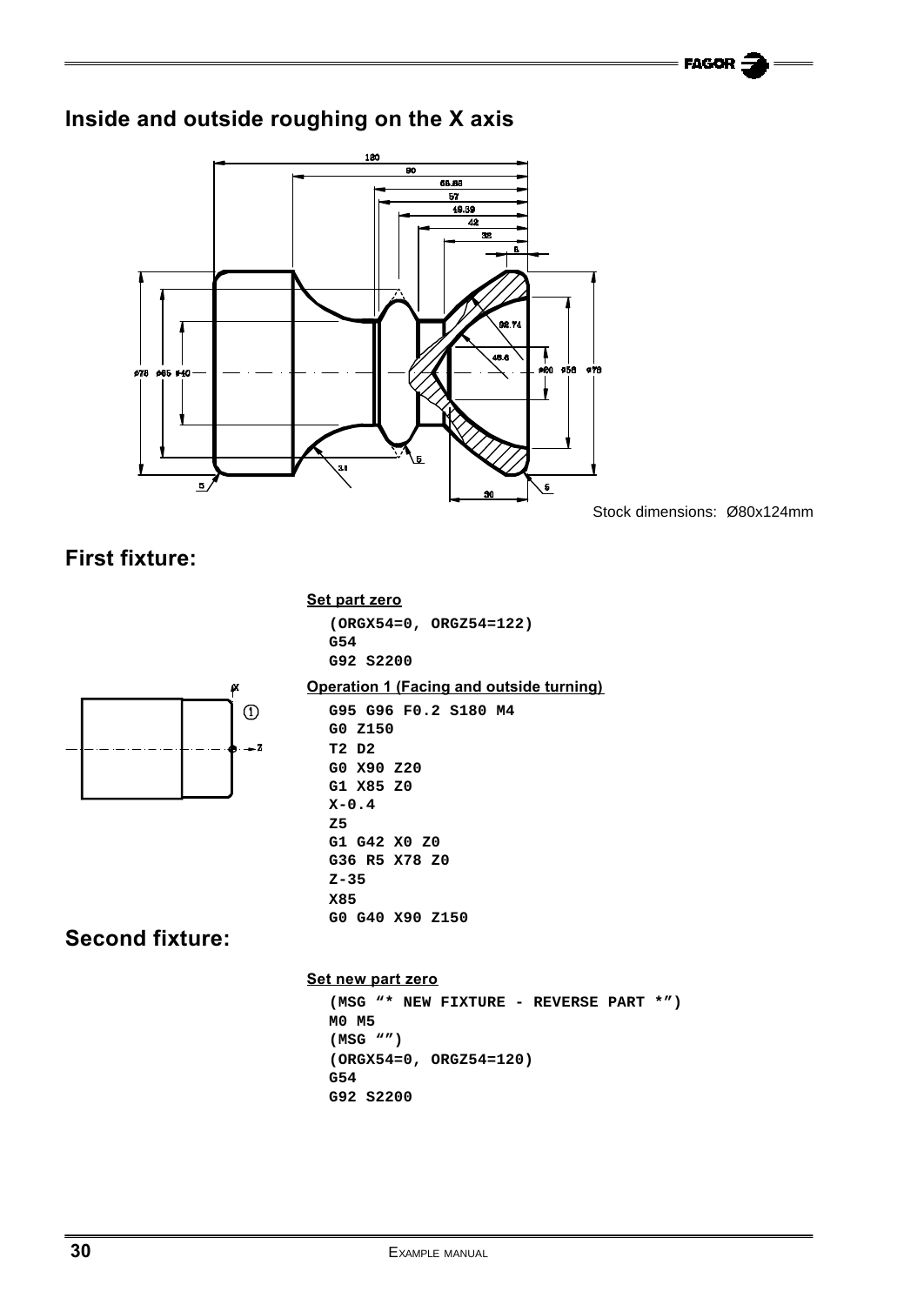







#### **Operation 2 (Outside profile turning)**

```
G95 G96 F0.2 S180 M4
T3 D3
G0 X80 Z20
G1 Z5
G68 X0 Z0 C1 L0.5 H0.1 S100 E110
(GOTO N120)
N100 G1 G36 R5 X78 Z0
Z-8
G3 X40 Z-32 R92.74
G1 Z-42
G36 R5 X65 Z-49.39
X40 Z-57
N110 G2 X78 Z-90 R31
N120 G0 Z150
```
#### **Operation 3 (Drilling)**

**G94 G97 F90 S600 T9 M4 G0 X0 Z10 G83 X0 Z0 I35.773 B10 D2 H5 C2 G0 Z150**

#### **Operation 4 (Inside profile turning)**

**G95 G96 F0.1 S120 M4 T8 D8 G0 X16 Z20 G1 Z5 G68 X58 Z0 C1 L0.5 H0.1 S150 E160 (GOTO N170) N150 G3 X20 Z-30 R46.6 N160 G1 X19 N170 G1 Z20 G0 X85 Z150 M30**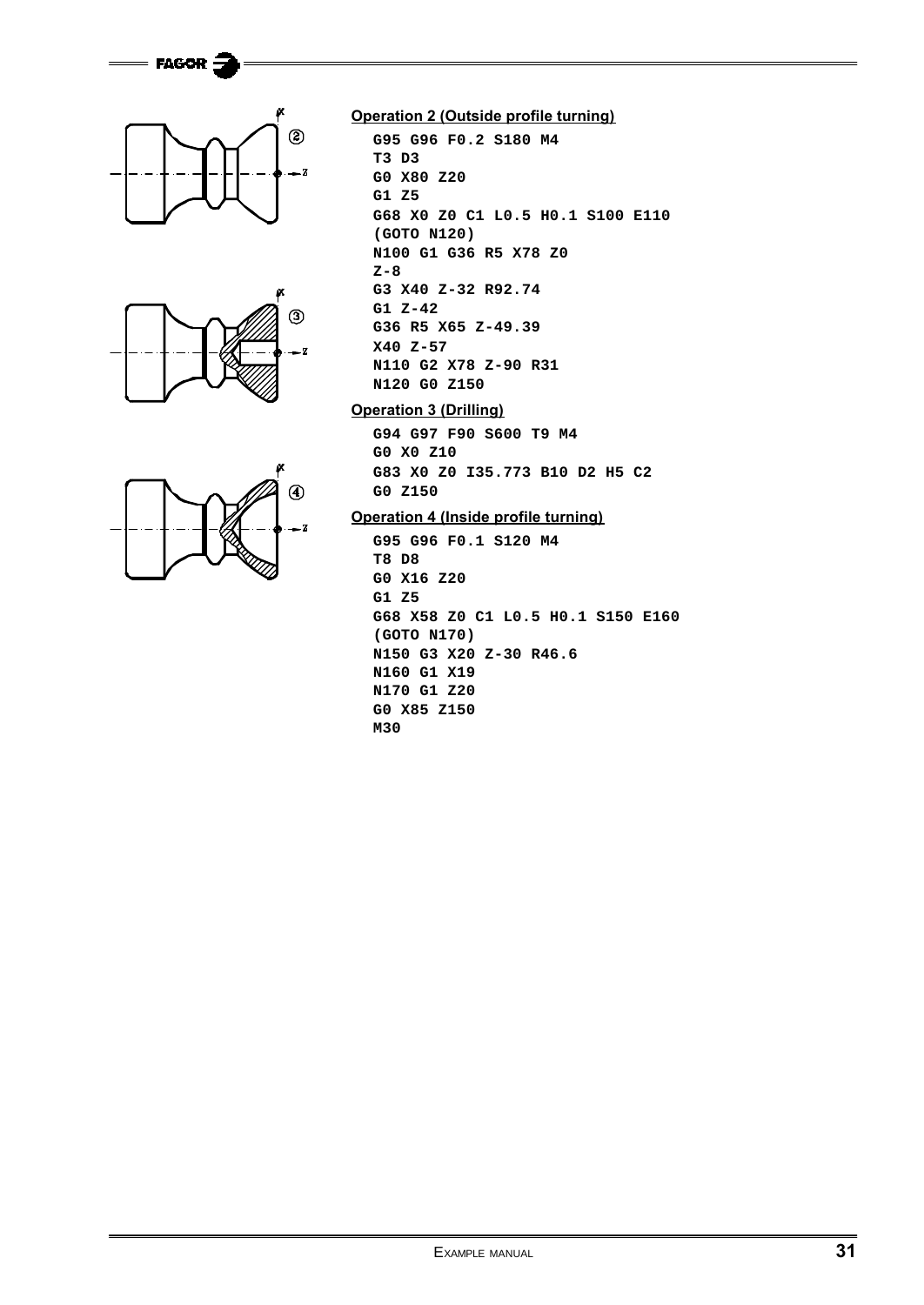### **User Notes:**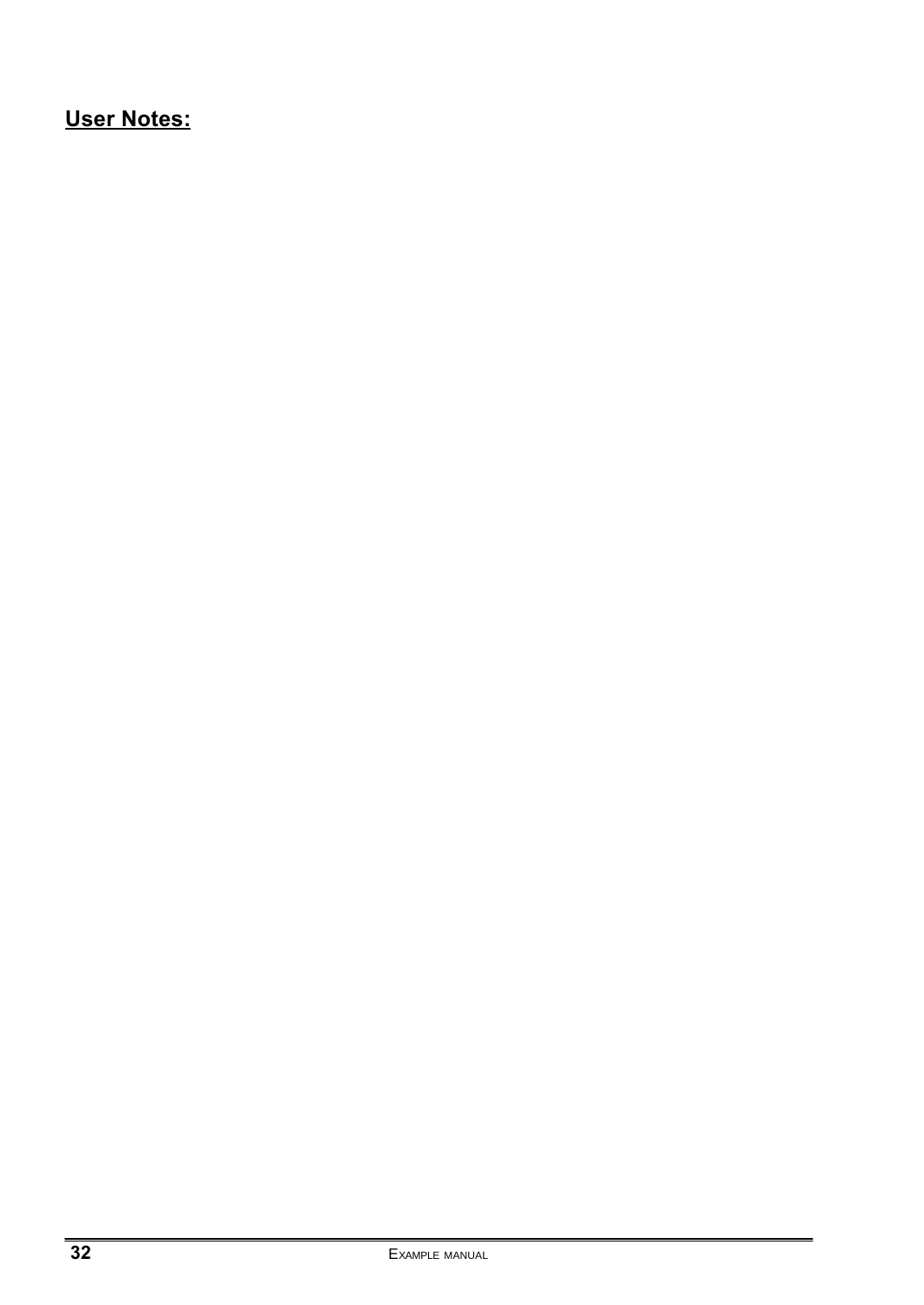# **8055T**

<span id="page-35-0"></span>

## **Programming examples:**

**«C» axis programming**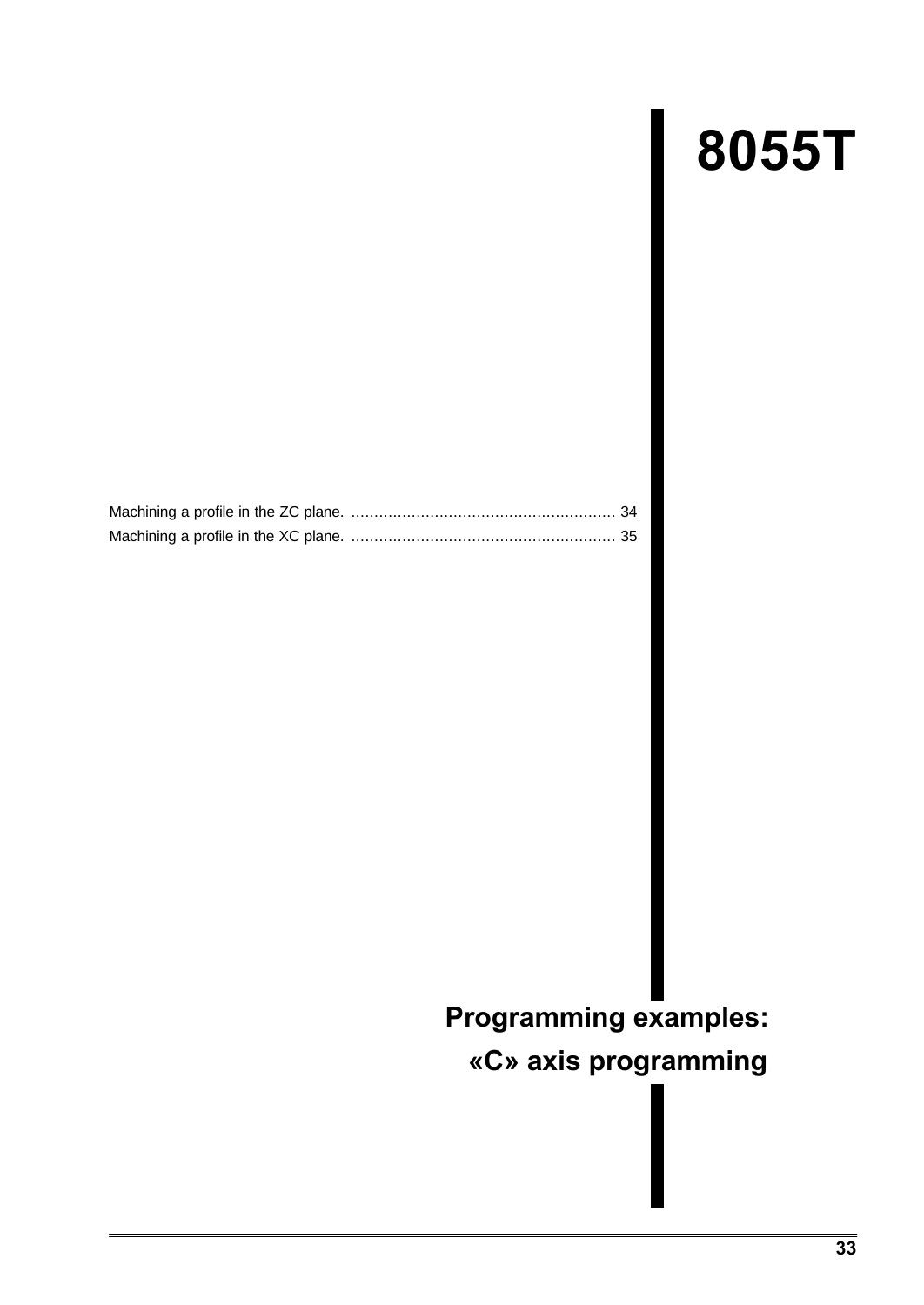FAGOR

### **Machining a profile in the ZC plane.**





#### **Selecting the radial live tool.**

**G0 X100 Z150 T15 D15 M45 S-600**

#### **Operation 1 (Machining of the slot)**

| GO X90              |  |
|---------------------|--|
| $Z-15$ CO           |  |
| G1 G94 X72 F100 M13 |  |
| $Z - 35$            |  |
| G1 X90              |  |



#### **Operation 2 (Grooving)**

| G15 R37<br>G16 ZC                      |  |
|----------------------------------------|--|
| G0 z-50 C-125.664 Position at point A. |  |
| G1 X74 F100                            |  |
| G91 C40 F50 Section A-B.               |  |
|                                        |  |
|                                        |  |
|                                        |  |
|                                        |  |
|                                        |  |
|                                        |  |
|                                        |  |
| G90 X90                                |  |
| GO Z10                                 |  |
| M30                                    |  |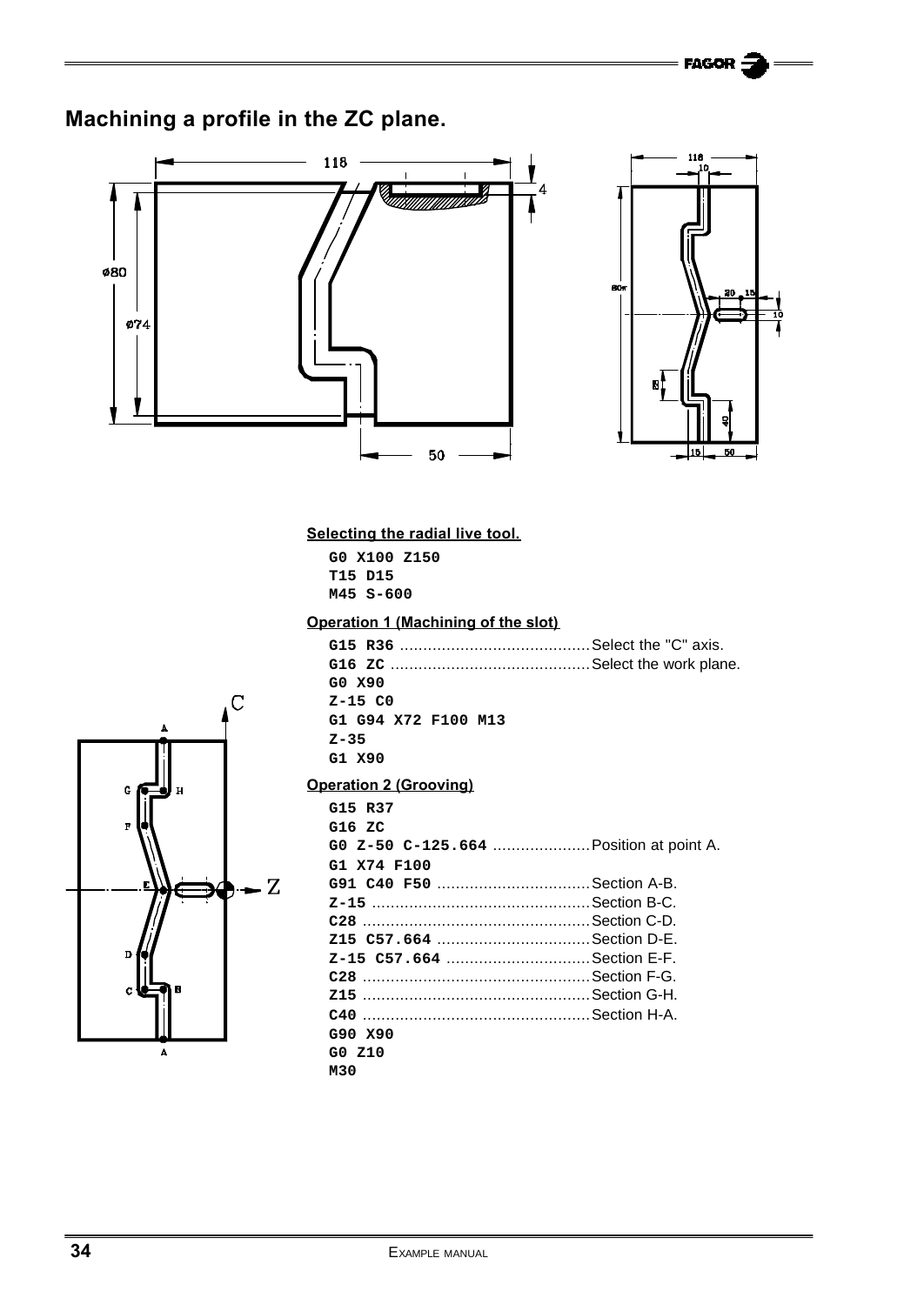### **Machining a profile in the XC plane.**



#### **Select the axial live tool.**

**G0 X100 Z150 T16 D16 M45 S600**

#### **Operation 1 (Machining of a hexagon)**

| G94 Z10 CO F100                        |  |
|----------------------------------------|--|
| $G1 \, Z-6$                            |  |
| G1 G42 X39.26 C0  Position at point 1. |  |
|                                        |  |
|                                        |  |
|                                        |  |
| X-19.36 C-34  Section 4-5.             |  |
|                                        |  |
|                                        |  |
| GO G40 X50                             |  |
| Z10                                    |  |

#### **Operation 2 (Making the grooves and the holes)**

|     | x23.492 C8.55                     |
|-----|-----------------------------------|
|     | G1 Z-5 F50                        |
|     | G2 X23.492 C-8.55 R25 Grooving A. |
|     | GO Z5                             |
|     |                                   |
|     | G1 Z-5                            |
|     | G1 Z5                             |
|     | GO X-23.492 C-8.55                |
|     | G1 Z-5                            |
|     | G2 X-23.492 C8.55 R25 Grooving C. |
|     | G0 Z5                             |
|     |                                   |
|     | G1 Z-5                            |
|     | G0 Z5                             |
| M30 |                                   |







a=25sen20°<br>b=25cos20°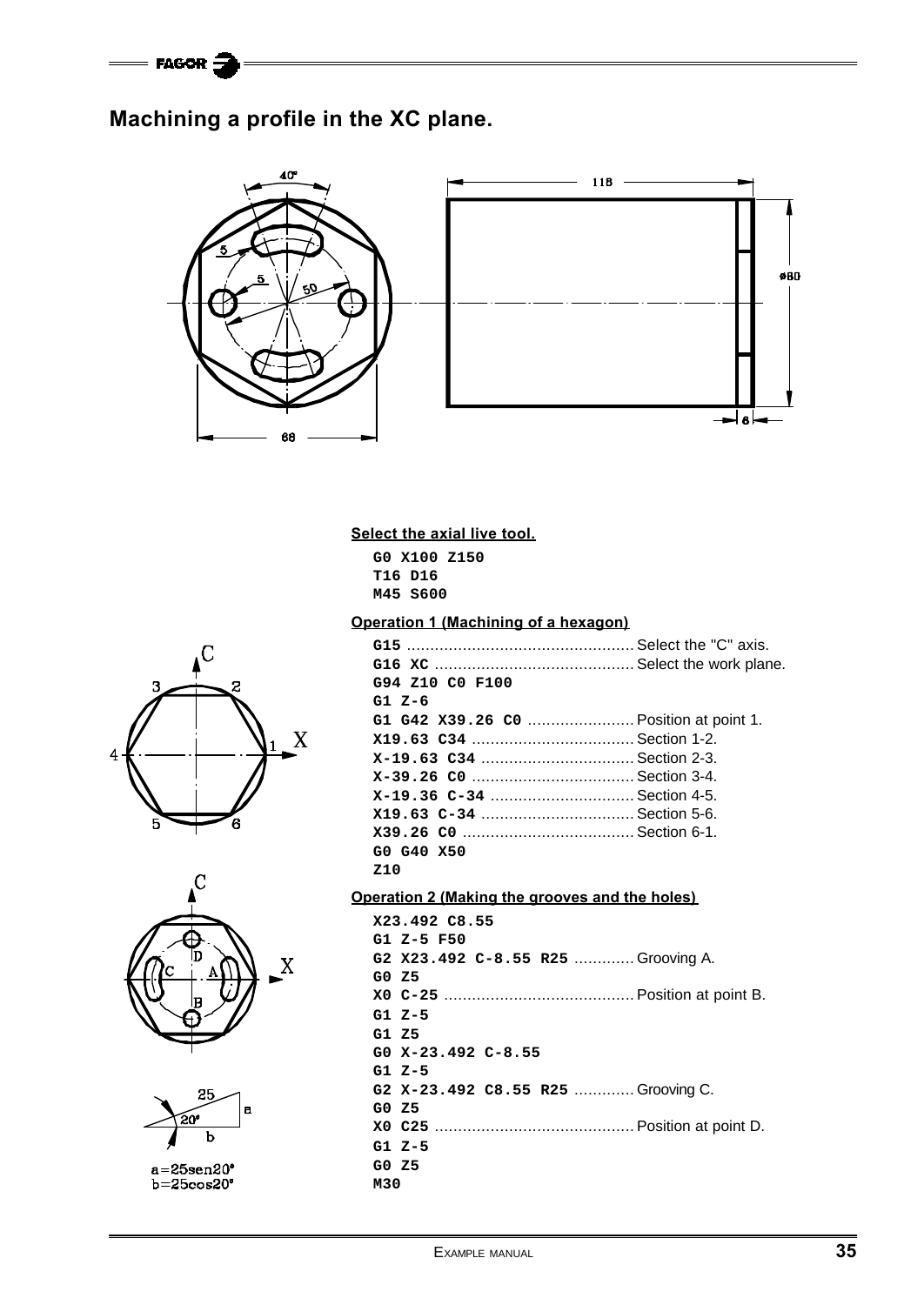### **User Notes:**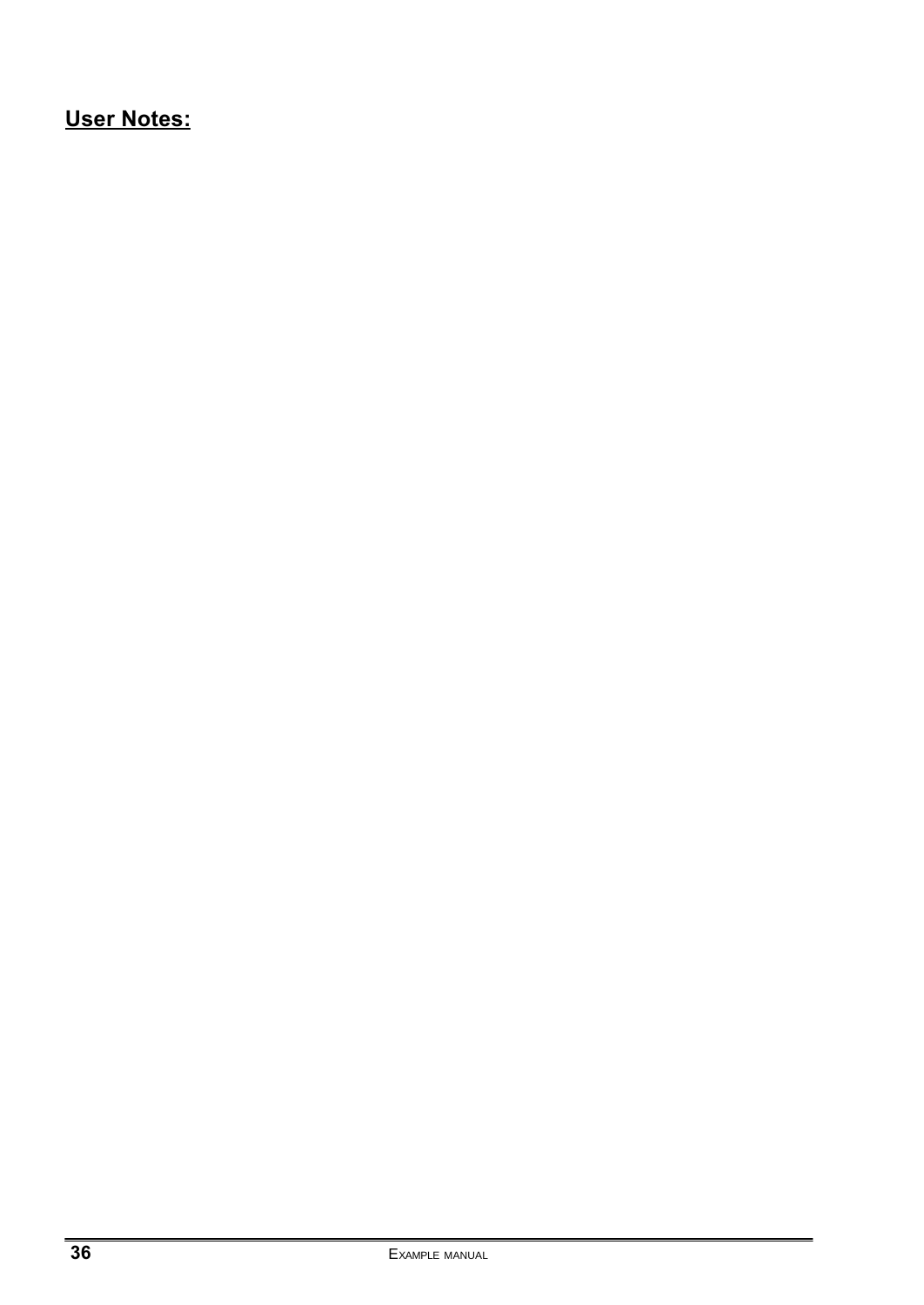# **8055T**

<span id="page-39-0"></span>

### **Programming examples:**

### **Profile Editor**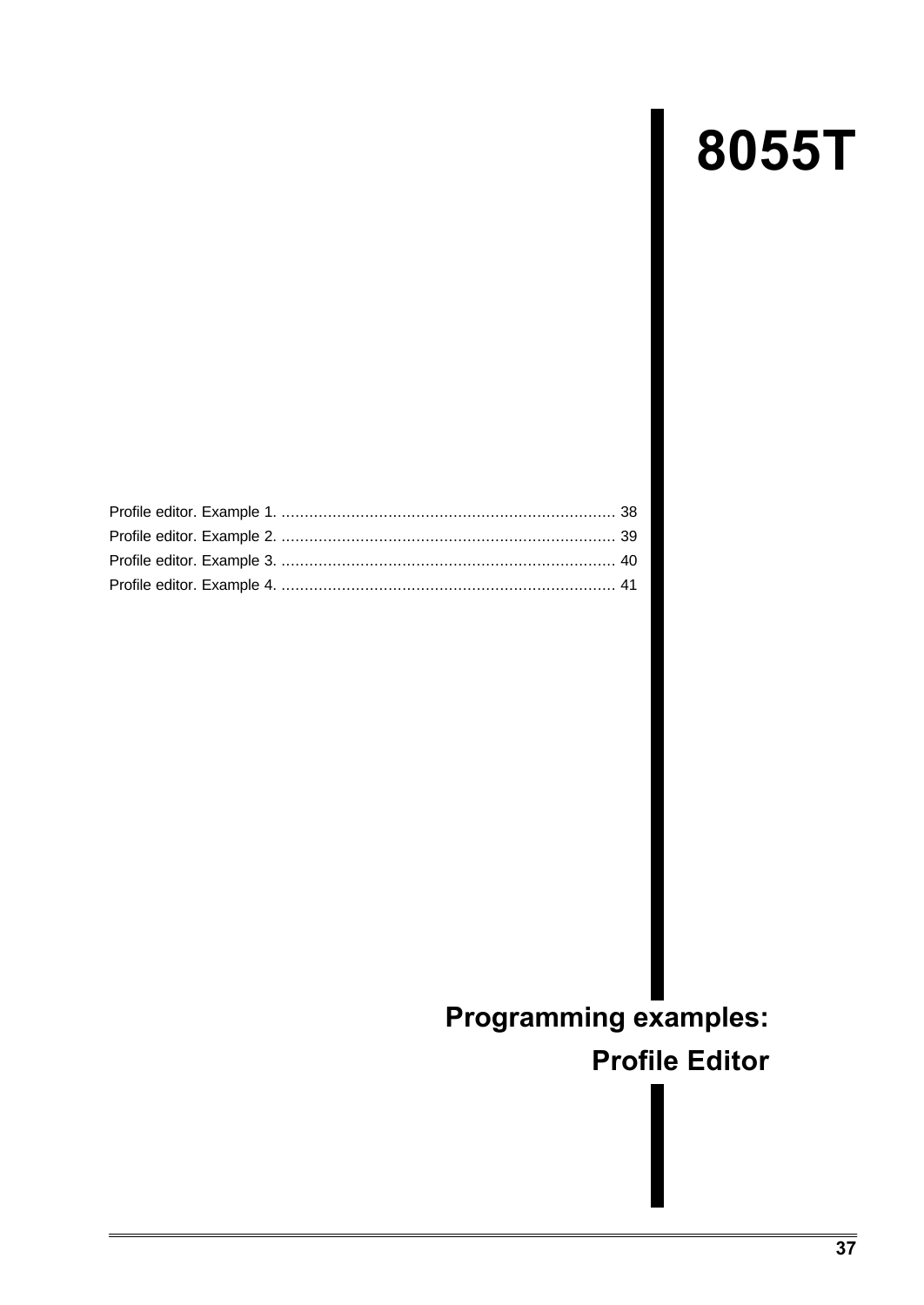### <span id="page-40-0"></span>**Profile editor. Example 1.**



#### **PROFILE DEFINITION WITHOUT ROUNDINGS, CHAMFERS, TANGENTIAL ENTRY AND EXIT**

- STARTING POINT  $: Z = 100$   $X = 0$
- STRAIGHT  $: Z = 80$   $X = 0$
- STRAIGHT  $: Z = 80$   $X = 50$
- $\bullet$  STRAIGHT  $\qquad$   $: Z = 60$   $X = 50$
- CLOCKWISE ARC  $: Z = 40$   $X = 90$  Radius = 20
- STRAIGHT  $: Z = 20$   $X = 90$
- STRAIGHT  $: Z = 20$   $X = 110$
- $\bullet$  STRAIGHT :  $Z = 0$   $X = 110$
- $\bullet$  STRAIGHT :  $Z = 0$   $X = 150$

#### **DEFINITION OF ROUNDINGS, CHAMFER TANGENTIAL ENTRY AND EXIT**

Select the «MODIFY» option and define:

| TANGENTIAL ENTRY  Select point "1"  Press ENTER  Enter Radius = 5 |  |  |  |
|-------------------------------------------------------------------|--|--|--|
| CHAMFER Select point "2"  Press ENTER  Enter Size = 10            |  |  |  |
| ROUNDING  Select point "3"  Press ENTER  Enter Radius = 5         |  |  |  |
| ROUNDING  Select point "4"  Press ENTER  Enter Radius = 5         |  |  |  |
| TANGENTIAL EXIT  Select point "5"  Press ENTER  Enter Radius = 5  |  |  |  |
| Press ESC to quit the «Modify» option.                            |  |  |  |

#### **END OF EDITING**

Select the softkeys: END + SAVE PROFILE. The CNC quits the profile editing mode and shows, in ISO code, the program that has been generated.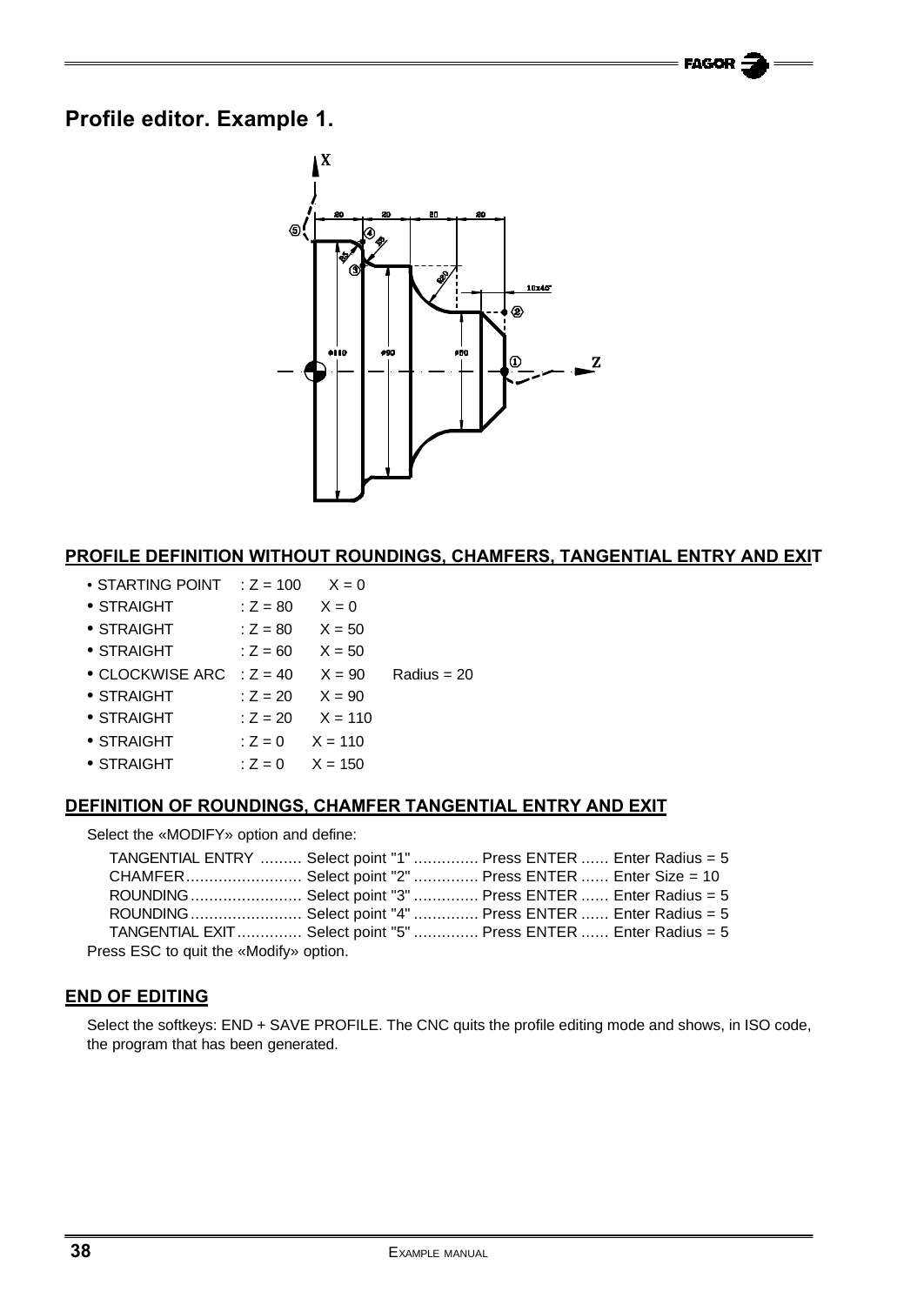### <span id="page-41-0"></span>**Profile editor. Example 2.**



#### **PROFILE DEFINITION**

- $\bullet$  STARTING POINT : Z= 170  $X=0$
- CCW ARC (1) : Zcenter= 140 Xcenter= 0 Radius= 30 Tangent= Yes
- CCW ARC (2) : Radius= 350 Tangent= Yes
- CW ARC (3) : Zcenter= 50 Xcenter= 190 Radius= 30 Tangent= Yes The CNC shows all the possible options for section 2. Select the right one
- STRAIGHT LINE  $(4)$  : Z = 20  $X = 220$  Tangent= Yes The CNC shows all the possible options for sections 3-4. Select the right one
- STRAIGHT LINE  $(5)$  :  $Z = 0$  X= 220

#### **END OF EDITING**

Select the softkeys: END + SAVE PROFILE. The CNC quits the profile editing mode and shows, in ISO code, the program that has been generated.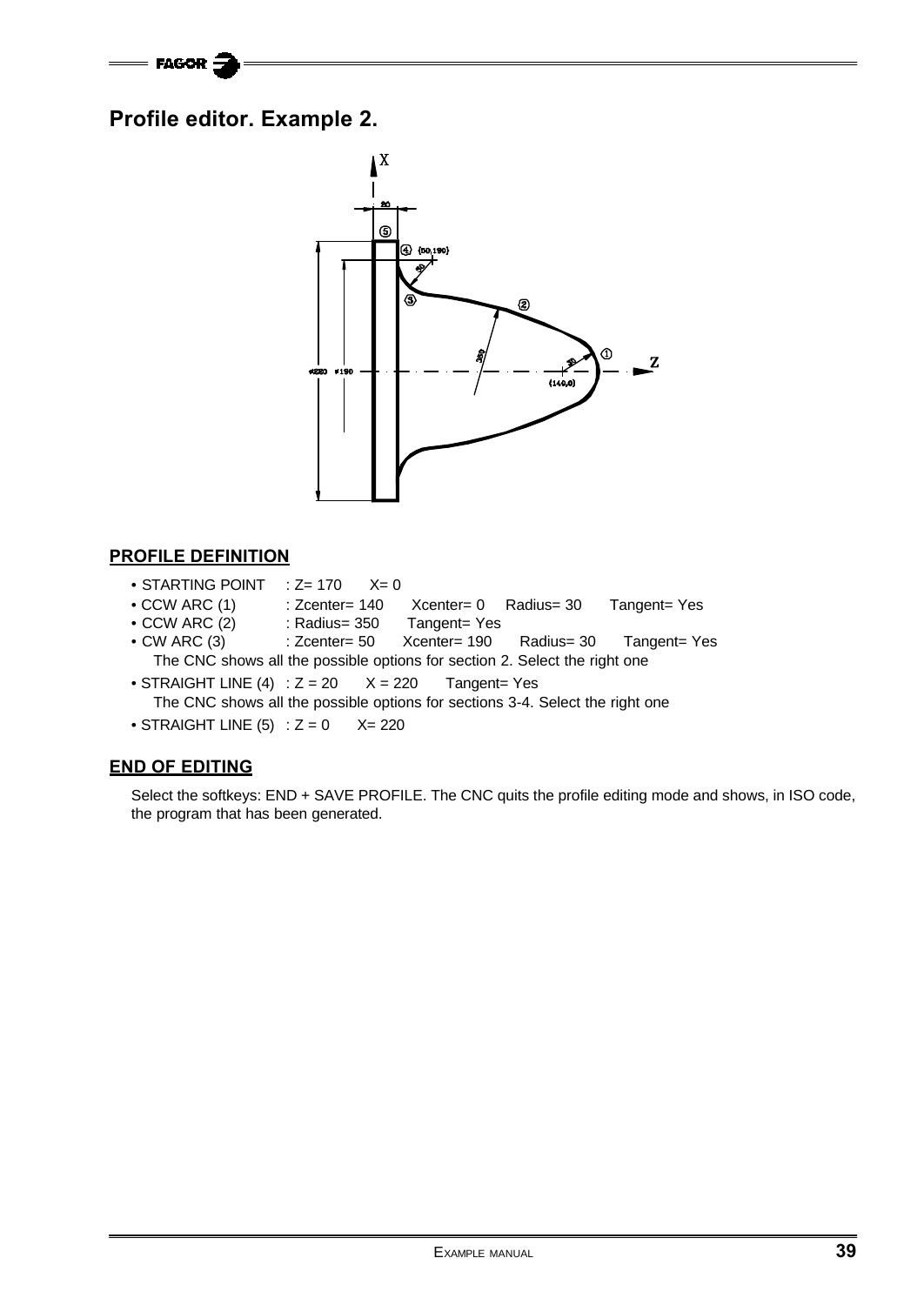### **Profile editor. Example 3.**



#### **PROFILE DEFINITION**

- STARTING POINT  $: Z = 180$   $X = 0$
- CCW ARC (1) : Zcenter= 150 Xcenter=0 Radius = 30
- STRAIGHT LINE (2) : Angle= 195 Tangent = Yes The CNC shows all the possible options between sections 1-2. Select the right one
- $\bullet$  CW ARC (3) : Radius = 20 Tangent = Yes
- STRAIGHT LINE (4) : Angle= 160 Tangent = Yes
- CW ARC  $(5)$  :  $Z = 30$   $X = 80$  Zcenter= 45 Xcenter= 80 Tangent= Yes The CNC shows all the possible options between sections 4-5. Select the right one The CNC shows all the possible options for section 3. Select the right one
- STRAIGHT LINE (6) :  $Z = 30$   $X = 100$
- STRAIGHT LINE  $(7)$  :  $Z = 0$   $X = 100$

#### **END OF EDITING**

Select the softkeys END + SAVE PROFILE. The CNC quits the profile editing mode and shows, in ISO code, the program that has been generated.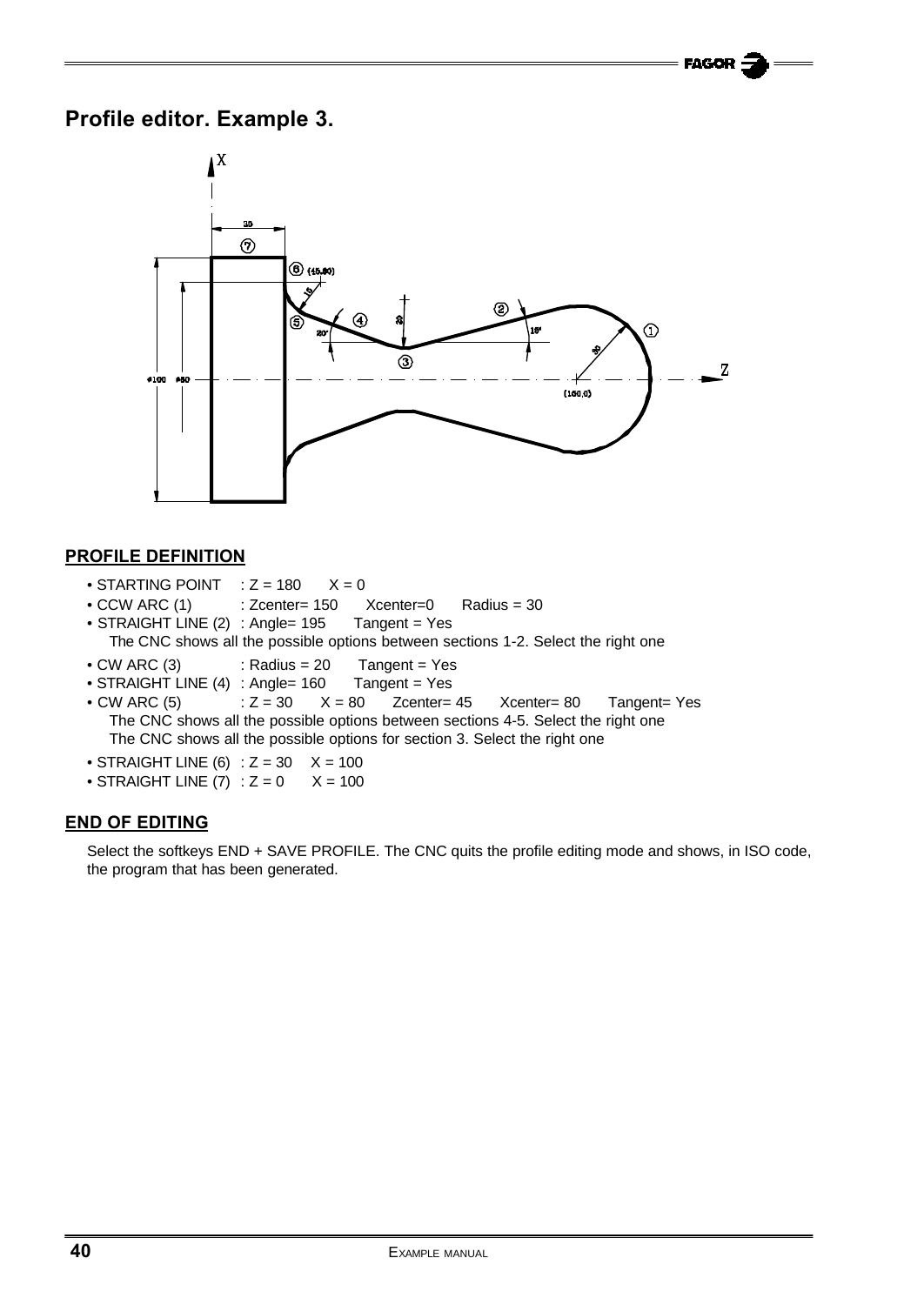### **Profile editor. Example 4.**



#### **PROFILE DEFINITION**

- STARTING POINT  $: Z = 128$   $X = 0$
- $\bullet$  CCW ARC (1) : Zcenter = 107 Xcenter = 0 Radius = 21
- CW ARC (2) : Radius= 10 Tangent = Yes
- CCW ARC  $(3)$  : Zcenter = 83 Xcenter = 14 Radius = 15 Tangent = Yes The CNC shows all the possible options for section 2. Select the right one.
- CW ARC (4) : Radius= 10 Tangent = Yes
- STRAIGHT LINE  $(5)$  :  $X = 40$  Angle= 180 Tangent = Yes The CNC shows all the possible options for section 4. Select the right one.
- CW ARC  $(6)$  :  $Z = 54$   $X = 56$  Radius = 8 < Tangent = Yes
- STRAIGHT LINE  $(7)$  :  $Z = 54$  Angle=90 Tangent = Yes
- STRAIGHT LINE (8) :  $Z = 34$   $X = 78$  Angle=160

#### **END OF EDITING**

Select the softkeys END + SAVE PROFILE. The CNC quits the profile editing mode and shows, in ISO code, the program that has been generated.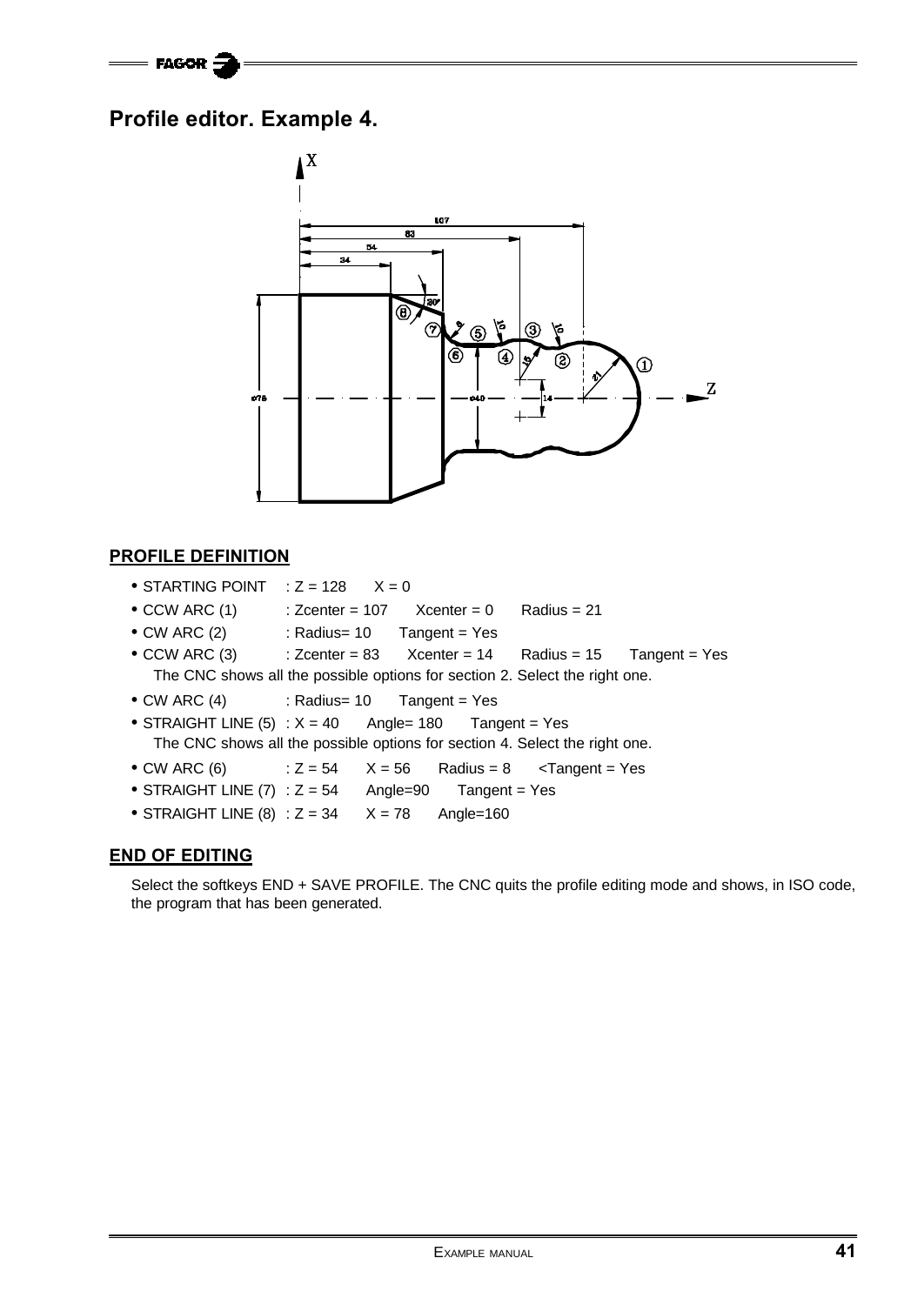### **User Notes:**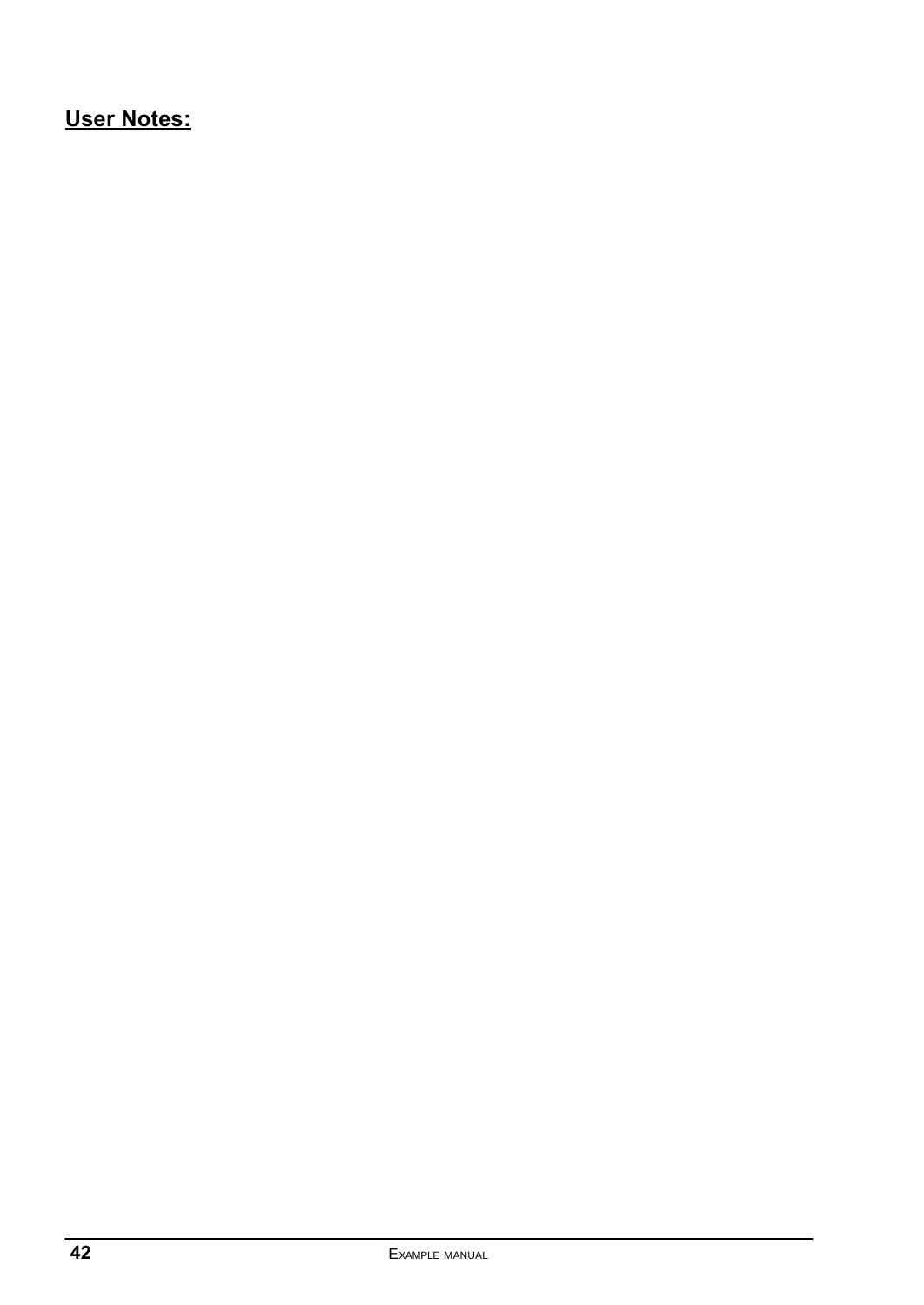# **8055T**

<span id="page-45-0"></span>

### **Programming examples:**

### **User screen customizing programs**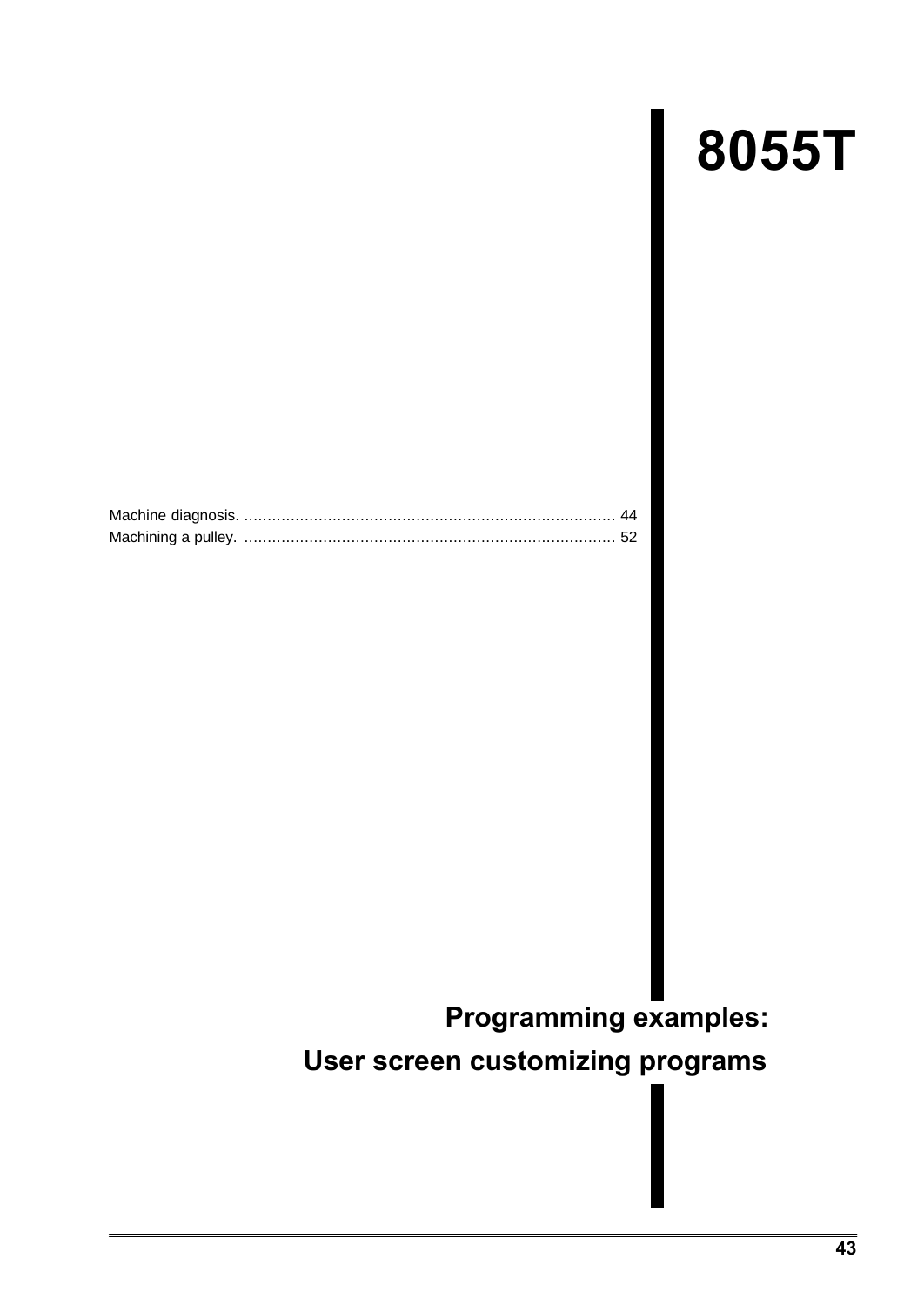### **Machine diagnosis.**

This example shows:

#### **a.- How to write a user screen customizing program.**

In order to be able to execute this program in the user channel of the MANUAL mode, general machine parameter «USERMAN» must be set with the program number.

For better understanding, the explanation is divided into parts indicating the section of the program and the creation of the corresponding screens (pages) and symbols. The different parts are:

- Part 1 : It requests the access code (password).
- Part 2 : It shows the status of inputs I1 to I40.
	- (it uses user page 2 and the symbols 21 and 22)
- Part 3 : It shows the status of outputs O1 to O18.
	- (It uses user page 3 and the symbols 21 and 22)
- Part 4 : It shows the consumption of the motors. (It uses user page 4 and the symbols 0 to 20)

To go to the previous or next page, use the «previous page» and «next page» keys.

#### **b.- How to create a user screen (page).**

**c.- How to create a user symbol.**

#### **Part 1: "Request password"**

|      | $N100$ (IB1= INPUT "PASSWORD = ", 6) Requests the password                           |               |
|------|--------------------------------------------------------------------------------------|---------------|
|      | (IF IB1 NE (123456) GOTO N100)  If the password is not correct (123456), it requests |               |
|      |                                                                                      | it again.     |
|      |                                                                                      |               |
| N200 |                                                                                      |               |
|      |                                                                                      | N200 (part 2) |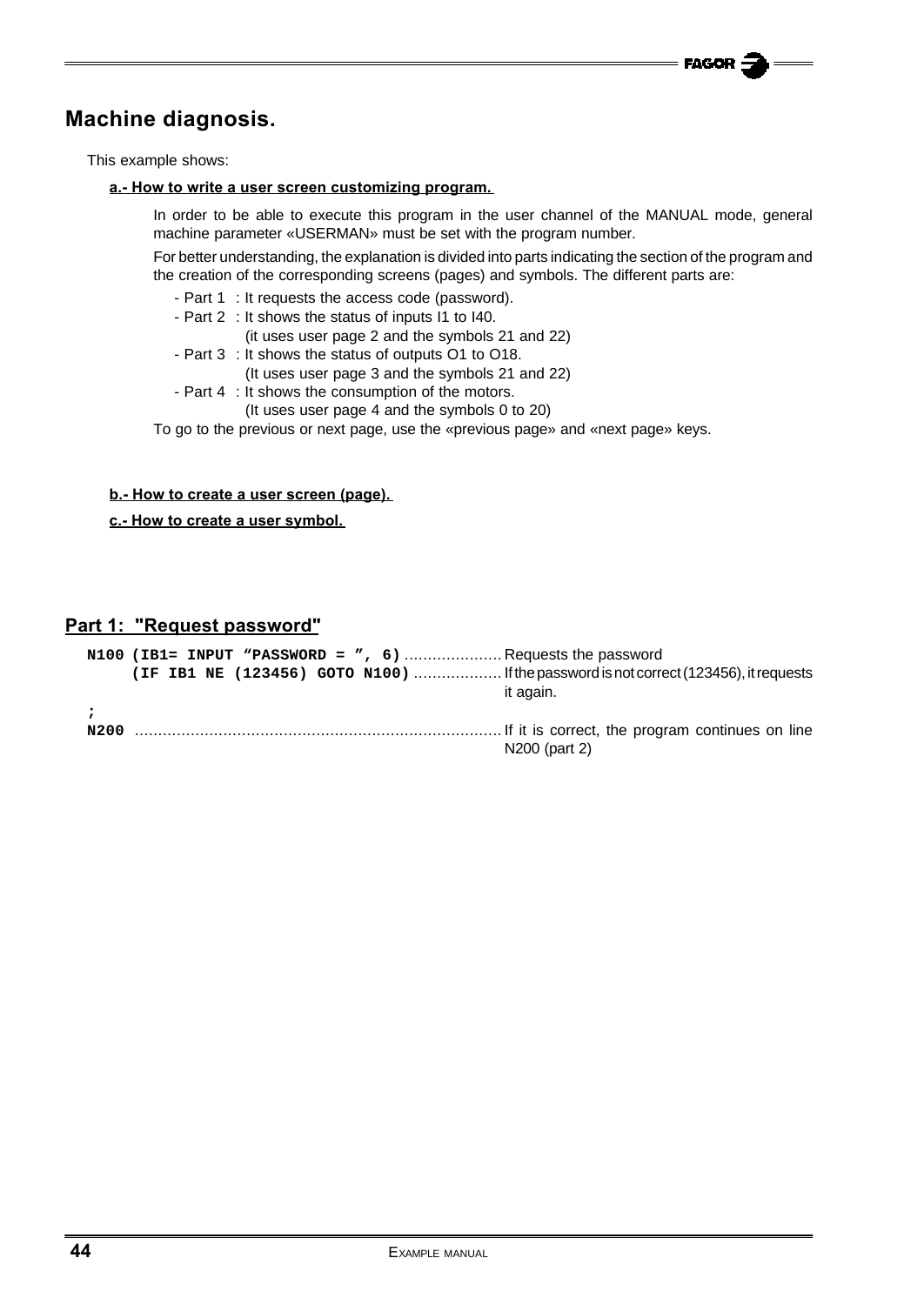#### **Part 2: "Shows the status of inputs I1 through I40"**

#### **Program lines (main program).**

|  | (IF KEY EQ \$FFAF GOTO N300)  If "next page" has been pressed, it goes on to line N300 (part 3) |
|--|-------------------------------------------------------------------------------------------------|
|  |                                                                                                 |
|  |                                                                                                 |

#### **Program lines (subroutine that indicates the status of a row of inputs).**

This subroutine analyzes the 10 least significant bits of parameter P100. If the bit is set to «1», it inserts symbol 21 (lamp lit, red color) and if it is set to «0», it inserts symbol 22 (lamp off, background color).

Call parameters:

- P100 = Value of the inputs to be displayed.
- P199 = Row where the symbols are to be inserted.

| (SUB <sub>2</sub> ) |                                                                         |  |  |  |  |  |  |  |  |
|---------------------|-------------------------------------------------------------------------|--|--|--|--|--|--|--|--|
|                     | (IF (P100 AND 1) EQ 0 SYMBOL 22,80, P199 ELSE SYMBOL 21,80, P199)       |  |  |  |  |  |  |  |  |
|                     | (IF (P100 AND 2) EQ 0 SYMBOL 22,130, P199 ELSE SYMBOL 21, 130, P199)    |  |  |  |  |  |  |  |  |
|                     | (IF (P100 AND 4) EQ 0 SYMBOL 22,180, P199 ELSE SYMBOL 21, 180, P199)    |  |  |  |  |  |  |  |  |
|                     | (IF (P100 AND 8) EQ 0 SYMBOL 22,230, P199 ELSE SYMBOL 21, 230, P199)    |  |  |  |  |  |  |  |  |
|                     | (IF (P100 AND \$10) EQ 0 SYMBOL 22,280, P199 ELSE SYMBOL 21,280, P199)  |  |  |  |  |  |  |  |  |
|                     | (IF (P100 AND \$20) EQ 0 SYMBOL 22,330, P199 ELSE SYMBOL 21,330, P199)  |  |  |  |  |  |  |  |  |
|                     | (IF (P100 AND \$40) EQ 0 SYMBOL 22,380, P199 ELSE SYMBOL 21,380, P199)  |  |  |  |  |  |  |  |  |
|                     | (IF (P100 AND \$80) EQ 0 SYMBOL 22,430,P199 ELSE SYMBOL 21,430,P199)    |  |  |  |  |  |  |  |  |
|                     | (IF (P100 AND \$100) EQ 0 SYMBOL 22,480, P199 ELSE SYMBOL 21,480, P199) |  |  |  |  |  |  |  |  |
|                     | (IF (P100 AND \$200) EQ 0 SYMBOL 22,530, P199 ELSE SYMBOL 21,530, P199) |  |  |  |  |  |  |  |  |
| (RET)               |                                                                         |  |  |  |  |  |  |  |  |

#### **Editing symbols 21 and 22.**

Access the screen customizing mode and select: [Utilities] [Editor] [Symbol] (symbol number) [Enter]

#### **Symbol 21** Symbol 22

Background color: Navy blue Background color: Navy blue Main color: Red Main color: Navy blue Line: Fine solid Line: Fine solid Filled circle **Filled** circle Center: X10 Y10 Center: X10 Y10 Move to..: X10 Y15 Move to..: X10 Y15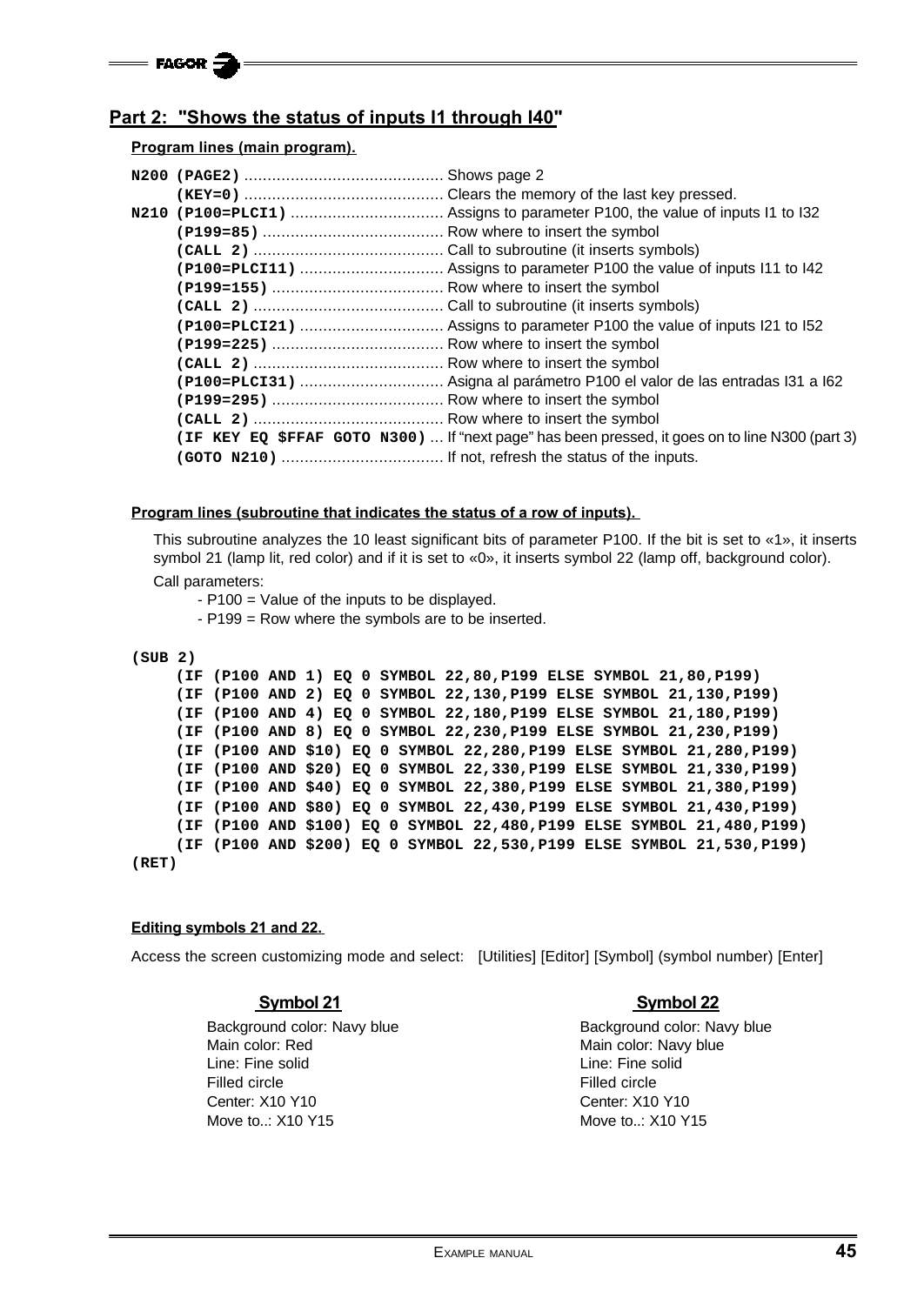#### **Editing page 2**

|                |                 |                 |                     |                            | <b>INPUTS</b> |            |                  |                  |                 |
|----------------|-----------------|-----------------|---------------------|----------------------------|---------------|------------|------------------|------------------|-----------------|
| I <sub>1</sub> | 12              | 13              | I4                  | 15                         | 16            | 17         | 18               | 19               | <b>I10</b>      |
| Ο              | $\bigcirc$      | $\bigcirc$      | $\circ$             | $\overline{O}$             | $\circ$       | $\circ$    | $\bigcirc$       | O                | $\bigcirc$      |
| <b>I11</b>     | <b>I12</b>      | <b>I13</b>      | <b>I14</b>          | <b>I15</b>                 | <b>I16</b>    | <b>I17</b> | <b>I18</b>       | <b>I19</b>       | <b>I20</b>      |
| ∩              | $\left(\right)$ | $\left(\right)$ | $\bigcirc$ .        | $\bigcirc$                 | 0             | 0          | $\left( \right)$ | $\left( \right)$ | $\left(\right)$ |
| <b>I21</b>     | <b>I22</b>      | <b>I23</b>      | I24                 | <b>I25</b>                 | <b>I26</b>    | <b>I27</b> | <b>I28</b>       | <b>I29</b>       | 130             |
| ∩              | ∩               | $\bigcirc$      | $\bigcirc$ .        | $\bigcirc$                 | $\bigcirc$    | O          | ∩                | ∩                | ∩               |
| 131            | 132<br>∩        | 133<br>∩        | 134<br>$\bigcirc$ . | <b>I35</b><br>$\bigcirc$ . | 136<br>∩      | 137<br>O   | 138<br>∩         | 139              |                 |

Access the screen customizing mode and select: [Utilities] [Edit] [Page] 2 [Enter]

Select background color: Navy blue

Edit the following texts:

| Main color | Size  | Text            | Position                | Main color | Size  | Text       | Position     | Main color | Size  | Text | Position     |
|------------|-------|-----------------|-------------------------|------------|-------|------------|--------------|------------|-------|------|--------------|
| White      | Large | <b>INPUTS</b>   | Y <sub>10</sub><br>X226 | White      | Small | 113        | Y140<br>X180 | White      | Small | 127  | Y210<br>X380 |
| Red        | Large | <b>INPUTS</b>   | Y8<br>X224              | White      | Small | 114        | X230<br>Y140 | White      | Small | 128  | Y210<br>X430 |
| White      | Small | $\mathsf{I}$    | Y70<br>X80              | White      | Small | 115        | Y140<br>X280 | White      | Small | 129  | Y210<br>X480 |
| White      | Small | 12              | Y70<br>X130             | White      | Small | 116        | Y140<br>X330 | White      | Small | 130  | Y210<br>X530 |
| White      | Small | 13              | Y70<br>X180             | White      | Small | 117        | Y140<br>X380 | White      | Small | 131  | Y280<br>X80  |
| White      | Small | 14              | Y70<br>X230             | White      | Small | 118        | X430<br>Y140 | White      | Small | 132  | Y280<br>X130 |
| White      | Small | 15              | Y70<br>X280             | White      | Small | <b>I19</b> | X480<br>Y140 | White      | Small | 133  | Y280<br>X180 |
| White      | Small | 6               | Y70<br>X330             | White      | Small | 120        | X530<br>Y140 | White      | Small | 134  | Y280<br>X230 |
| White      | Small | $\overline{17}$ | <b>Y70</b><br>X380      | White      | Small | 121        | Y210<br>X80  | White      | Small | 135  | Y280<br>X280 |
| White      | Small | 18              | Y70<br>X430             | White      | Small | 122        | X130<br>Y210 | White      | Small | 136  | Y280<br>X330 |
| White      | Small | 19              | Y70<br>X480             | White      | Small | 123        | Y210<br>X180 | White      | Small | 137  | Y280<br>X380 |
| White      | Small | 110             | Y70<br>X530             | White      | Small | 124        | Y210<br>X230 | White      | Small | 138  | Y280<br>X430 |
| White      | Small | 111             | Y140<br>X80             | White      | Small | 125        | Y210<br>X280 | White      | Small | 139  | Y280<br>X480 |
| White      | Small | 112             | X130 Y140               | White      | Small | 126        | Y210<br>X330 | White      | Small | 140  | X530 Y280    |

| in coior | Size  | техт           |      | Position        | Main color | <b>SIZE</b> | ιеχτ       | Position     | Main color | <b>SIZE</b> | техт       | POSItion     |
|----------|-------|----------------|------|-----------------|------------|-------------|------------|--------------|------------|-------------|------------|--------------|
| Vhite    | Large | <b>INPUTS</b>  | X226 | Y <sub>10</sub> | White      | Small       | 113        | X180<br>Y140 | White      | Small       | 127        | Y210<br>X380 |
| Red      | Large | <b>INPUTS</b>  | X224 | Y8              | White      | Small       | 114        | X230<br>Y140 | White      | Small       | 128        | Y210<br>X430 |
| Vhite    | Small | $\mathsf{I}$   | X80  | Y70             | White      | Small       | <b>I15</b> | Y140<br>X280 | White      | Small       | <b>129</b> | Y210<br>X480 |
| Vhite    | Small | 12             | X130 | Y70             | White      | Small       | <b>I16</b> | Y140<br>X330 | White      | Small       | 130        | Y210<br>X530 |
| Vhite    | Small | I3             | X180 | Y70             | White      | Small       | 117        | X380<br>Y140 | White      | Small       | 131        | Y280<br>X80  |
| Vhite    | Small | 14             | X230 | Y70             | White      | Small       | <b>I18</b> | X430<br>Y140 | White      | Small       | 132        | Y280<br>X130 |
| Vhite    | Small | 15             | X280 | Y70             | White      | Small       | <b>I19</b> | X480<br>Y140 | White      | Small       | 133        | Y280<br>X180 |
| Vhite    | Small | $\overline{6}$ | X330 | Y70             | White      | Small       | 120        | Y140<br>X530 | White      | Small       | 134        | Y280<br>X230 |
| Vhite    | Small | 17             | X380 | Y70             | White      | Small       | 121        | Y210<br>X80  | White      | Small       | 135        | Y280<br>X280 |
| Vhite    | Small | 18             | X430 | Y70             | White      | Small       | 122        | Y210<br>X130 | White      | Small       | 136        | Y280<br>X330 |
| Vhite    | Small | 19             | X480 | Y70             | White      | Small       | 123        | Y210<br>X180 | White      | Small       | 137        | Y280<br>X380 |
| Vhite    | Small | 110            | X530 | Y70             | White      | Small       | 124        | Y210<br>X230 | White      | Small       | 138        | Y280<br>X430 |
| Vhite    | Small | 111            | X80  | Y140            | White      | Small       | 125        | Y210<br>X280 | White      | Small       | 139        | Y280<br>X480 |
| Vhite    | Small | 112            | X130 | Y140            | White      | Small       | 126        | Y210<br>X330 | White      | Small       | 140        | Y280<br>X530 |

| Main color | Size  | Text       | Position     |
|------------|-------|------------|--------------|
| White      | Small | 127        | X380<br>Y210 |
| White      | Small | 128        | Y210<br>X430 |
| White      | Small | <b>129</b> | Y210<br>X480 |
| White      | Small | 130        | Y210<br>X530 |
| White      | Small | 131        | X80<br>Y280  |
| White      | Small | 132        | X130<br>Y280 |
| White      | Small | 133        | Y280<br>X180 |
| White      | Small | 134        | X230<br>Y280 |
| White      | Small | 135        | X280<br>Y280 |
| White      | Small | 136        | X330<br>Y280 |
| White      | Small | 137        | Y280<br>X380 |
| White      | Small | 138        | X430<br>Y280 |
| White      | Small | 139        | X480<br>Y280 |
| White      | Small | 140        | X530<br>Y280 |

Edit the following circles (unfilled) with white main color and line type: Fine solid.

|            | $\cdots$     | $\sim$         |            |              |              |            |              |              |
|------------|--------------|----------------|------------|--------------|--------------|------------|--------------|--------------|
| Main color | Center       | Move to        | Main color | Center       | Move to      | Main color | Center       | Move to      |
| White      | Y95<br>X90   | Y102<br>X90    | White      | X290 Y165    | X290<br>Y172 | White      | Y235<br>X490 | Y242<br>X490 |
| White      | X140<br>Y95  | Y102<br>X140   | White      | Y165<br>X340 | Y172<br>X340 | White      | Y235<br>X540 | Y242<br>X540 |
| White      | X190<br>Y95  | Y102<br>X190   | White      | X390<br>Y165 | X390<br>Y172 | White      | X90<br>Y305  | Y312<br>X90  |
| White      | X240<br>Y95  | Y102<br>X240   | White      | Y165<br>X440 | Y172<br>X440 | White      | Y305<br>X140 | Y312<br>X140 |
| White      | X290<br>Y95  | Y102<br>X290   | White      | Y165<br>X490 | Y172<br>X490 | White      | Y305<br>X190 | X190<br>Y312 |
| White      | Y95<br>X340  | Y102<br>X340   | White      | Y165<br>X540 | Y172<br>X540 | White      | Y305<br>X240 | Y312<br>X240 |
| White      | X390<br>Y95  | Y102<br>X390   | White      | Y235<br>X90  | Y242<br>X90  | White      | Y305<br>X290 | Y312<br>X290 |
| White      | X440<br>Y95  | Y102<br>X440   | White      | Y235<br>X140 | Y242<br>X140 | White      | Y305<br>X340 | Y312<br>X340 |
| White      | Y95<br>X490  | Y102<br>X490   | White      | Y235<br>X190 | X190<br>Y242 | White      | Y305<br>X390 | Y312<br>X390 |
| White      | Y95<br>X540  | Y102<br>X540   | White      | Y235<br>X240 | Y242<br>X240 | White      | Y305<br>X440 | Y312<br>X440 |
| White      | X90<br>Y165  | Y172<br>X90    | White      | Y235<br>X290 | Y242<br>X290 | White      | X490<br>Y305 | Y312<br>X490 |
| White      | Y165<br>X140 | Y172<br>X140   | White      | Y235<br>X340 | Y242<br>X340 | White      | Y305<br>X540 | Y312<br>X540 |
| White      | X190<br>Y165 | Y172<br>  X190 | White      | X390<br>Y235 | X390<br>Y242 |            |              |              |
| White      | Y165<br>X240 | Y172<br>X240   | White      | Y235<br>X440 | Y242<br>X440 |            |              |              |
|            |              |                |            |              |              |            |              |              |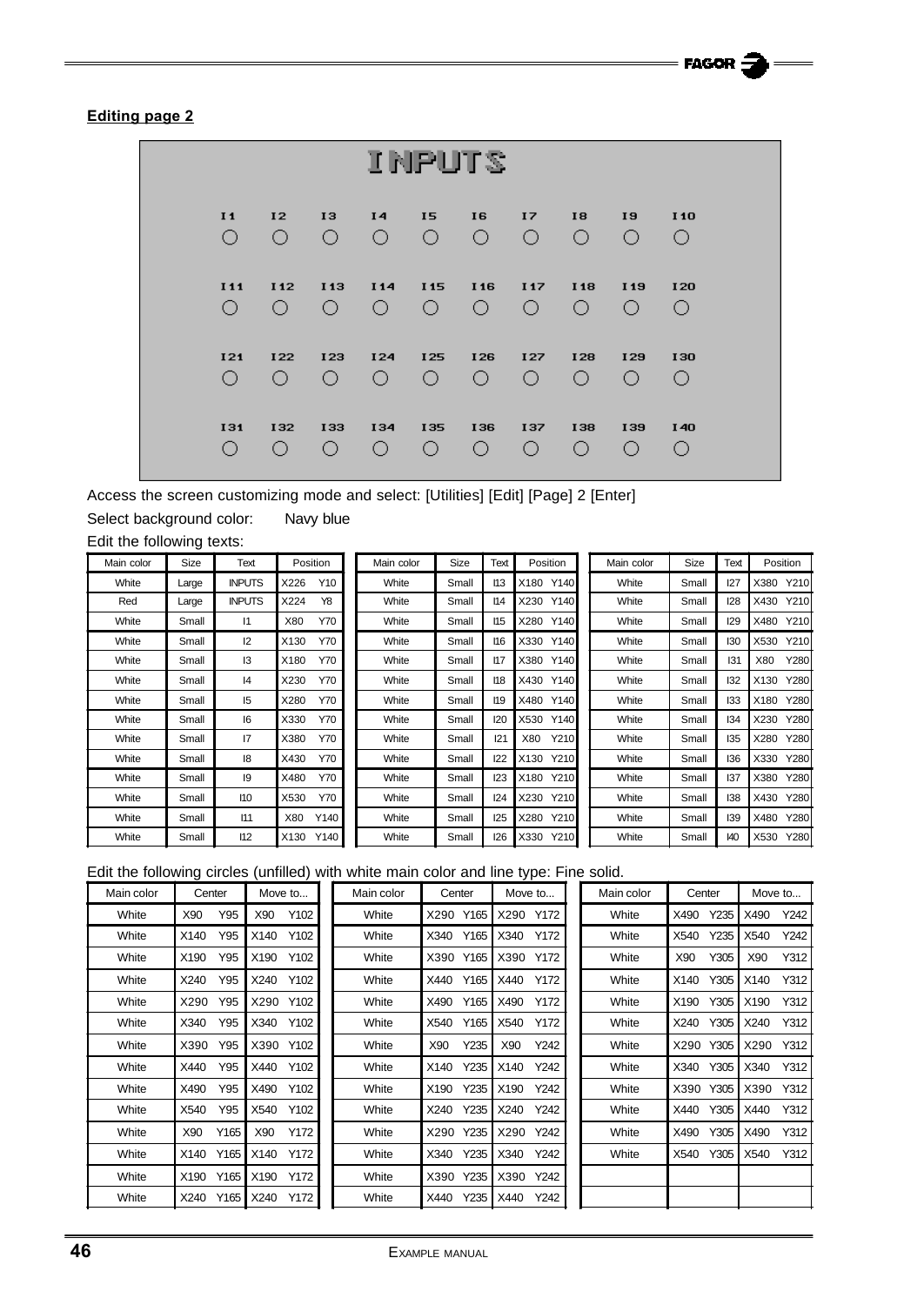#### **Part 3: "Shows the status of outputs O1 to O18"**

#### **Program lines (main program).**

|  | (IF KEY EQ \$FFA5 GOTO N200) If "previous page" has been pressed, it goes on to line N200<br>(part 2) |
|--|-------------------------------------------------------------------------------------------------------|
|  | (IF KEY EQ \$FFAF GOTO N400) If "next page" has been pressed, it goes on to line N400                 |
|  | (part 4)                                                                                              |
|  |                                                                                                       |

#### **Program lines (subroutine that indicates the status of a row of outputs).**

This subroutine analyzes the 10 least significant bits of parameter P100. If the bit is set to «1», it inserts symbol 21 (lamp on, red color), if it is set to «0», it inserts symbol 22 (lamp off. background color). Call parameters:

- P100 = Value of the outputs to be displayed.

- P199 = Row where to insert the symbols.

| (SUB 3) |  |                                                                         |
|---------|--|-------------------------------------------------------------------------|
|         |  | (IF (P100 AND 1) EQ 0 SYMBOL 22,105, P199 ELSE SYMBOL 21, 105, P199)    |
|         |  | (IF (P100 AND 2) EQ 0 SYMBOL 22,155, P199 ELSE SYMBOL 21, 155, P199)    |
|         |  | (IF (P100 AND 4) EQ 0 SYMBOL 22,205, P199 ELSE SYMBOL 21,205, P199)     |
|         |  | (IF (P100 AND 8) EQ 0 SYMBOL 22,255, P199 ELSE SYMBOL 21,255, P199)     |
|         |  | (IF (P100 AND \$10) EQ 0 SYMBOL 22,305, P199 ELSE SYMBOL 21,305, P199)  |
|         |  | (IF (P100 AND \$20) EQ 0 SYMBOL 22,355, P199 ELSE SYMBOL 21,355, P199)  |
|         |  | (IF (P100 AND \$40) EQ 0 SYMBOL 22,405,P199 ELSE SYMBOL 21,405,P199)    |
|         |  | (IF (P100 AND \$80) EO 0 SYMBOL 22,455,P199 ELSE SYMBOL 21,455,P199)    |
|         |  | (IF (P100 AND \$100) EQ 0 SYMBOL 22,505, P199 ELSE SYMBOL 21,505, P199) |
| (RET)   |  |                                                                         |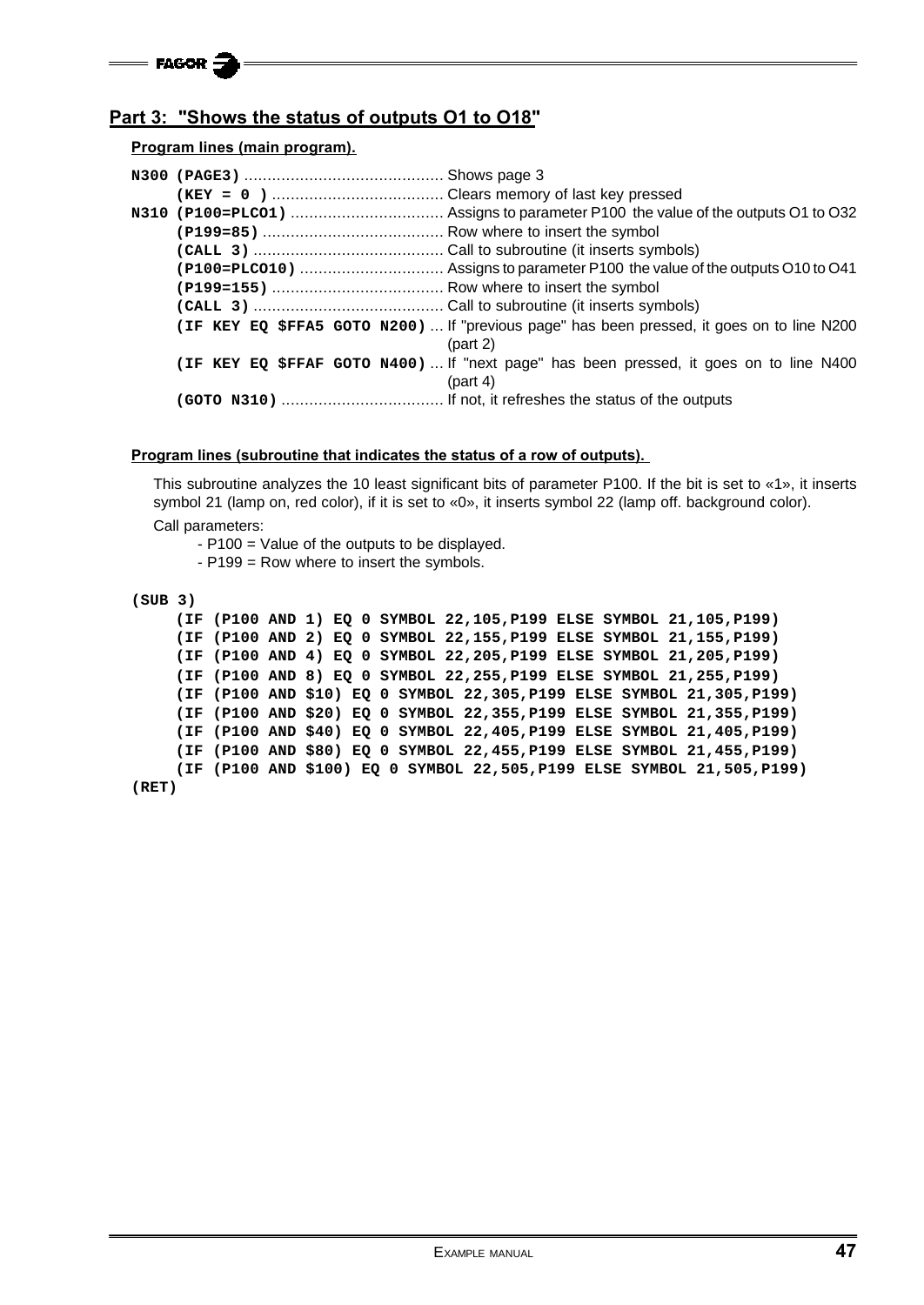#### **Editing page 3**



Access the screen customizing mode and select: [Utilities] [Editor] [Page] 3 [Enter] Select background color: Navy blue

Edit the following texts:

| Main color | Size  | Text           | Position |     | Main color | Size  | Text            |      | Position | Main color | Size  | Text            |      | Position |
|------------|-------|----------------|----------|-----|------------|-------|-----------------|------|----------|------------|-------|-----------------|------|----------|
| White      | Large | <b>OUTPUTS</b> | X235     | Y10 | White      | Small | O6              | X355 | Y70      | White      | Small | O13             | X255 | Y140     |
| Red        | Large | <b>OUTPUTS</b> | X233     | Y8  | White      | Small | O7              | X405 | Y70      | White      | Small | O <sub>14</sub> | X305 | Y140     |
| White      | Small | O <sub>1</sub> | X105     | Y70 | White      | Small | O8              | X455 | Y70      | White      | Small | O <sub>15</sub> | X355 | Y140     |
| White      | Small | O <sub>2</sub> | X155     | Y70 | White      | Small | O9              | X505 | Y70      | White      | Small | O16             | X405 | Y140     |
| White      | Small | O <sub>3</sub> | X205     | Y70 | White      | Small | O <sub>10</sub> | X105 | Y140     | White      | Small | O <sub>17</sub> | X455 | Y140     |
| White      | Small | O <sub>4</sub> | X255     | Y70 | White      | Small | O11             | X155 | Y140     | White      | Small | O18             | X505 | Y140     |
| White      | Small | O <sub>5</sub> | X305     | Y70 | White      | Small | O12             | X205 | Y140     |            |       |                 |      |          |

| Main color<br>Size | Text            | Position |      |
|--------------------|-----------------|----------|------|
| Small              | O <sub>6</sub>  | X355     | Y70  |
| Small              | O7              | X405     | Y70  |
| Small              | O8              | X455     | Y70  |
| Small              | O <sub>9</sub>  | X505     | Y70  |
| Small              | O <sub>10</sub> | X105     | Y140 |
| Small              | O <sub>11</sub> | X155     | Y140 |
| Small              | O12             | X205     | Y140 |
|                    |                 |          |      |

| Main color   | Size  | Text            |      | Position  |
|--------------|-------|-----------------|------|-----------|
| <b>White</b> | Small | O <sub>13</sub> |      | X255 Y140 |
| White        | Small | O14             |      | X305 Y140 |
| <b>White</b> | Small | O <sub>15</sub> | X355 | Y140      |
| <b>White</b> | Small | O <sub>16</sub> | X405 | Y140      |
| White        | Small | O <sub>17</sub> | X455 | Y140      |
| White        | Small | O <sub>18</sub> | X505 | Y140      |
|              |       |                 |      |           |

Edit the following circles (unfilled) with white main color and line type: Fine solid.

| Main color | Center |     |      | Move to | Main color<br>Center |      | Move to |      | Main color | Center |      | Move to |      |      |
|------------|--------|-----|------|---------|----------------------|------|---------|------|------------|--------|------|---------|------|------|
| White      | X115   | Y95 | X115 | Y102    | White                | X415 | Y95     | X415 | Y102       | White  | X265 | Y165    | X265 | Y172 |
| White      | X165   | Y95 | X165 | Y102    | White                | X465 | Y95     | X465 | Y102       | White  | X315 | Y165    | X315 | Y172 |
| White      | X215   | Y95 | X215 | Y102    | White                | X515 | Y95     | X515 | Y102       | White  | X365 | Y165    | X365 | Y172 |
| White      | X265   | Y95 | X265 | Y102    | White                | X115 | Y165    | X115 | Y172       | White  | X415 | Y165    | X415 | Y172 |
| White      | X315   | Y95 | X315 | Y102    | White                | X165 | Y165    | X165 | Y172       | White  | X465 | Y165    | X465 | Y172 |
| White      | X365   | Y95 | X365 | Y102    | White                | X215 | Y165    | X215 | Y172       | White  | X515 | Y165    | X515 | Y172 |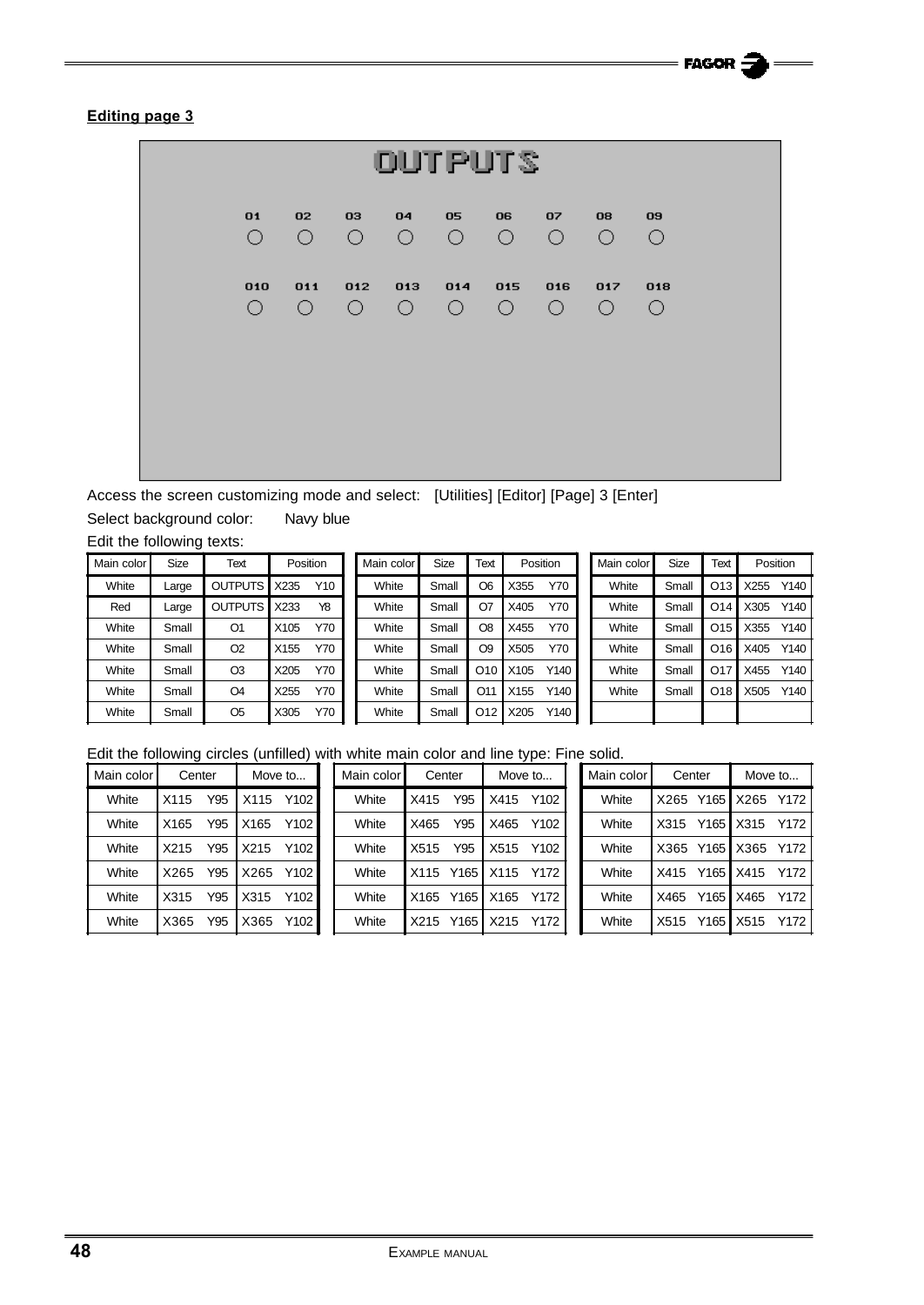

#### **Part 4: "Shows the consumption of motors"**

The speed drives have an analog output (0 to 10V) proportional to the current consumed by the motor.

In this example, the following connections have been made:

- The X axis drive's current output is connected to the analog input 1 of the CNC.
- The Z axis drive's current output is connected to the analog input 2 of the CNC.
- The spindle (S) drive's current output is connected to the analog input 3 of the CNC.

Therefore, variables "ANAI1", "ANAI2" and "ANAI3" show the analog voltage corresponding to the currents of the X and Z axes and of the spindle S.

21 symbols (0-20) are used to display the value of the current, in increments corresponding to 0.5V.

To select the right symbol each time, the formula: "ABS ROUND (ANAI1/0.5)" is applied. In other words, the rounded-up absolute value of the result of the operation "ANAI1/0.5".

#### **Program lines.**

**N400 (PAGE 4)** ......................................... Shows page 4. **(KEY = 0)** ....................................... Clears memory of last key pressed. **N410 (SYMBOL ABS ROUND (ANAI1/0.5), 130, 120) (SYMBOL ABS ROUND (ANAI2/0.5), 130, 190) (SYMBOL ABS ROUND (ANAI3/0.5), 130, 260) (IF KEY EQ \$FFA5 GOTO N300)** ... If "previous page" has been pressed, it goes on to line N300 (part 3) **(GOTO N410)** ................................... If not, it refreshes the motor consumption.

#### **Editing symbols 0-20**

Access the screen customizing mode and select: [Utilities] [Editor] [Symbol] (symbol number) [Enter]

|           |                               |          |                          |          | <b>FILLED RECTANGLE</b>  |          |                               |          |         |          |         | <b>FINE SOLID LINE</b> |         |                          |
|-----------|-------------------------------|----------|--------------------------|----------|--------------------------|----------|-------------------------------|----------|---------|----------|---------|------------------------|---------|--------------------------|
|           |                               | Green    |                          | Yellow   |                          | Red      |                               | Gray     |         | Green    |         | Yellow                 |         | Red                      |
|           | From                          | to       | From<br>to               |          | From                     | to       | From<br>to                    |          | From    | to       | From    | to                     | From    | to                       |
| SYMBOL 0  | ---                           | $---$    | $---$                    | ---      | $---$                    | ---      | X <sub>0</sub> Y <sub>0</sub> | X400 Y30 | X100 Y0 | X100 Y30 | X200 Y0 | X200 Y30               | X300 Y0 | X300 Y30                 |
| SYMBOL 1  | X <sub>0</sub> Y <sub>0</sub> | X20 Y30  | $---$                    | ---      | $---$                    | ---      | X20 Y0                        | X400 Y30 | X100 Y0 | X100 Y30 | X200 Y0 | X200 Y30               | X300 Y0 | X300 Y30                 |
| SYMBOL 2  | X <sub>0</sub> Y <sub>0</sub> | X40 Y30  | ---                      | ---      | $---$                    | ---      | X40 Y0                        | X400 Y30 | X100 Y0 | X100 Y30 | X200 Y0 | X200 Y30               | X300 Y0 | X300 Y30                 |
| SYMBOL 3  | X <sub>0</sub> Y <sub>0</sub> | X60 Y30  | $---$                    | ---      | $---$                    | ---      | <b>X60 Y0</b>                 | X400 Y30 | X100 Y0 | X100 Y30 | X200 Y0 | X200 Y30               | X300 Y0 | X300 Y30                 |
| SYMBOL 4  | X <sub>0</sub> Y <sub>0</sub> | X80 Y30  | $---$                    | ---      | $---$                    | ---      | X80 Y0                        | X400 Y30 | X100 Y0 | X100 Y30 | X200 Y0 | X200 Y30               | X300 Y0 | X300 Y30                 |
| SYMBOL 5  | X <sub>0</sub> Y <sub>0</sub> | X100 Y30 | $\overline{\phantom{a}}$ | ---      | $---$                    | ---      | X100 Y0                       | X400 Y30 | ---     | ---      | X200 Y0 | X200 Y30               | X300 Y0 | X300 Y30                 |
| SYMBOL 6  | X <sub>0</sub> Y <sub>0</sub> | X120 Y30 | ---                      | ---      | $---$                    | ---      | X120 Y0                       | X400 Y30 | ---     | ---      | X200 Y0 | X200 Y30               | X300 Y0 | X300 Y30                 |
| SYMBOL 7  | X <sub>0</sub> Y <sub>0</sub> | X140 Y30 | $---$                    | ---      | $---$                    | ---      | X140 Y0                       | X400 Y30 | ---     | ---      | X200 Y0 | X200 Y30               | X300 Y0 | X300 Y30                 |
| SYMBOL 8  | X <sub>0</sub> Y <sub>0</sub> | X160 Y30 | $---$                    | ---      | $---$                    | ---      | X160 Y0                       | X400 Y30 | $---$   | $---$    | X200 Y0 | X200 Y30               | X300 Y0 | X300 Y30                 |
| SYMBOL 9  | X <sub>0</sub> Y <sub>0</sub> | X180 Y30 | $---$                    | ---      | $---$                    | ---      | X180 Y0                       | X400 Y30 | ---     | ---      | X200 YO | X200 Y30               | X300 Y0 | X300 Y30                 |
| SYMBOL 10 | X <sub>0</sub> Y <sub>0</sub> | X200 Y30 | $\overline{\phantom{a}}$ | ---      | ---                      | ---      | X200 Y0                       | X400 Y30 | ---     | ---      | ---     | ---                    | X300 Y0 | X300 Y30                 |
| SYMBOL 11 | X <sub>0</sub> Y <sub>0</sub> | X200 Y30 | X200 Y0                  | X220 Y30 | $---$                    | ---      | X220 Y0                       | X400 Y30 | $---$   | ---      | $---$   | $---$                  | X300 Y0 | X300 Y30                 |
| SYMBOL 12 | X <sub>0</sub> Y <sub>0</sub> | X200 Y30 | X200 Y0                  | X240 Y30 | $\overline{\phantom{a}}$ | ---      | X240 Y0                       | X400 Y30 | ---     | ---      | ---     | ---                    | X300 Y0 | X300 Y30                 |
| SYMBOL 13 | X <sub>0</sub> Y <sub>0</sub> | X200 Y30 | X200 Y0                  | X260 Y30 | $---$                    | ---      | X260 Y0                       | X400 Y30 | ---     | $---$    | ---     | ---                    | X300 Y0 | X300 Y30                 |
| SYMBOL 14 | X <sub>0</sub> Y <sub>0</sub> | X200 Y30 | X200 Y0                  | X280 Y30 | $---$                    | ---      | X280 Y0                       | X400 Y30 | ---     | ---      | ---     | ---                    | X300 Y0 | X300 Y30                 |
| SYMBOL 15 | X <sub>0</sub> Y <sub>0</sub> | X200 Y30 | X200 Y0                  | X300 Y30 | ---                      | ---      | X300 Y0                       | X400 Y30 | $---$   | $---$    | $---$   | $---$                  | ---     | $---$                    |
| SYMBOL 16 | X <sub>0</sub> Y <sub>0</sub> | X200 Y30 | X200 Y0                  | X300 Y30 | X300 YO                  | X320 Y30 | X320 Y0                       | X400 Y30 | ---     | ---      | ---     | ---                    | ---     | $---$                    |
| SYMBOL 17 | X <sub>0</sub> Y <sub>0</sub> | X200 Y30 | X200 Y0                  | X300 Y30 | X300 Y0                  | X340 Y30 | X340 Y0                       | X400 Y30 | ---     | ---      | ---     | ---                    | ---     | ---                      |
| SYMBOL 18 | X <sub>0</sub> Y <sub>0</sub> | X200 Y30 | X200 Y0                  | X300 Y30 | X300 Y0                  | X360 Y30 | X360 Y0                       | X400 Y30 | ---     | ---      | ---     | ---                    | ---     | $\overline{\phantom{a}}$ |
| SYMBOL 19 | X <sub>0</sub> Y <sub>0</sub> | X200 Y30 | X200 Y0                  | X300 Y30 | X300 Y0                  | X380 Y30 | X380 Y0                       | X400 Y30 | $---$   | ---      | $---$   | $---$                  | ---     | $---$                    |
| SYMBOL 20 | XO YO                         | X200 Y30 | X200 Y0                  | X300 Y30 | X300 Y0                  | X400 Y30 | $---$                         | ---      | ---     | ---      | ---     | ---                    | ---     | ---                      |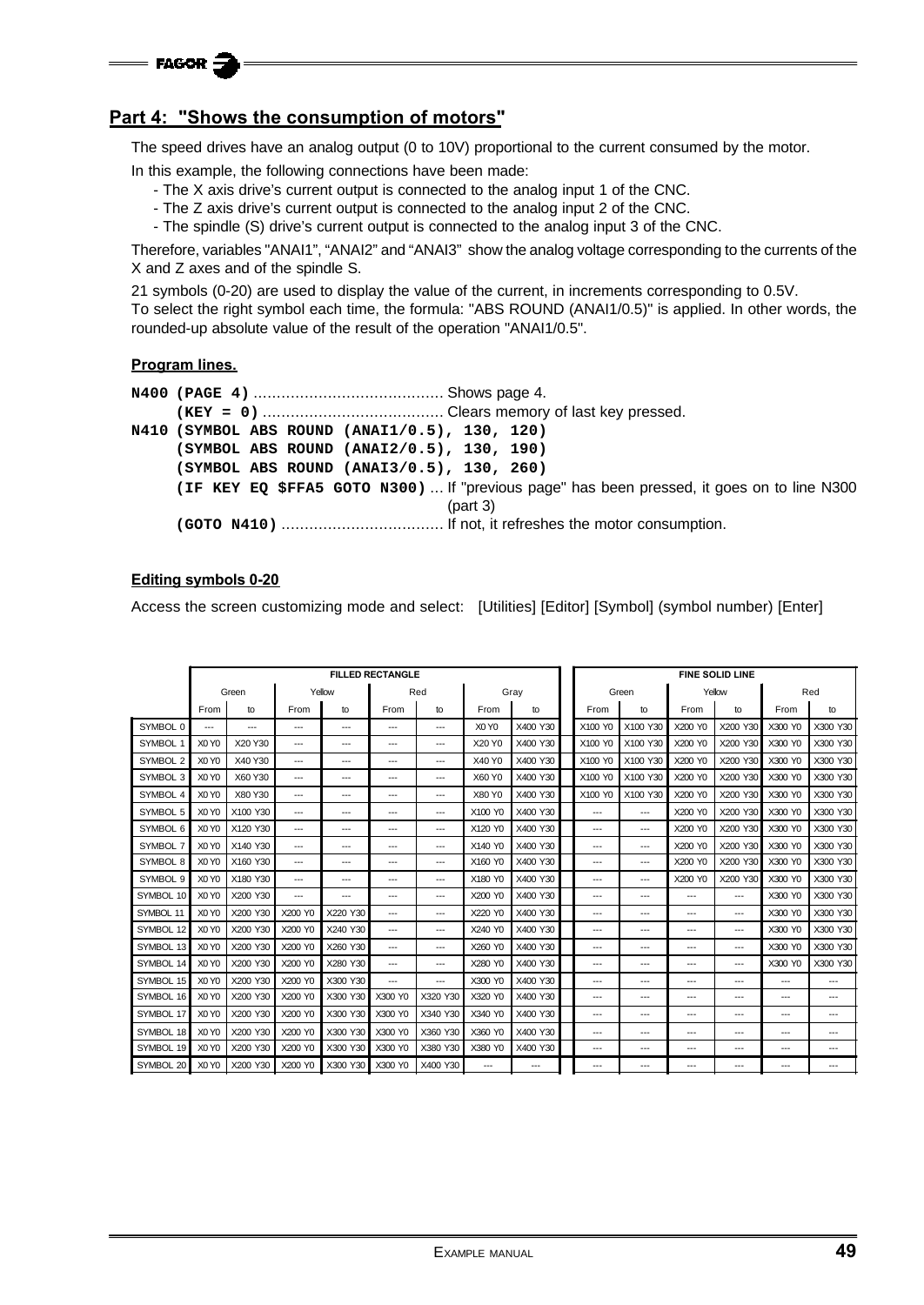#### **Editing page 4**



Access the screen customizing mode and select: [Utilities] [Editor] [Page] 4 [Enter] Select background color: Navy blue

Edit the following texts:

| Main color | Size  | Text                     | Position    | Main color | Size  | Text |      | Position |
|------------|-------|--------------------------|-------------|------------|-------|------|------|----------|
| White      | Large | <b>MOTOR CONSUMPTION</b> | Y10<br>X120 | White      | Large |      | X80  | Y253     |
| Red        | Large | <b>MOTOR CONSUMPTION</b> | Y8<br>X118  | White      | Small | 25%  | X220 | Y80      |
| White      | Large |                          | Y113<br>X80 | White      | Small | 50%  | X320 | Y80      |
| White      | Large |                          | Y183<br>X80 | White      | Small | 75%  | X420 | Y80      |

Edit the following graphics elements with line type: Fine solid.

| Main color | Element                   | 1st corner     | 2nd corner   | Main color | Element         | 1st end      | 2nd end      |
|------------|---------------------------|----------------|--------------|------------|-----------------|--------------|--------------|
| White      | Unfilled Rectangle        | X129           | Y151<br>X531 | Green      | Continuous line | Y100<br>X230 | Y310<br>X230 |
| White      | <b>Unfilled Rectangle</b> | Y189<br>X129   | Y221<br>X531 | Yellow     | Continuous line | Y100<br>X330 | Y310<br>X330 |
| White      | Unfilled Rectangle        | Y259 L<br>X129 | Y291<br>X531 | Red        | Continuous line | Y100<br>X430 | Y310<br>X430 |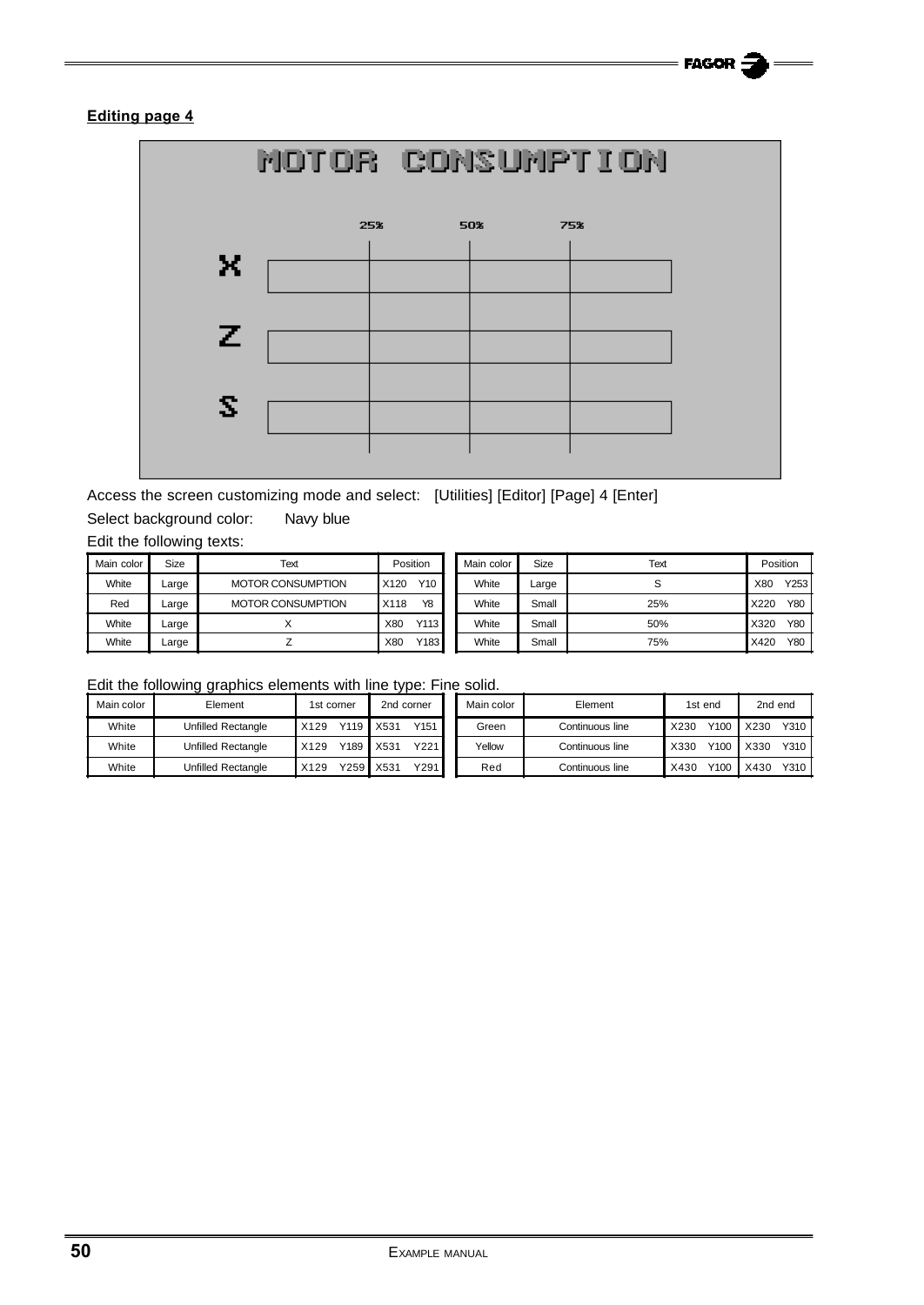Whole program **Whole program** **FAGOR** 

IF (P100 AND \$100) EQ 0 SYMBOL 22.505.P199 ELSE SYMBOL 21.505.P199) (IF (P100 AND \$100) EQ 0 SYMBOL 22,505,P199 ELSE SYMBOL 21,505,P199) IF (P100 AND \$10) EQ 0 SYMBOL 22,305,P199 ELSE SYMBOL 21,305,P199) (IF (P100 AND \$10) EQ 0 SYMBOL 22,305,P199 ELSE SYMBOL 21,305,P199) IF (P100 AND \$20) EQ 0 SYMBOL 22,355,P199 ELSE SYMBOL 21,355,P199) (IF (P100 AND \$20) EQ 0 SYMBOL 22,355,P199 ELSE SYMBOL 21,355,P199) IF (P100 AND \$40) EQ 0 SYMBOL 22.405.P199 ELSE SYMBOL 21.405.P199) (IF (P100 AND \$40) ELSE SYMBOL 22,405,P100 BU/SOL 21, AND 346 BNV 2007 PL) IF (P100 AND \$80) EQ 0 SYMBOL 22.455.P199 ELSE SYMBOL 21.455.P199) (IF (P100 AND \$80) EQ 0 SYMBOL 22,455,P199 ELSE SYMBOL 21,455,P199) (IF (P100 AND 2) EQ 0 SYMBOL 22,155,P199 ELSE SYMBOL 21,155,P199)<br>(IF (P100 AND 4) EQ 0 SYMBOL 22,205,P199 ELSE SYMBOL 21,205,P199) (IF (P100 AND 1) EQ 0 SYMBOL 22,105,P199 ELSE SYMBOL 21,105,P199) (IF (P100 AND 2) EQ 0 SYMBOL 22,155,P199 ELSE SYMBOL 21,155,P199) (IF (P100 AND 4) EQ 0 SYMBOL 22,205,P199 ELSE SYMBOL 21,205,P199) IF (P100 AND 8) EQ 0 SYMBOL 22,255,P199 ELSE SYMBOL 21,255,P199) (IF (P100 AND 8) EQ 0 SYMBOL 22,255,P199 ELSE SYMBOL 21,255,P199) (KEY = 0)<br>(SYMBOL ABS ROUND (ANAI1/0.5), 130, 120) N410 (SYMBOL ABS ROUND (ANAI1/0.5), 130, 120) SYMBOL ABS ROUND (ANAI2/0.5), 130, 190) (SYMBOL ABS ROUND (ANAI2/0.5), 130, 190) SYMBOL ABS ROUND (ANA13/0.5), 130, 260) (SYMBOL ABS ROUND (ANAI3/0.5), 130, 260) (CALL 3)<br>(IF KEY EQ \$FFA5 GOTO N200)<br>(IF KEY EQ \$FFAF GOTO N400) (IF KEY EQ \$FFA5 GOTO N200) (IF KEY EQ \$FFAF GOTO N400) (IF KEY EQ \$FFA5 GOTO N300) IF KEY EQ \$FFA5 GOTO N300) ;Part 3 (status of the outputs) **;Part 3 (status of the outputs)** ;Part 4 (motor consumption) **;Part 4 (motor consumption)** CALL 3)<br>P100=PLCO10) (P100=PLCO10)  $(KEY = 0)$ <br>(P100=PLCO1) N310 (P100=PLCO1) GOTO N310) GOTO N410) (GOTO N310) (GOTO N410) (P199=155) P199=85) (PAGE 4) N400 (PAGE 4) N300 (PAGE3) N300 (PAGE3) ; (SUB 3) N400 N310 N410 (RET) ;(IF (P100 AND \$80) EQ 0 SYMBOL 22,430,P199 ELSE SYMBOL 21,430,P199)<br>(IF (P100 AND \$100) EQ 0 SYMBOL 22,480,P199 ELSE SYMBOL 21,480,P199) (IF (P100 AND \$100 SYMBOL 22,480,P100 BN 200 BN 200 ELSE SYMBOL 21, P2199 ELSE SYMBOL 21, P2199 ELSE SYMBOL 21 (IF (P100 AND \$200) EQ 0 SYMBOL 22,530,P199 ELSE SYMBOL 21,530,P199) (IF (P100 AND \$200) EQ 0 SYMBOL 22,530,P199 ELSE SYMBOL 21,530,P199) IF (P100 AND \$40) EQ 0 SYMBOL 22,380,P199 ELSE SYMBOL 21,380,P199) IF (P100 AND \$10) EQ 0 SYMBOL 22,280,P199 ELSE SYMBOL 21,280,P199) (IF (P100 AND \$10) EQ 0 SHOL 200, 200 AND 200 AND 21, 2010 AND 2010 ELSE SYMBOL 21, 2010 ELSE SHOL 21, 2010 EL IF (P100 AND \$20) EQ 0 SYMBOL 22,330,P199 ELSE SYMBOL 21,330,P199) (IF (P100 AND \$20) EQ 0 SYMBOL 2002 AND 2010 ELSE SYMBOL 2010 ELSE SYMBOL 21, 2010 (IF (P100 AND \$40) EQ 300 AND \$400 BL 2000 ELSE SHORE AND 2010 ELSE SYSTEM 2014 2014 (IF (P200 AND \$90) EQ 0 SHOL 200 AND \$900 BLA 200 AND 200 AND 200 FALL 200 FALL 21, IF (P100 AND 2) EQ 0 SYMBOL 22, 130, P199 ELSE SYMBOL 21, 130, P199) (IF (P100 AND 2) EQ 0 SYMBOL 22,130,P199 ELSE SYMBOL 21,130,P199) IF (P100 AND 4) EQ 0 SYMBOL 22,180,P199 ELSE SYMBOL 21,180,P199) (IF (P100 AND 4) EQ 0 SYMBOL 22,190 AND 400 BL 4 DAY 200 F 21, L IF (P100 AND 8) EQ 0 SYMBOL 22,230, P199 ELSE SYMBOL 21,230, P199) (IF (P100 AND 8) EQ 0 SYMBOL 22,230,P199 ELSE SYMBOL 21,230,P199) (IF (IF 100 AND 400 AND 1) EQ 0 SYMBOL 200 AND 200 BL 200 AND 100 BL 200 FL 21, P |<br>| SUB 2)<br>| CIE (P100 AND 1) EQ 0 SYMBOL 22.80.P199 ELSE SYMBOL 21.80.P199) IF IB1 NE (123456) GOTO N100) (OOLN OLOU) (997621) 山N LEI 山I)  $(100$  ( $B1 = INPUT'PASSWORD = 90$ N100 (IB1= INPUT "PASSWORD = ", 6) (CALL 2)<br>IF KEY EQ \$FFAF GOTO N300) (IF KEY EQ \$FFAF GOTO N300) Part 2 (status of the inputs) **;Part 2 (status of the inputs)** (CALL 2)<br>P100=PLCI11) (P100=PLCI11) CALL 2)<br>P100=PLCl21) (P100=PLCI21) (CALL 2)<br>P100=PLCl31) (P100=PLCI31)  $(KEY = 0)$ <br>N210  $(P100 = PLCI1)$ N210 (P100=PLCI1) (GOTO N210) GOTO<sub>N210</sub> Part 1 (password) **;Part 1 (password)** (P199=155) P<sub>199=225</sub>) P<sub>199=295</sub>) (P199=85) **N200 (PAGE2)** N200 (PAGE2) (RET) . . ;;Example manual **51**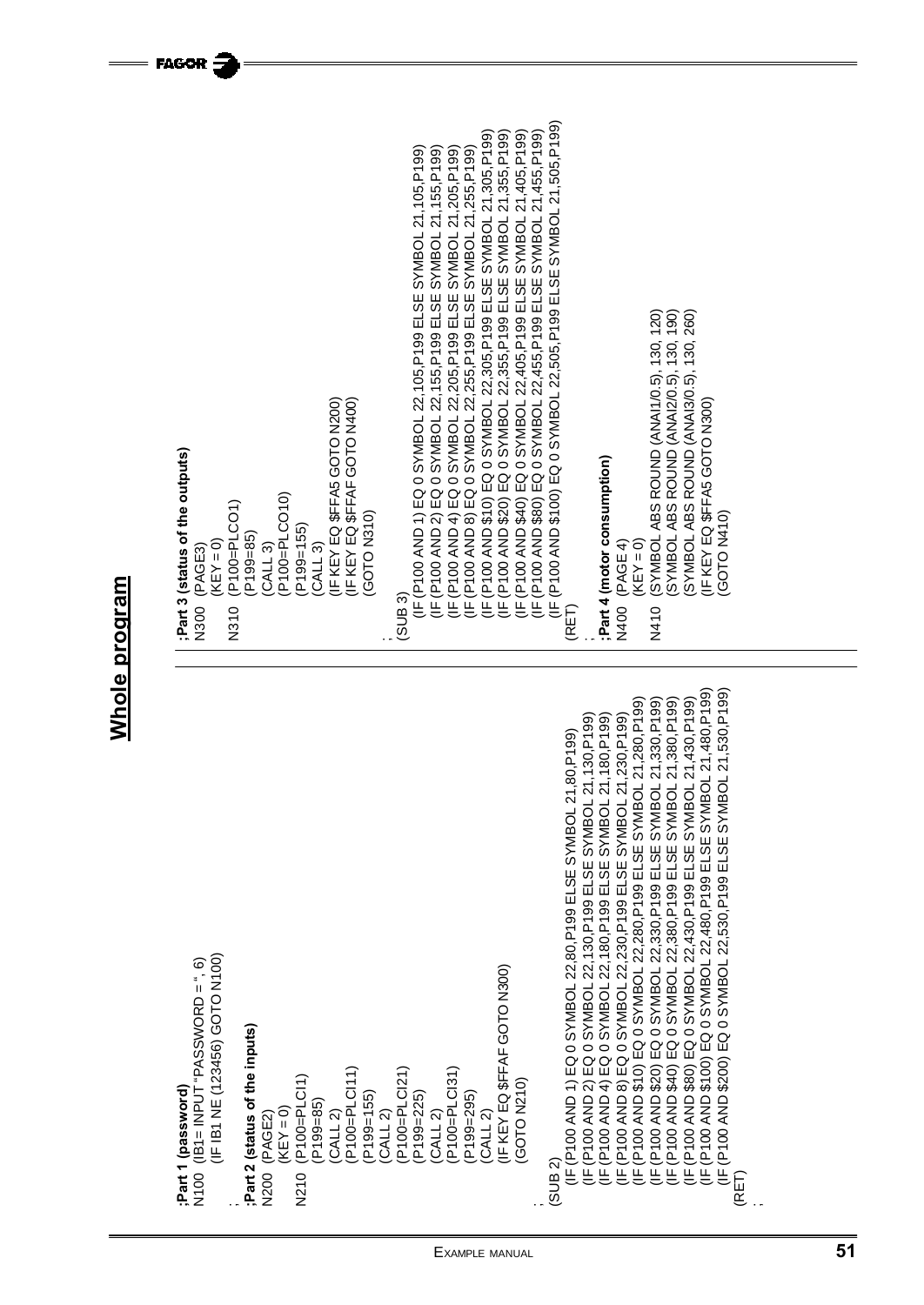### **Machining a pulley.**

This example shows:

#### **a.- How to create a subroutine to execute the pulley.**

In the example, the program contains the subroutine to execute the pulley (Subroutine 50). The dimensions of the pulley must be defined by the user before calling upon this subroutine.

#### **b.- How to create a user screen customizing program.**

In order to be able to execute this program in the user channel of the Editing mode, general machine parameter «USEREDIT» must be set with the program number.

Once all the data of the pulley have been defined, this program generates, in the program being edited, all the blocks necessary to execute the desired pulley.

#### **c.- How to create a user screen (page).**

This program uses page 50 which is the screen shown at the CNC when selecting the «User editor» option in the Editor Mode.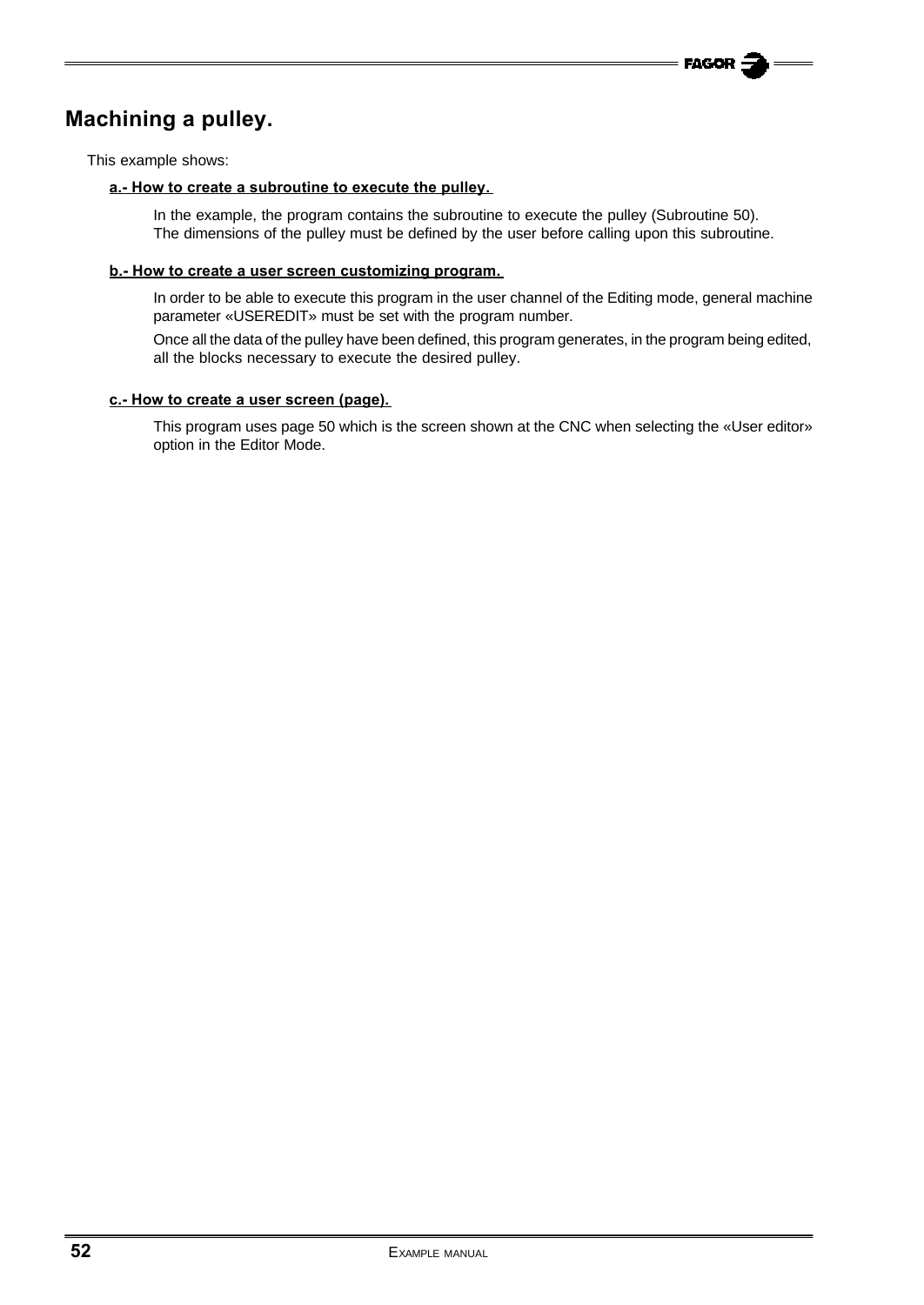

#### **Pulley executing subroutine (Subroutine 50)**

The tool data is:



 $D=12$  $F=2$ NOSEA=90 NOSEW=4 CUTA=0 Calibrated for the corner indicated by the arrow.

The Call parameters of the subroutine are:



P100 = Angle between the sides of the pulley.

- P101 = Absolute Z center coordinate of the pulley.
- P102 = Outside diameter of the pulley.
- P103 = Depth of the groove (in radius).
- P104 = Width of the groove.
- P105 = Safety distance.
- P106 = Maximum machining depth.
- P107 = Finishing stock.
- P108 = Cutting feedrate.
- P109 = Roughing feedrate in mm/rev.
- P110 = Finishing feedrate mm/rev.

The necessary points for the roughing operation are:



The necessary points for the finishing operation are:



|       |                       | z                                             |
|-------|-----------------------|-----------------------------------------------|
| A     | $P102 + 2 P105$       | $P101 + (P104 / 2) - [P107 / cos (P100 / 2)]$ |
| $A-B$ | $-2$ P <sub>105</sub> |                                               |
| B-C   | $-2$ P <sub>106</sub> | $-$ P106 tg (P100 $/2$ )                      |
| $C-D$ |                       | $- (d + 2e)$                                  |
| $D-E$ | $-2$ P <sub>106</sub> | P106 tg (P100 $/2$ )                          |
| E-F   |                       | $d + 2e$                                      |

a=P107/cos(P100/2) b=P106∗tg(P100/2) c=(P103-P107)∗tg(P100/2) d=P104-2a-2c e=[(x/2)-((P102/2)-P103+P107)]∗tg(P100/2)

|   | x                                    |                                      |
|---|--------------------------------------|--------------------------------------|
|   | $P102 + 2 P105$                      | P <sub>101</sub>                     |
| 2 | P <sub>102</sub>                     | $P101 + (P104 / 2)$                  |
| 3 | P <sub>102</sub> - 2P <sub>103</sub> | P101 + (P104 /2) - P103 tg (P100 /2) |
| 4 | P <sub>102</sub> - 2P <sub>103</sub> | P101 - (P104 /2) + P103 tg (P100 /2) |
| 5 | P <sub>102</sub>                     | P101 - (P104 /2)                     |
| 6 | $P102 + 2 P105$                      | P101 - (P104 /2)                     |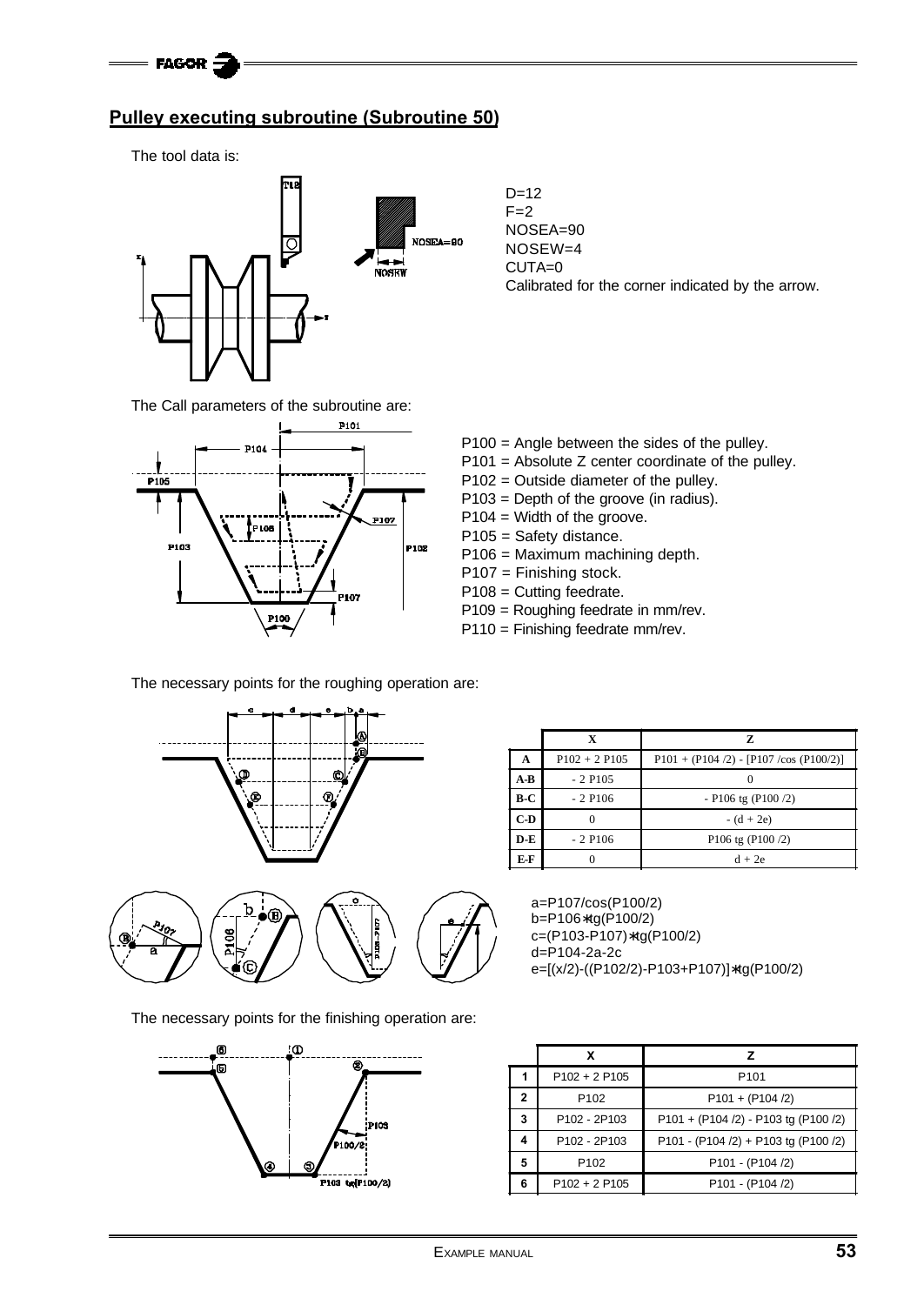$=$  FAGOR  $\tilde{\mathcal{Z}}$ 

L,

Program lines of the subroutine:

| ; Roughing operation                                          |                        |
|---------------------------------------------------------------|------------------------|
|                                                               |                        |
| G92 S500                                                      |                        |
| G95 G96 FP109 SP108 T12 M4 M41                                |                        |
| (P1=P102+2*P105, P2=P101+(P104/2)-(P107/COS(P100/2))-NOSEW12) |                        |
|                                                               |                        |
| $(PI=2*PI05)$                                                 |                        |
|                                                               |                        |
| N50 (P1=2*P106, P2=P106*TAN(P100/2))                          |                        |
|                                                               |                        |
| (P2=P104-2*P107/COS(P100/2)-2*(P103-P107)*TAN(P100/2)+        |                        |
| 2*(PPOSX/2-(P102/2-P103+P107))*TAN(P100/2)-NOSEW12)           |                        |
|                                                               |                        |
|                                                               |                        |
|                                                               |                        |
|                                                               | go to finishing stage. |
| (P1=2*P106, P2=P106*TAN(P100/2))                              |                        |
|                                                               |                        |
| (P2=P104-2*(P107/COS(P100/2))-2*(P103-P107)*TAN(P100/2)+      |                        |
| 2*(PPOSX/2-(P102/2-P103+P107))*TAN(P100/2)-NOSEW12)           |                        |
|                                                               |                        |
|                                                               |                        |
|                                                               |                        |
|                                                               | go to finishing stage. |
|                                                               |                        |
| ; Roughing operation                                          |                        |
| N100 G95 G96 FP110 SP108                                      |                        |
| $(PI = P102 + 2*P105)$                                        |                        |
|                                                               |                        |
| (P2=P101+(P104/2)-NOSEW12)                                    |                        |
|                                                               |                        |
| $(PI = P102 - 2*P103)$                                        |                        |
|                                                               |                        |
| (P2=P101+(P104/2)-P103*TAN(P100/2)-NOSEW12)                   |                        |
|                                                               |                        |
| $(PI = P102 - 2*P103)$                                        |                        |
| $(P2 = P101 - (P104/2) + P103*TAN(P100/2))$                   |                        |
|                                                               |                        |
| $(P2 = P101 - (P104/2))$                                      |                        |
|                                                               |                        |
| $(PI = P102 + 2*P105, P2 = P101 - (P104/2))$                  |                        |
|                                                               |                        |
| $(P1 = P102 + 2*P105)$                                        |                        |

**(RET)**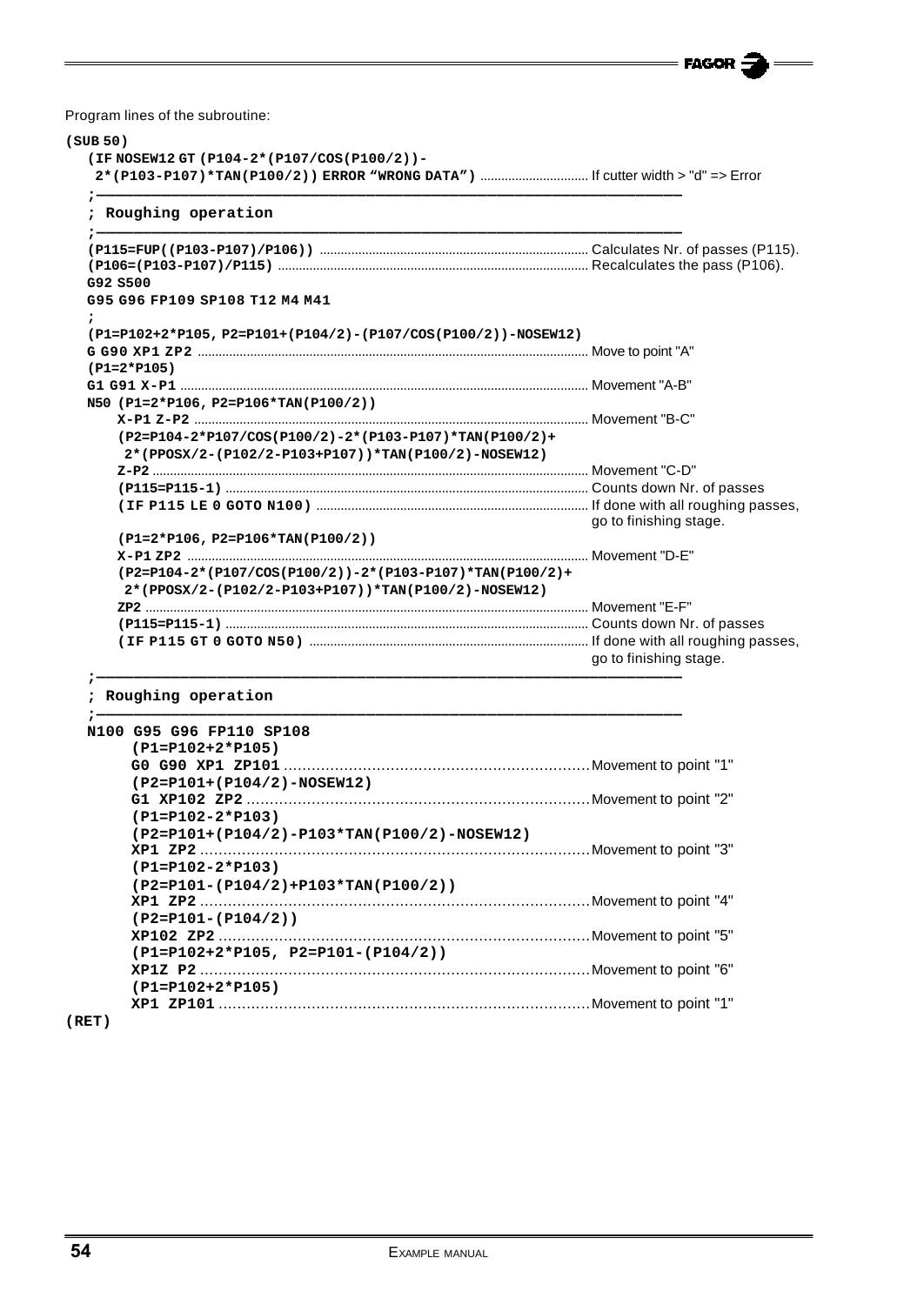| FACOR |  |
|-------|--|
|-------|--|

**Editing page 50.**



Access the screen customizing mode and select: [Utilities] [Editor] [Page] 50 [Enter] Select background color: Navy blue.

#### Edit the following graphic elements:

| Element  | <b>Main color</b> | Line type   | 1st corner     |         |      | 2nd corner |
|----------|-------------------|-------------|----------------|---------|------|------------|
|          |                   |             | X25            | Y150    | X100 | Y150       |
| Polyline | Light green       | Thick solid | X140           | Y240    | X180 | Y240       |
|          |                   |             | X220           | Y150    | X295 | Y150       |
| Line     | White             | Dashed      | X25            | Y140    | X295 | Y140       |
| Line     | White             | Dot-dashed  | X160           | Y90     | X160 | Y260       |
|          |                   |             | Y217.5<br>X130 |         | X190 | Y217.5     |
| Arc      | White             | Solid       |                | Move to | X160 | Y210       |

| Element  | <b>Main color</b> | Line type   |      | 1st corner |      | 2nd corner | Element | <b>Main color</b> | Line type | 1st corner |      | 2nd corner |      |
|----------|-------------------|-------------|------|------------|------|------------|---------|-------------------|-----------|------------|------|------------|------|
|          |                   |             | X25  | Y150       | X100 | Y150       | Line    | White             | Solid     | X160       | Y100 | X295       | Y100 |
| Polyline | Light green       | Thick solid | X140 | Y240       | X180 | Y240       | Line    | White             | Solid     | X275       | Y150 | X275       | Y250 |
|          |                   |             | X220 | Y150       | X295 | Y150       | Line    | White             | Solid     | X75        | Y240 | X135       | Y240 |
| Line     | White             | Dashed      | X25  | Y140       | X295 | Y140       | Line    | White             | Solid     | X80        | Y150 | X80        | Y240 |
| Line     | White             | Dot-dashed  | X160 | Y90        | X160 | Y260       | Line    | White             | Solid     | X100       | Y145 | X100       | Y115 |
|          |                   |             | X130 | Y217.5     | X190 | Y217.5     | Line    | White             | Solid     | X220       | Y145 | X220       | Y115 |
| Arc      | White             | Solid       |      | Move to    | X160 | Y210       | Line    | White             | Solid     | X100       | Y120 | X220       | Y120 |
|          |                   |             |      |            |      |            | Line    | White             | Solid     | X35        | Y165 | X35        | Y120 |

#### Edit the following texts:

| Main color | Size  | Text                           |      | Position | Main color | Size  | Text                          |           | Position |
|------------|-------|--------------------------------|------|----------|------------|-------|-------------------------------|-----------|----------|
| White      | Large | <b>MACHINING OF PULLEYS</b>    | X87  | Y10      | Light blue | Small | P101 Abs. Z center coordinate | X330      | Y112     |
| Red        | Large | <b>MACHINING OF PULLEYS</b>    | X85  | Y8       | Light blue | Small | P102 Outside diameter         | X330 Y144 |          |
| White      | Small | P <sub>100</sub>               | X162 | Y194     | Light blue | Small | P103 Depth of the groove      | X330      | Y160     |
| White      | Small | P <sub>101</sub>               | X210 | Y80      | Light blue | Small | P104 Width of the groove      | X330      | Y176     |
| White      | Small | P <sub>102</sub>               | X280 | Y190     | Light blue | Small | P105 Safety distance          | X330      | Y208     |
| White      | Small | P <sub>103</sub>               | X84  | Y200     | Light blue | Small | P106 Max. machining deep      | X330      | Y224     |
| White      | Small | P <sub>104</sub>               | X115 | Y100     | Light blue | Small | P107 Finishing stock          | X330      | Y240     |
| White      | Small | P <sub>105</sub>               | X40  | Y120     | Light blue | Small | P108 Cutting speed            | X330      | Y272     |
| White      | Small | <b>CANNED CYCLE PARAMETERS</b> | X360 | Y96      | Light blue | Small | P109 Roughing feedrate        | X330      | Y288     |
| Light blue | Small | P100 Angle between sides       | X330 | Y96      | Light blue | Small | P110 Finishing feedrate       | X330      | Y304     |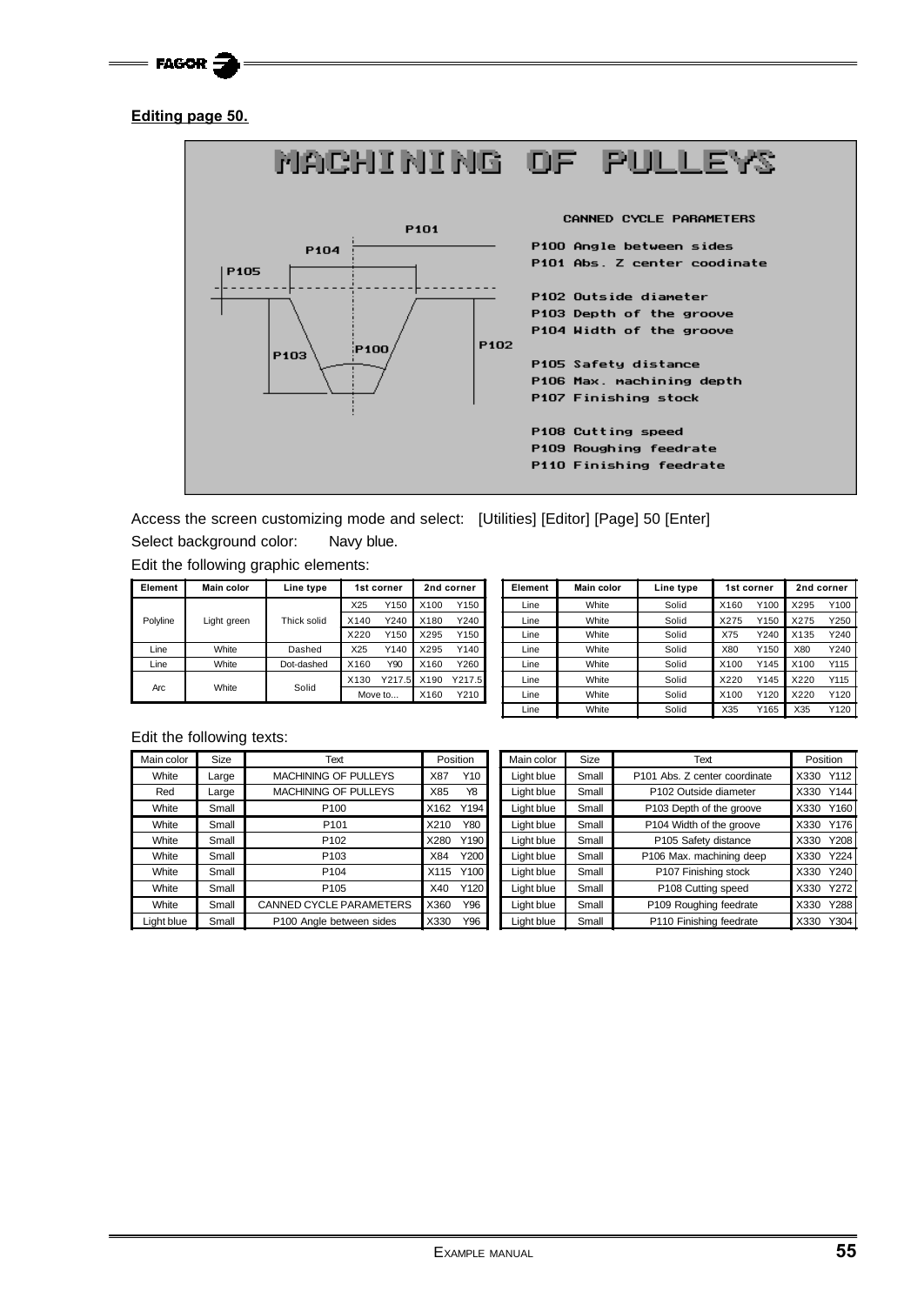| Initializing variables                                                                                 |                                                                       | First set of softkeys - Parameters P100 through P105                                                                                                                                                                                                                                                                                                                                        |
|--------------------------------------------------------------------------------------------------------|-----------------------------------------------------------------------|---------------------------------------------------------------------------------------------------------------------------------------------------------------------------------------------------------------------------------------------------------------------------------------------------------------------------------------------------------------------------------------------|
| $B1 = 0$<br>$(B2=0)$<br>$BO = 0$                                                                       |                                                                       | $SK5 = "P104",$<br>$SK4 = "P103",$<br>(SK1="P100", SK2="P101", SK3="P102", SK4<br>SK6="P105", SK7="+")<br>(IB11=INPUT "Press softkey to select an option")<br>Σ                                                                                                                                                                                                                             |
| $(B3=(0)$<br>$BA = 0$<br>$185 = (0)$<br>$B6=0$                                                         |                                                                       | :ff "P100", go on to N10<br>"ff "P101" go on to N11<br>"ff "P102" go on to N12<br>"ff "P102" go on to N12<br>"ff "P104" go on to N14<br>"ff "P105" go on to N15<br>OT<br>ZZ<br>GOTO<br>GOTO<br>GOTO<br>$\Xi$<br>σ<br>(WKEY )<br>(IF KEY I<br>KEY<br>KEY<br>$\overline{\mathsf{E}}$<br>生生                                                                                                    |
| $B10=0$<br>$B7=0$<br>$BB = 0$<br>$189 = 0$                                                             |                                                                       | "+" option, go on to N2<br>$=$<br>ลิติสถิล<br>22222<br>GOTO<br>GOTO<br>GOTO<br>GOTO<br>GOTO N1<br>ш<br><b>SHE KEY</b><br>SHE KEY<br>JE KEY<br>KEY                                                                                                                                                                                                                                           |
| 50<br>It displays page                                                                                 | and the windows on the screen                                         |                                                                                                                                                                                                                                                                                                                                                                                             |
| 2,9,65<br>1,7,65<br>0,6,65<br>80<br>PAGE<br><b>MOO</b><br><b>MOO</b><br><b>MOO</b>                     | Displays the windows;<br>Displays the windows;<br>page 50<br>Displays | (SK1="(P106)", SK2="(P107)", SK3="(P108)", SK4="(P109)", SK5="(P110)",<br>SK6="FIN", SK7="+")<br>Second set of softkeys - Parameters P106 through P110<br>(IB11=INPUT "Press softkey to select an option")<br>WKEY)<br>$\frac{2}{5}$                                                                                                                                                        |
| 3,10,65<br>(11,65)<br>5,13,65)<br>6,14,65)<br>$\frac{4}{1}$<br>MdO<br>MQO,<br><b>MOO</b><br><b>MOO</b> |                                                                       | ון "P106" go on to N16;<br>לון "P107" go on to N17;<br>לון "P108" go on to N18;<br>$\frac{1}{2}$<br>$\frac{1}{2}$<br>$\frac{1}{2}$<br>$\frac{1}{2}$<br>$\frac{1}{2}$<br>$\frac{1}{2}$<br>$\frac{1}{2}$<br>$\frac{1}{2}$<br>$\frac{1}{2}$<br>$\frac{1}{2}$<br>$\frac{1}{2}$<br>$\overline{N}$ 18)<br>စ်ရ<br>ZZ<br>GOTO<br>80TO<br>80TO<br>ag<br>⊞<br><b>SHEAT</b><br>SHEAT<br>SHEAT<br>SHEAT |
| 10,19,65<br>7,15,65)<br>8,17,65)<br>65<br>18<br>တ်<br><b>MOO</b><br>MQO,<br><b>MOO.</b><br>NQ<br>O     |                                                                       | ;if "END" option, go on to N100<br>;if "+" option, go back to N1<br>go on to N19<br>go on to N20<br>11" P110"<br>"P109"<br>N100)<br><b>N20)</b><br>(GLN<br>$\widetilde{\mathbf{z}}$<br>GOTO I<br>GOTO<br>GOTO<br>IF KEY EQ<br>KEY<br><b>IFKEY</b><br>KEY<br>唐<br>플                                                                                                                          |
| displays in<br>ᆂ                                                                                       | °<br>Ĝ<br>each window the initial value                               | GOTO N2)                                                                                                                                                                                                                                                                                                                                                                                    |
| $DW3 = 1B3$<br>$DW3 = 1B3$<br>$DWQ = BQ$<br>$DW1 = B1$<br>$DW2 = 1B2$                                  |                                                                       | $(SK7 = "")$<br>(SK1="", SK2="", SK3="", SK4="", SK5="", SK6="",<br>IB0=INPUT "Angle between sides of the pulley:", 3.0)<br>Requests P100 Angle between sides of the pulley<br>$(DMO = BO)$<br>$(GOTO N1)$<br>$\frac{1}{2}$                                                                                                                                                                 |
| $DW5 = 1B5$<br>DW4=IB4                                                                                 |                                                                       | Requests P101 Absolute Z coordinate of pulley center                                                                                                                                                                                                                                                                                                                                        |
| $DW10=IB10$<br>$DW6 = 1B6$<br>$DW8 = 1B8$<br>DW9=IB9<br>DW7=1B7                                        |                                                                       | $SK7 = 5$<br>Cover - Absolute Z coordinate of pulley center:", -6.5)<br>(B1=INPUT "Absolute Z coordinate of pulley center:", -6.5)<br>$SKG="$<br>$SK5 = 10^{11}$<br>", SK4="",<br>$SK2="", SK3="",$<br>(DW1=IB1)<br>(GOTO N1)<br>$SK1 = \frac{nm}{n}$<br>$\Sigma$                                                                                                                           |

 $=$  FAGOR  $\tilde{\mathbf{z}}$